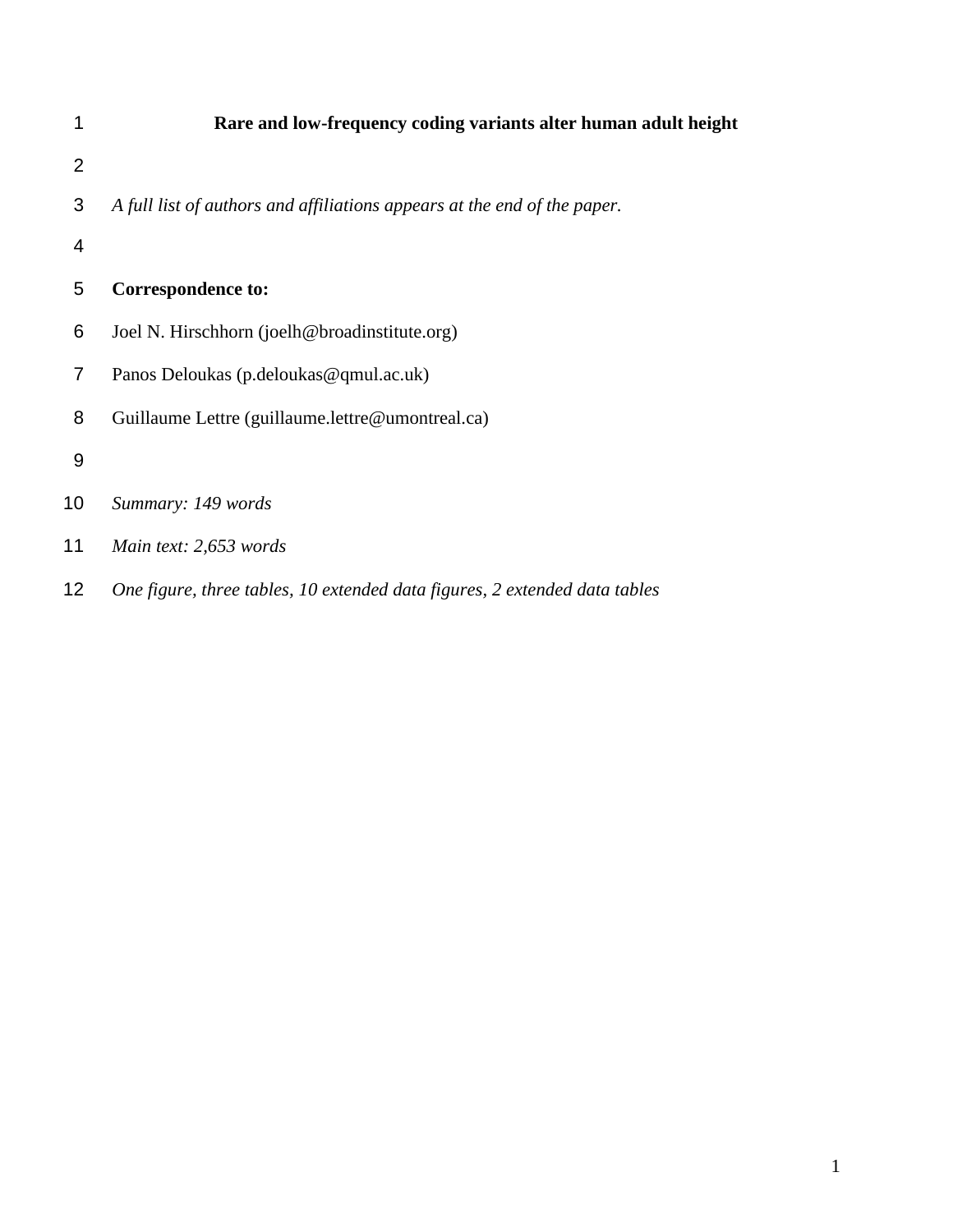## **SUMMARY**

14 Height is a highly heritable, classic polygenic trait with ~700 common associated variants

- identified so far through genome-wide association studies. Here, we report 83 height-associated
- coding variants with lower minor allele frequencies (range of 0.1-4.8%) and effects of up to 2
- cm/allele (*e.g.* in *IHH*, *STC2*, *AR* and *CRISPLD2*), >10 times the average effect of common
- variants. In functional follow-up studies, rare height-increasing alleles of *STC2* (+1-2 cm/allele)
- compromised proteolytic inhibition of PAPP-A and increased cleavage of IGFBP-4 *in vitro*,
- resulting in higher bioavailability of insulin-like growth factors. These 83 height-associated
- variants overlap genes mutated in monogenic growth disorders and highlight new biological
- candidates (*e.g. ADAMTS3, IL11RA, NOX4*) and pathways (*e.g.*
- proteoglycan/glycosaminoglycan synthesis) involved in growth. Our results demonstrate that
- sufficiently large sample sizes can uncover rare and low-frequency variants of moderate to large
- effect associated with polygenic human phenotypes, and that these variants implicate relevant
- genes and pathways.
- 
-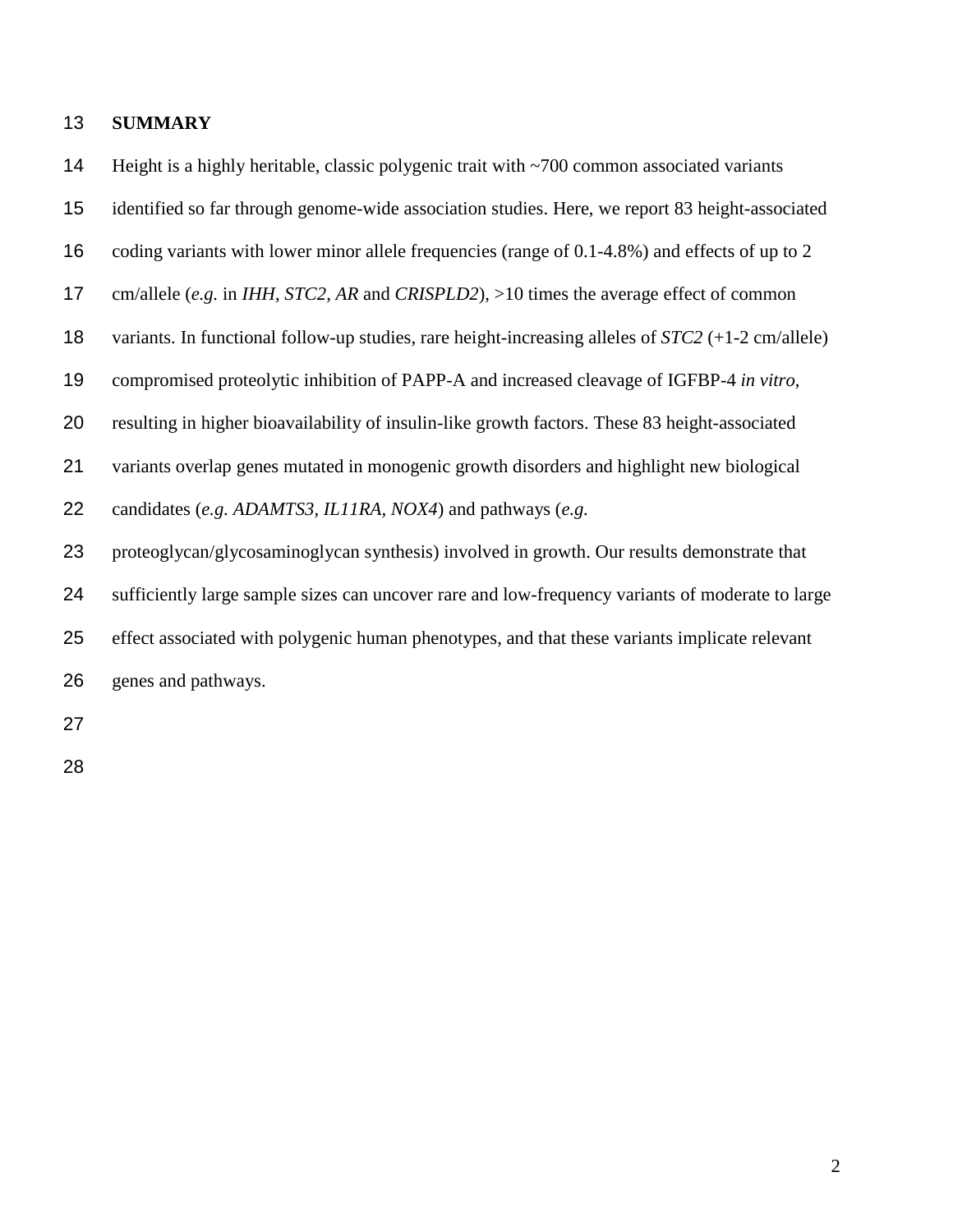### 29 **INTRODUCTION**

30 Human height is a highly heritable, polygenic trait<sup>[1](#page-17-0)[,2](#page-17-1)</sup>. The contribution of common DNA 31 sequence variation to inter-individual differences in adult height has been systematically 32 evaluated through genome-wide association studies (GWAS). This approach has thus far 33 identified 697 independent variants located within 423 loci that together explain ~20% of the 34 heri[t](#page-17-2)ability of height<sup>3</sup>. As is typical of complex traits and diseases, most of the height alleles 35 discovered so far are common (minor allele frequency (MAF) >5%) and are mainly located 36 outside coding regions, complicating the identification of the relevant genes or functional 37 variants. Identifying coding variants associated with a complex trait in new or known loci has the 38 potential to pinpoint causal genes. Furthermore, the extent to which rare  $(MAF < 1%)$  and low-39 frequency ( $1\%$  < MAF  $\leq$  5%) coding variants also influence complex traits and diseases remains an open question. Many recent DNA sequencing studies have identified only few such variants<sup>[4-](#page-17-3)</sup> 40  $3^8$ , but this limit[e](#page-17-4)d success could be due to their modest sample size<sup>9</sup>. Some studies have 42 suggested that common sequence variants may explain the majority of the heritable variation in 43 adult height<sup>[10](#page-17-5)</sup>, making it timely to assess whether and to what extent rare and low-frequency 44 coding variation contributes to the genetic landscape of this model polygenic trait.

45

46 In this study, we used an ExomeChip<sup>[11](#page-18-0)</sup> to test the association between 241,453 variants (83%) 47 coding with MAF  $\leq$ 5%) and adult height variation in 711,428 individuals (discovery and validation sample sizes were 458,927 and 252,501, respectively). The ExomeChip is a genotyping array designed to query in very large sample sizes coding variants identified by whole-exome DNA sequencing of ~12,000 participants. The main goals of our project were to determine whether rare and low-frequency coding variants influence the architecture of a model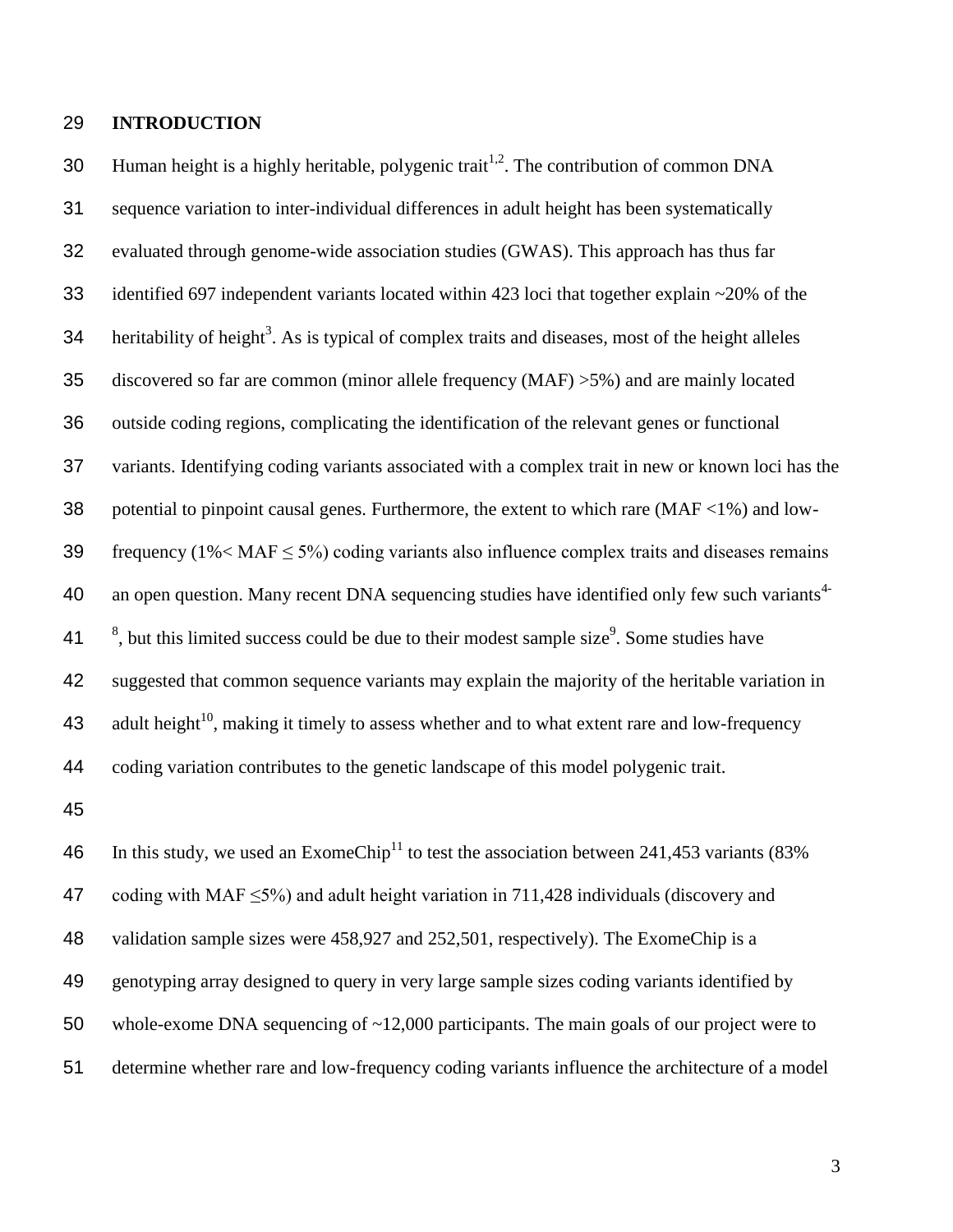- complex human trait, such as adult height, and to discover and characterize new genes and
- biological pathways implicated in human growth.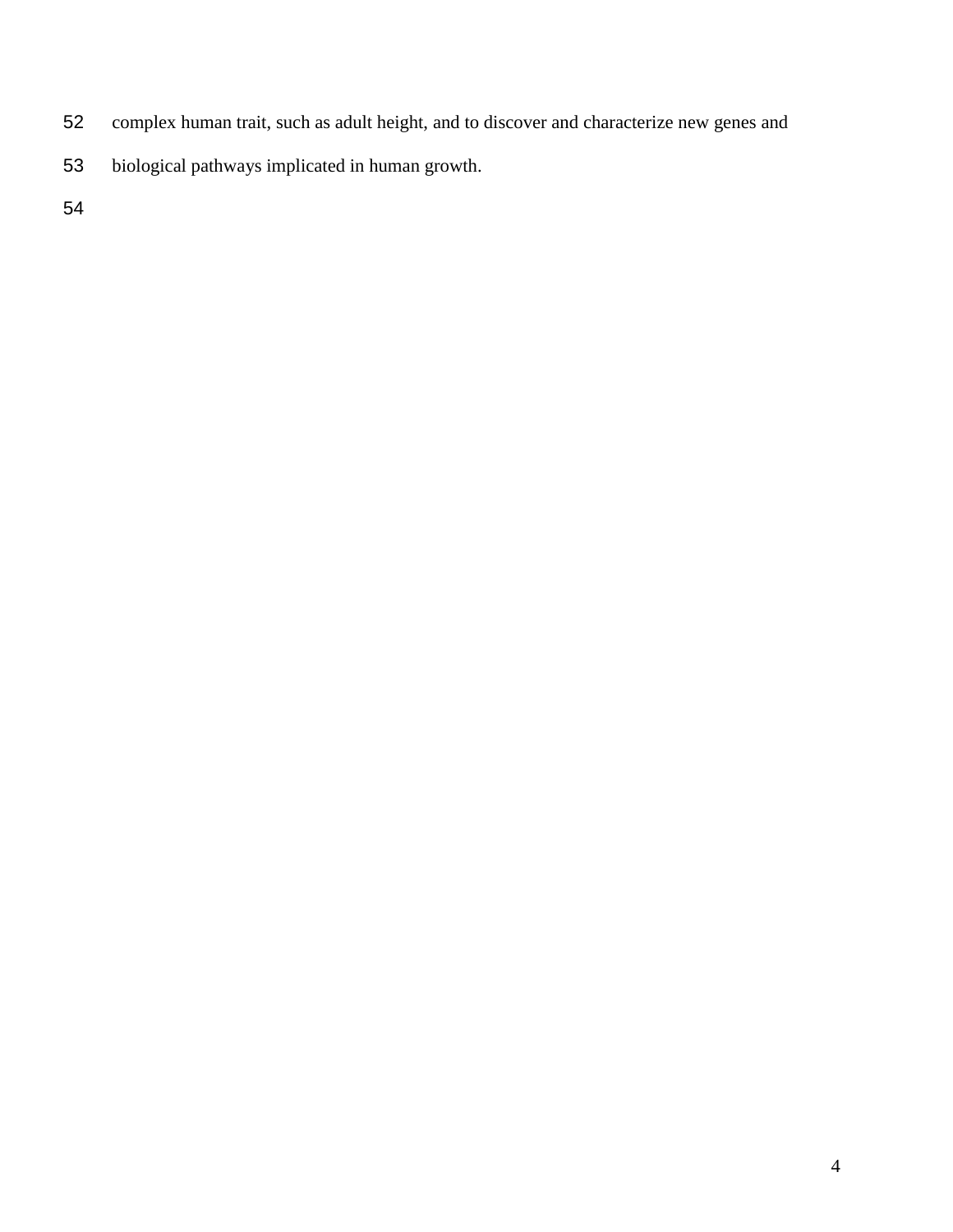### **RESULTS**

#### *32 rare and 51 low-frequency coding variants associated with adult height*

 We conducted single-variant meta-analyses in a discovery sample of 458,927 individuals, of whom 381,625 were of European ancestry. We validated our association results in an independent set of 252,501 participants. We first performed standard single-variant association analyses; technical details of the discovery and validation steps are in **Methods** (**Extended Data Figs 1-3**, **Supplementary Tables 1-11**). In total, we found 606 independent ExomeChip variants 62 at array-wide significance  $(P< 2x10<sup>-7</sup>)$ , including 252 non-synonymous or splice site variants **(Methods** and **Supplementary Table 11**). Focusing on non-synonymous or splice site variants with MAF <5%, our single-variant analyses identified 32 rare and 51 low-frequency height- associated variants (**Extended Data Tables 1-2**). To date, these 83 height variants (MAF range 0.1-4.8%) represent the largest set of validated rare and low-frequency coding variants associated with any complex human trait or disease. Among these 83 variants, there are 81 missense, one

nonsense (in *CCND3*), and one essential acceptor splice site (in *ARMC5*) variants.

 We observed a strong inverse relationship between MAF and effect size (**Fig. 1**). Although power limits our capacity to find rare variants of small effects, we know that common variants with effect sizes comparable to the largest seen in our study would have been easily discovered by prior GWAS, but were not detected. Our results agree with a model based on accumulating theoretical and empirical evidences that suggest that variants with strong phenotypic effects are 75 more likely to be deleterious, and therefore rare  $r^{12,13}$  $r^{12,13}$  $r^{12,13}$  $r^{12,13}$ . The largest effect sizes were observed for four rare missense variants, located in the androgen receptor gene *AR* (rs137852591,

MAF=0.21%,  $P_{\text{combined}}$ =2.7x10<sup>-14</sup>), in *CRISPLD2* (rs148934412, MAF=0.08%,  $P_{\text{combined}}$ =2.4x10<sup>-14</sup>) 

78 <sup>20</sup>), in *IHH* (rs142036701, MAF=0.08%,  $P_{\text{combined}}$ =1.9x10<sup>-23</sup>), and in *STC2* (rs148833559,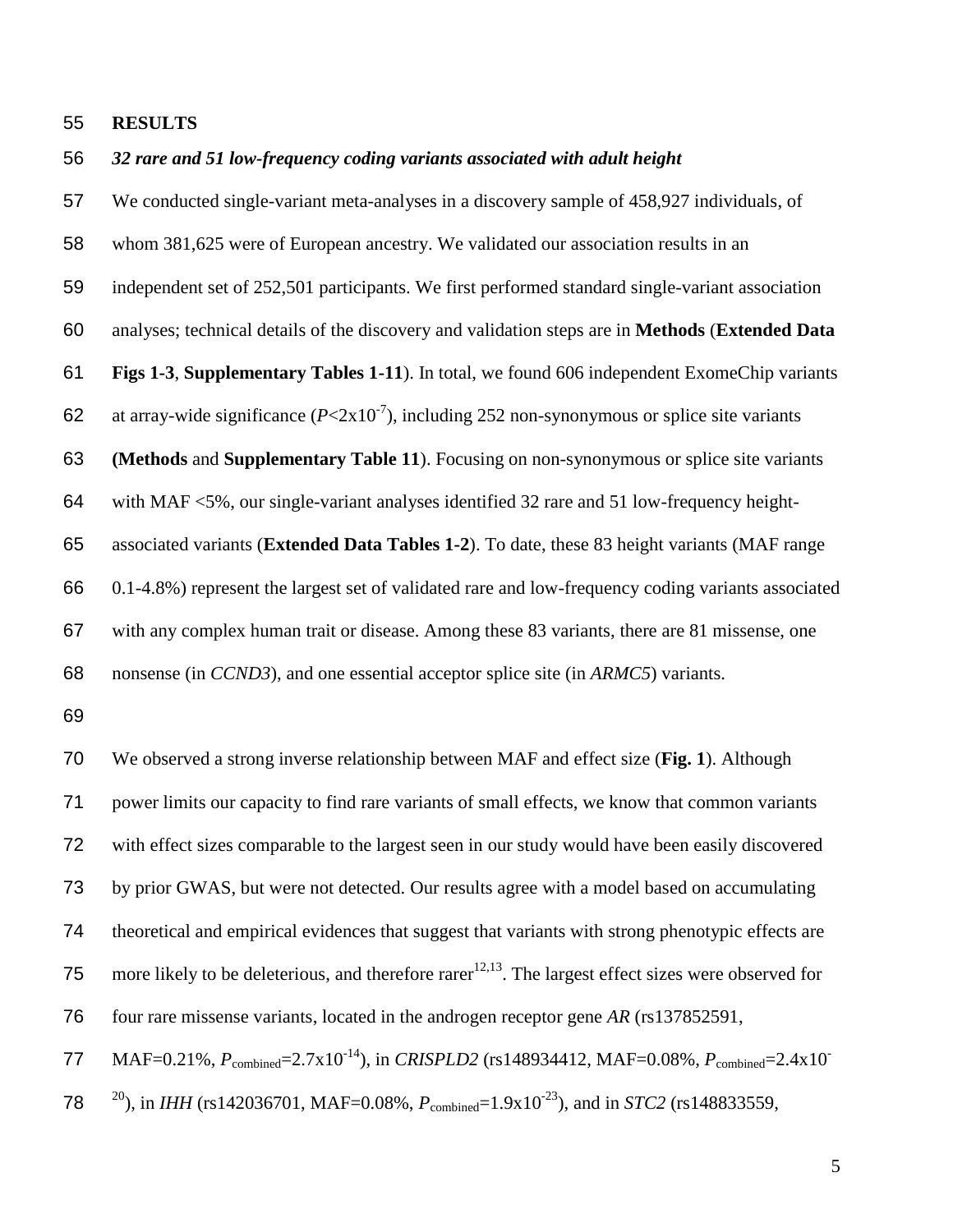79 MAF=0.1%,  $P_{\text{combined}} = 1.2 \times 10^{-30}$ . Carriers of the rare *STC2* missense variant are ~2.1 cm taller 80 than non-carriers, whereas carriers of the remaining three variants (or hemizygous men that carry 81 the X-linked *AR*-rs137852591 rare allele) are ~2 cm shorter than non-carriers. In comparison, the mean effect size of common height alleles is ten times smaller in the same dataset. Across all 83 rare and low-frequency non-synonymous variants, the minor alleles were evenly distributed between height-increasing and -decreasing effects (48% vs. 52%, respectively) (**Fig. 1** and **Extended Data Tables 1-2**).

#### *Coding variants in new and known height loci, and heritability explained*

88 Many of the height-associated variants in this ExomeChip effort are located near common 89 variants previously associated with height. Of the 83 rare and low-frequency non-synonymous variants, two low-frequency missense variants were previously identified (in *CYTL1* and *IL11*<sup>[3,](#page-17-2)[14](#page-18-3)</sup> and 47 fell within 1 Mb of a known height signal; the remaining 34 define new loci. We used conditional analysis in the UK Biobank dataset and confirmed that 38 of these 47 variants were independent from the previously described height SNPs (**Supplementary Table 12**). We validated the UK Biobank conditional results using an orthogonal imputation-based methodology implemented in the full discovery set (**Extended Data Fig. 4** and **Supplementary Table 12**). In addition, we found a further 85 common variants and one low-frequency synonymous variant (in *ACHE*) that define novel loci (**Supplementary Table 12**). Thus, our study identified a total of 120 new height loci (**Supplementary Table 11**).

We used the UK Biobank dataset to estimate the contribution of the new height variants to

101 heritability, which is  $h^2 \sim 80\%$  $h^2 \sim 80\%$  $h^2 \sim 80\%$  for adult height<sup>2</sup>. In combination, the 83 rare and low-frequency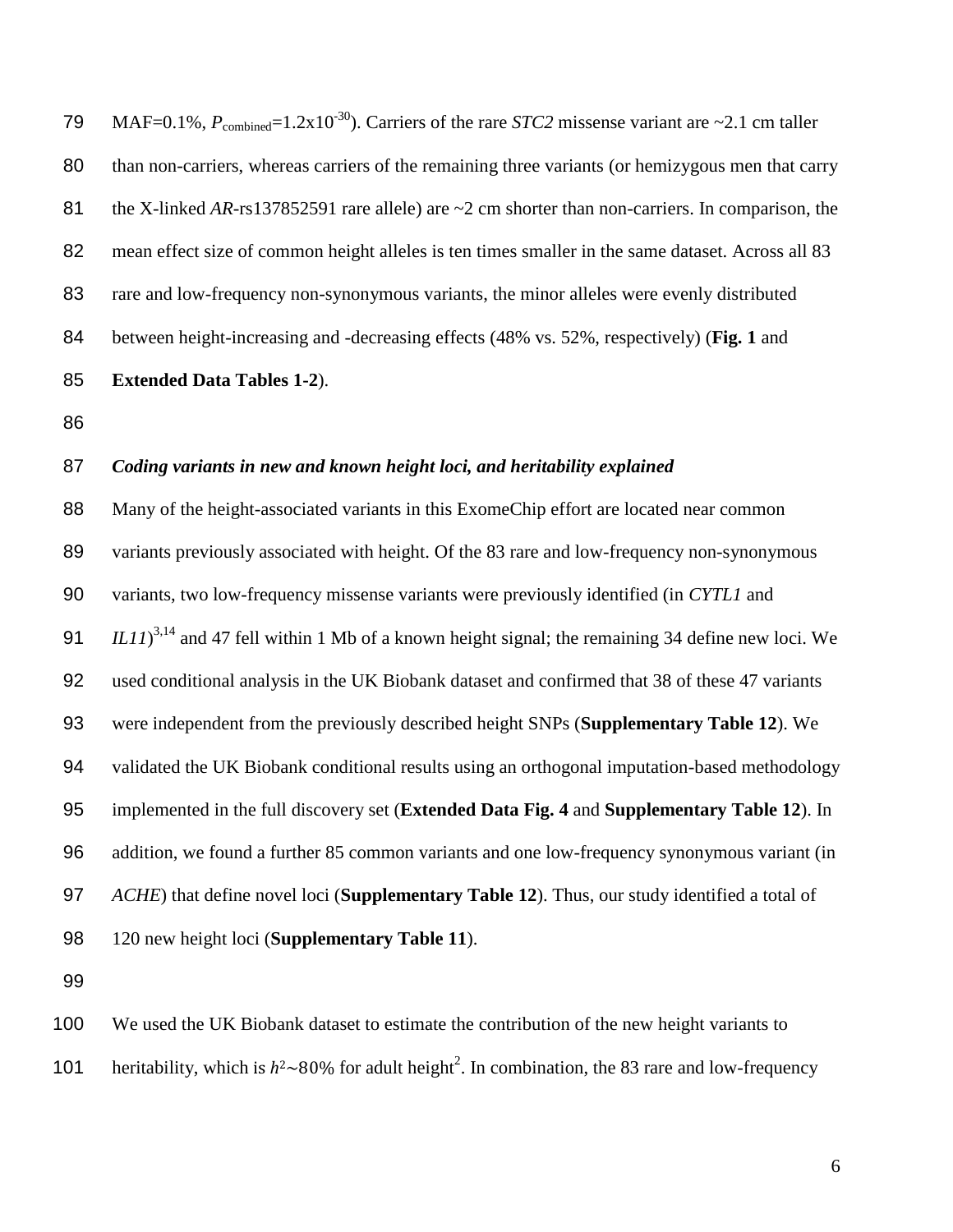variants explained 1.7% of the heritability of height. The newly identified novel common variants accounted for another 2.4%, and all independent variants, known and novel together explained 27.4% of heritability. By comparison, the 697 known height SNPs explain 23.3% of height heritability in the same dataset (vs. 4.1% by the new height variants identified in this ExomeChip study). We observed a modest positive association between MAF and heritability explained per variant (*P*=0.012, **Extended Data Fig. 5**), with each common variant explaining slightly more heritability than rare or low-frequency variants (0.036% vs. 0.026%, **Extended Data Fig. 5**).

# *Gene-based association results*

 To increase power to find rare or low-frequency coding variants associated with height, we performed gene-based analyses (**Methods** and **Supplementary Tables 13-15**). After accounting for gene-based signals explained by a single variant driving the association statistics, we 115 identified ten genes with  $P < 5x10^{-7}$  that harbor more than one coding variant independently associated with height variation (**Supplementary Tables 16-17**). These gene-based results remained significant after conditioning on genotypes at nearby common height-associated variants present on the ExomeChip (**Table 1**). Using the same gene-based tests in an independent dataset of 59,804 individuals genotyped on the same exome array, we replicated three genes at *P*<0.05 (**Table 1**). Further evidence for replication in these genes was seen at the level of single variants (**Supplementary Table 18**). From the gene-based results, three genes – *CSAD*, *NOX4*, and *UGGT2* – fell outside of the loci found by single-variant analyses and are implicated in human height for the first time.

### *Coding variants implicate biological pathways in human skeletal growth*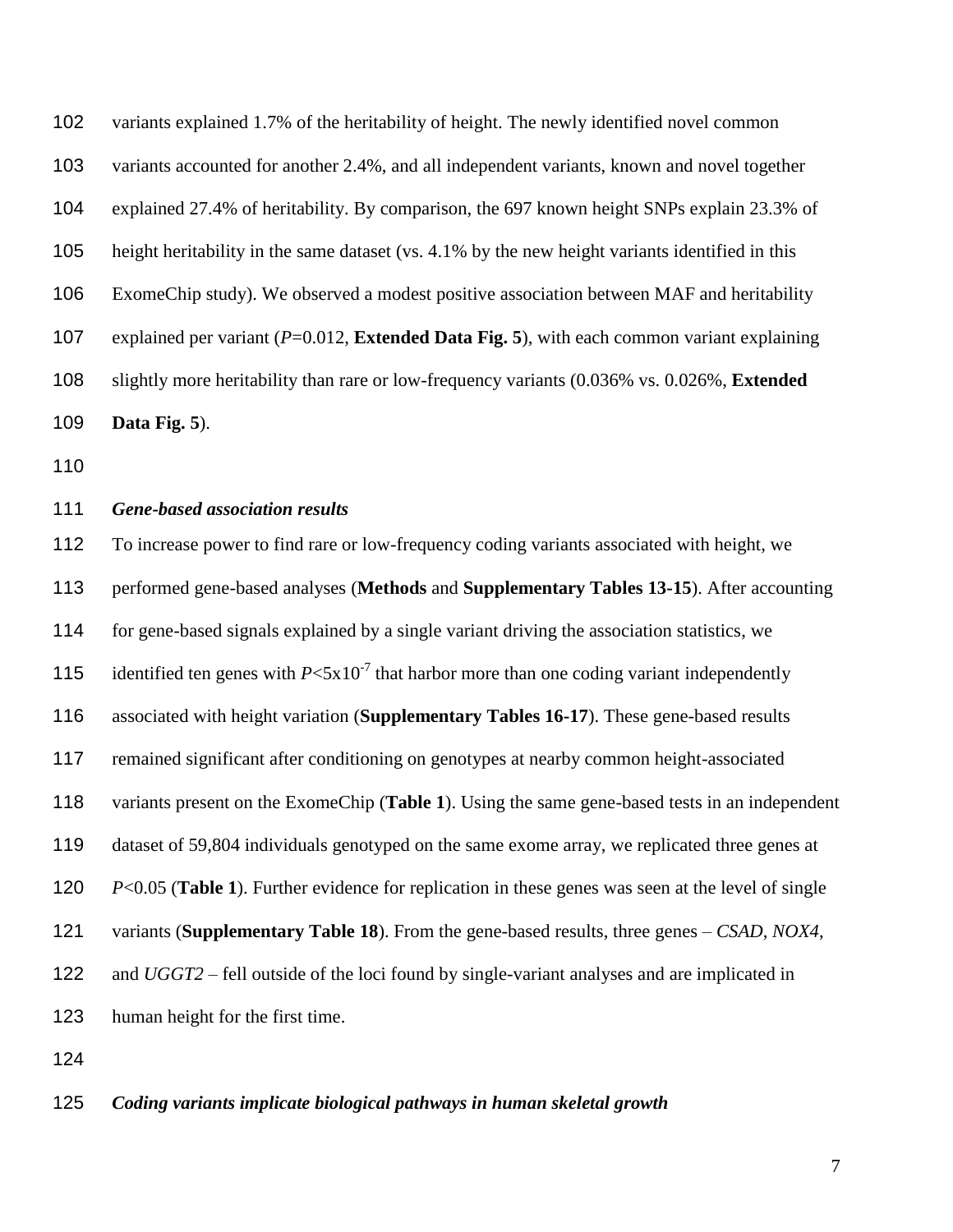Prior pathway analyses of height loci identified by GWAS have highlighted gene sets related to both general biological processes (such as chromatin modification and regulation of embryonic size) and more skeletal growth-specific pathways (chondrocyte biology, extracellular matrix 129 (ECM), and skeletal development)<sup>[3](#page-17-2)</sup>. We used two different methods, DEPICT<sup>[15](#page-18-4)</sup> and PASCAL<sup>[16](#page-18-5)</sup> (**Methods**), to perform pathway analyses using the ExomeChip results to test whether coding variants could either independently confirm the relevance of these previously highlighted pathways (and further implicate specific genes in these pathways), or identify new pathways. To compare the pathways emerging from coding and non-coding variation, we applied DEPICT separately on (1) exome array-wide associated coding variants independent of known GWAS signals and (2) non-coding GWAS loci, excluding all novel height-associated genes implicated by coding variants. We identified a total of 496 and 1,623 enriched gene sets, respectively, at a false discovery rate (FDR) <1% (**Supplementary Tables 19-20**); similar analyses with PASCAL yielded 362 and 278 enriched gene sets (**Supplementary Tables 21-22**). Comparison of the results revealed a high degree of shared biology for coding and non-coding variants (for 140 DEPICT, gene set P-values compared between coding and non-coding results had Pearson's  $r =$ 141 0.583,  $P \le 2.2x10^{-16}$ ; for PASCAL, Pearson's r=0.605,  $P \le 2.2x10^{-16}$ ). However, some pathways showed stronger enrichment with either coding or non-coding genetic variation. In general, 143 coding variants more strongly implicated pathways specific to skeletal growth (such as ECM and bone growth), while GWAS signals highlighted more global biological processes (such as transcription factor binding and embryonic size/lethality)(**Extended Data Fig. 6)**. The two significant gene sets identified by DEPICT and PASCAL that uniquely implicated coding variants were "BCAN protein protein interaction subnetwork" and "proteoglycan binding." Both of these pathways relate to the biology of proteoglycans, which are proteins (such as aggrecan)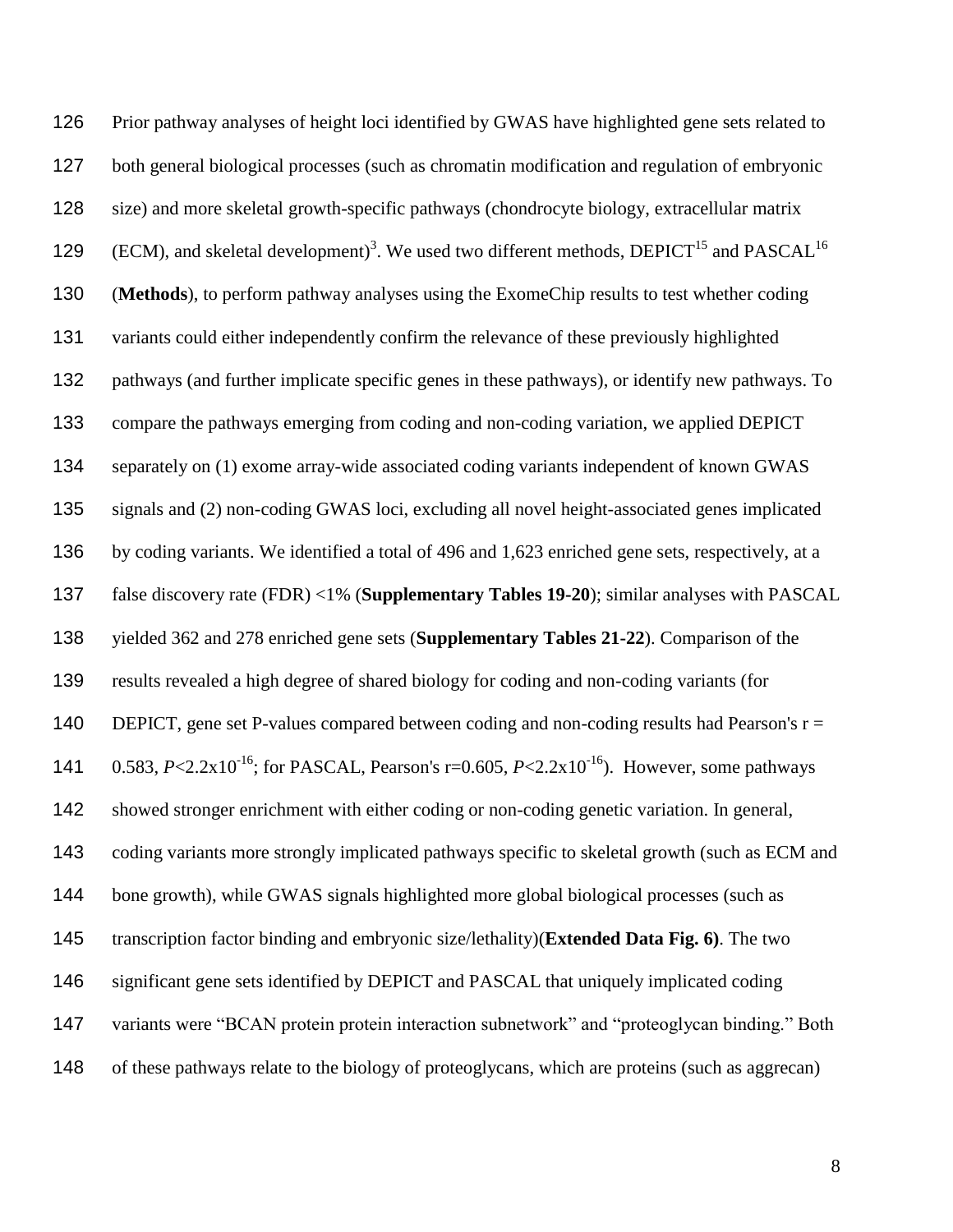that contain glycosaminoglycans (such as chrondroitin sulfate) and that have well-established 150 connections to skeletal growth<sup>[17](#page-18-6)</sup>.

 We also examined which height-associated genes identified by ExomeChip analyses were driving enrichment of pathways such as proteoglycan binding. Using unsupervised clustering analysis, we observed that a cluster of 15 height-associated genes is strongly implicated in a group of correlated pathways that include biology related to proteoglycans/glycosaminoglycans (**Fig. 2** and **Extended Data Fig. 7**). Seven of these 15 genes overlap a previously curated list of  $\,$  277 genes annotated in OMIM as causing skeletal growth disorders<sup>[18](#page-18-7)</sup>; genes in this small cluster are enriched for OMIM annotations relative to genes outside the cluster (odds ratio=27.6, 159 Fisher's exact  $P=1.1x10^{-5}$ ). As such, the remaining genes in this cluster may be strong candidates 160 for harboring variants that cause Mendelian growth disorders. Within this group are genes that are largely uncharacterized (*SUSD5*), have relevant biochemical functions (*GLT8D2*, a 162 glycosyltransferase studied mostly in the context of the liver<sup>[19](#page-18-8)</sup>; *LOXL4*, a lysyl oxidase expressed 163 in cartilage<sup>[20](#page-19-0)</sup>), modulate pathways known to affect skeletal growth (*FIBIN*, *SFRP4*)<sup>[21](#page-19-1)[,22](#page-19-2)</sup> or lead to 164 increased body length when knocked out in mice  $(SFRP4)^{23}$  $(SFRP4)^{23}$  $(SFRP4)^{23}$ .

### *Functional characterization of rare STC2 variants*

To begin exploring whether the identified rare coding variants affect protein function, we

performed *in vitro* functional analyses of two rare coding variants in a particularly compelling

- and novel candidate gene, *STC2*. Over-expression of *STC2* diminishes growth in mice by
- covalent binding and inhibition of the proteinase PAPP-A, which specifically cleaves IGF
- binding protein-4 (IGFBP-4), leading to reduced levels of bioactive insulin-like growth factors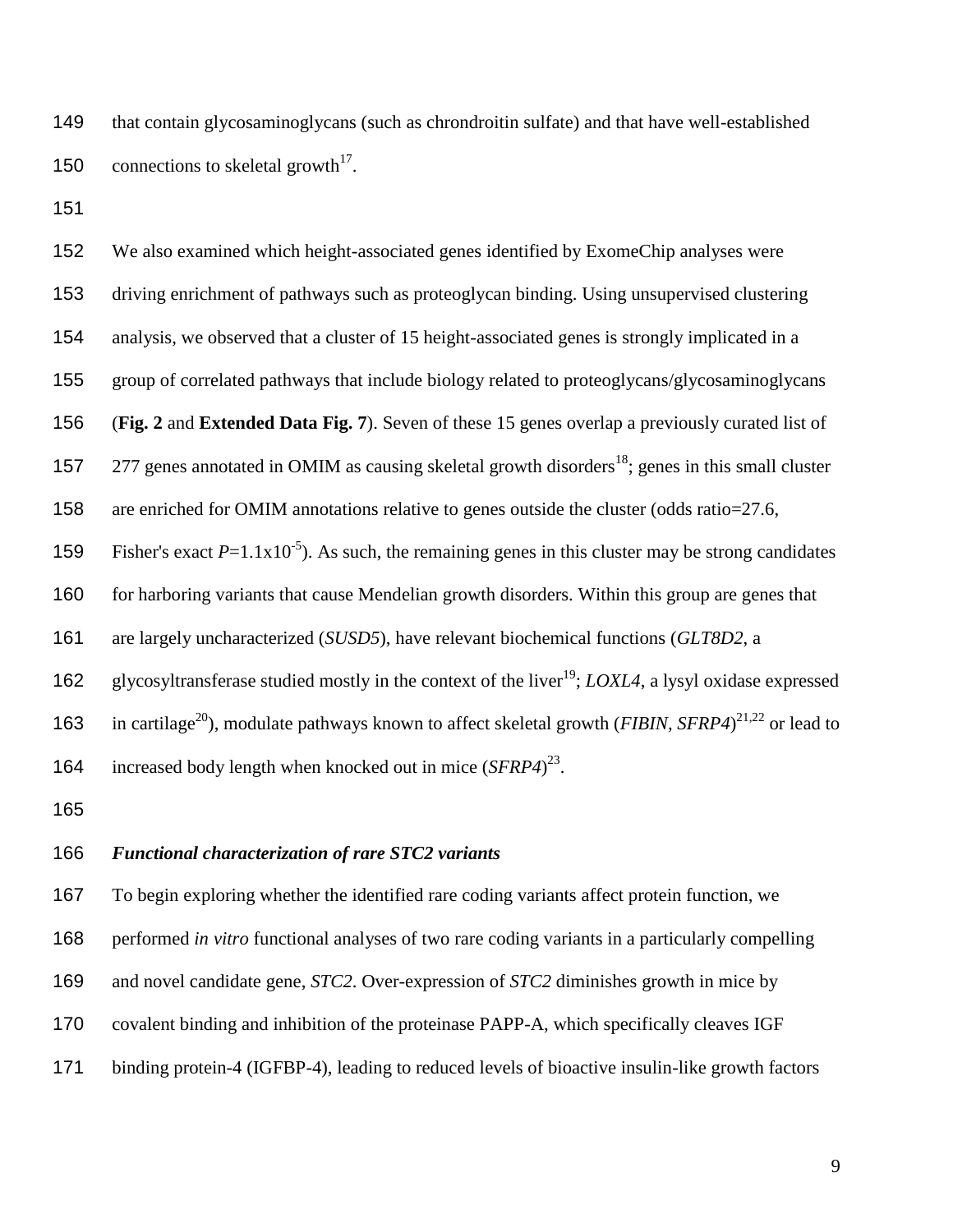| 172 | (Fig. 3A) <sup>24</sup> . Although there was no prior genetic evidence implicating <i>STC2</i> variation in human           |
|-----|-----------------------------------------------------------------------------------------------------------------------------|
| 173 | growth, the PAPPA and IGFBP4 genes were both implicated in height GWAS <sup>3</sup> , and rare                              |
| 174 | mutations in <i>PAPPA2</i> cause severe short stature <sup>25</sup> , emphasizing the likely relevance of this              |
| 175 | pathway in humans. The two STC2 height-associated variants are rs148833559 (p.Arg44Leu,                                     |
| 176 | MAF=0.096%, $P_{discovery}$ =5.7x10 <sup>-15</sup> ) and rs146441603 (p.Met86Ile, MAF=0.14%,                                |
| 177 | $P_{\text{discovery}}=2.1 \times 10^{-5}$ ). These rare alleles increase height by 1.9 and 0.9 cm, respectively, suggesting |
| 178 | that they both partially impair STC2 activity. In functional studies, STC2 with these amino acid                            |
| 179 | substitutions were expressed at similar levels to wild-type, but showed clear, partial defects in                           |
| 180 | binding to PAPP-A and in inhibition of PAPP-A-mediated cleavage of IGFBP-4 (Fig. 3B-D).                                     |
| 181 | Thus, the genetic analysis successfully identified rare coding alleles that have demonstrable and                           |
| 182 | predicted functional consequences, strongly confirming the role of these variants and the STC2                              |
| 183 | gene in human growth.                                                                                                       |

### *Pleiotropic effects*

 Previous GWAS studies have reported pleiotropic or secondary effects on other phenotypes for 187 many common variants associated with adult height<sup>[3,](#page-17-2)[26](#page-19-6)</sup>. Using association results from 17 human complex phenotypes for which well-powered meta-analysis results were available, we explored if rare and low-frequency height variants are also pleiotropic. We found one rare and five low- frequency missense variants associated with at least one of the other investigated traits at array-191 wide significance  $(P<2x10^{-7})$  (**Extended Data Fig. 8** and **Supplementary Table 23**). The minor alleles at rs77542162 (*ABCA6*, MAF=1.7%) and rs28929474 (*SERPINA1*, MAF=1.8%) were associated with increased height and increased levels of LDL-cholesterol (LDL-C) and total cholesterol (TC), whereas the minor allele at rs3208856 in *CBLC* (MAF=3.4%) was associated with increased height, HDL-cholesterol (HDL-C) and triglyceride (TG), but lower LDL-C and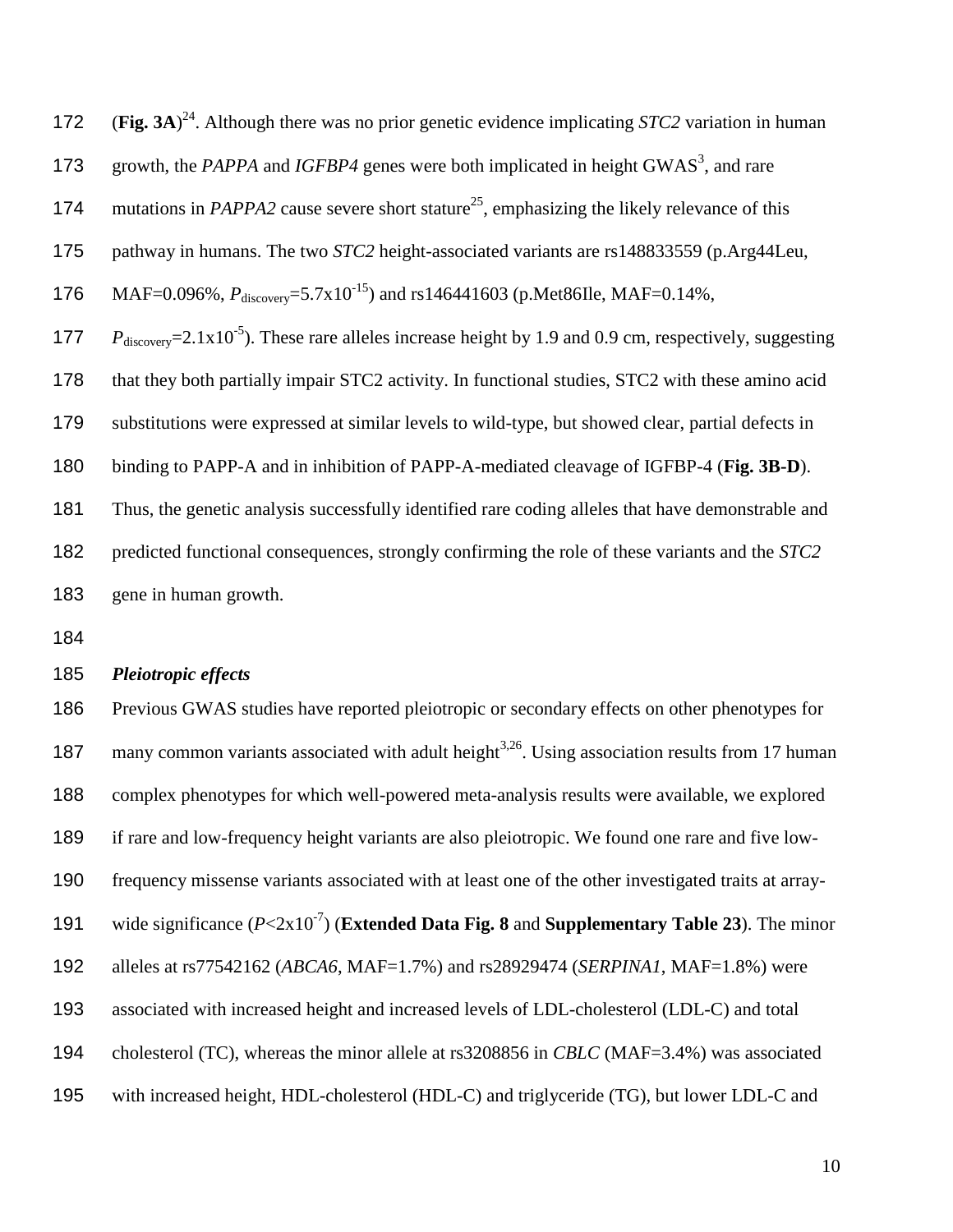- TC levels. The minor allele at rs141845046 (*ZBTB7B,* MAF=2.8%) was associated with both
- increased height and body mass index (BMI). The minor alleles at the other two missense
- variants associated with shorter stature, rs201226914 in *PIEZO1* (MAF=0.2%) and rs35658696
- 199 in *PAM* (MAF=4.8%), were associated with decreased glycated haemoglobin (HbA1c) and
- increased type 2 diabetes (T2D) risk, respectively.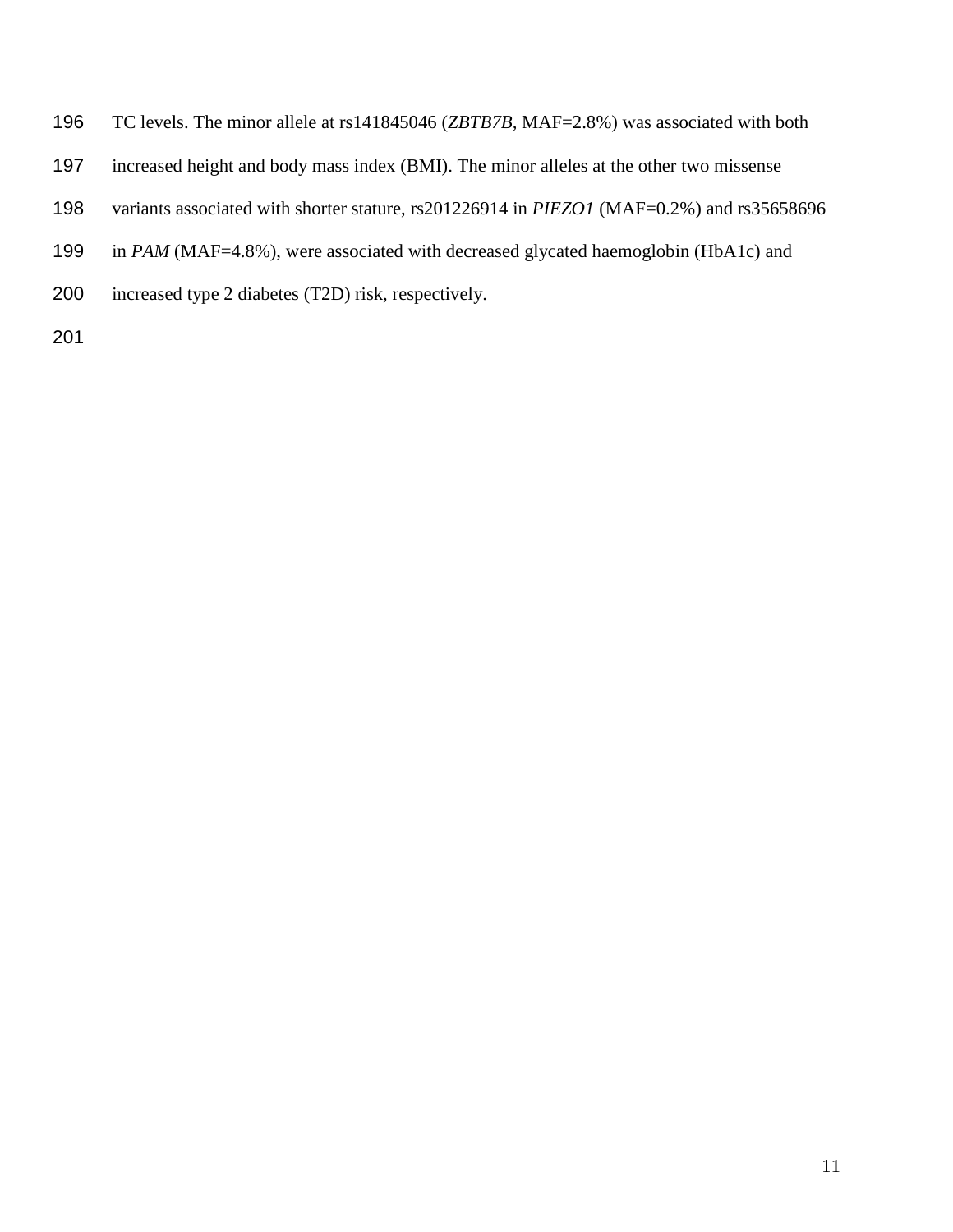## **DISCUSSION**

 We undertook an association study of nearly 200,000 coding variants in 711,428 individuals, and identified 32 rare and 51 low-frequency coding variants associated with adult height.

Furthermore, gene-based testing discovered 10 genes that harbor several additional rare/low-

 frequency variants associated with height, including three genes (*CSAD*, *NOX4*, *UGGT2*) in loci not previously implicated in height. Given the design of the ExomeChip, which did not consider variants with MAF <0.004% (or one allele in ~12,000 participants), our gene-based association results do not rule out the possibility that additional genes with such rarer coding variants also contribute to height variation; deep DNA sequencing in very large sample sizes will be required to address this question. In total, our results highlight 89 genes (10 from gene-based testing and 79 from single-variant analyses (four genes have 2 independent coding variants)) that are likely to modulate human growth, and 24 alleles segregating in the general population that affect height by more than 1 cm (**Extended Data Tables 1-2** and **Table 1**). The rare and low-frequency coding variants explain 1.7% of the heritable variation in adult height. When considering all rare, low-frequency, and common height-associated variants validated in this study, we can now explain 27.4% of the heritability.

 Our analyses revealed many coding variants in genes mutated in monogenic skeletal growth disorders, confirming the presence of allelic series (from familial penetrant mutations to mild effect common variants) in the same genes for related growth phenotypes in humans. We used gene set enrichment-type analyses to demonstrate the functional connectivity between the genes that harbor coding height variants, highlighting known as well as novel biological pathways that regulate height in humans (**Fig. 2**, **Extended Data Fig. 7** and **Supplementary Tables 19-22**), and newly implicating genes such as *SUSD5, GLT8D2*, *LOXL4*, *FIBIN,* and *SFRP4* that have not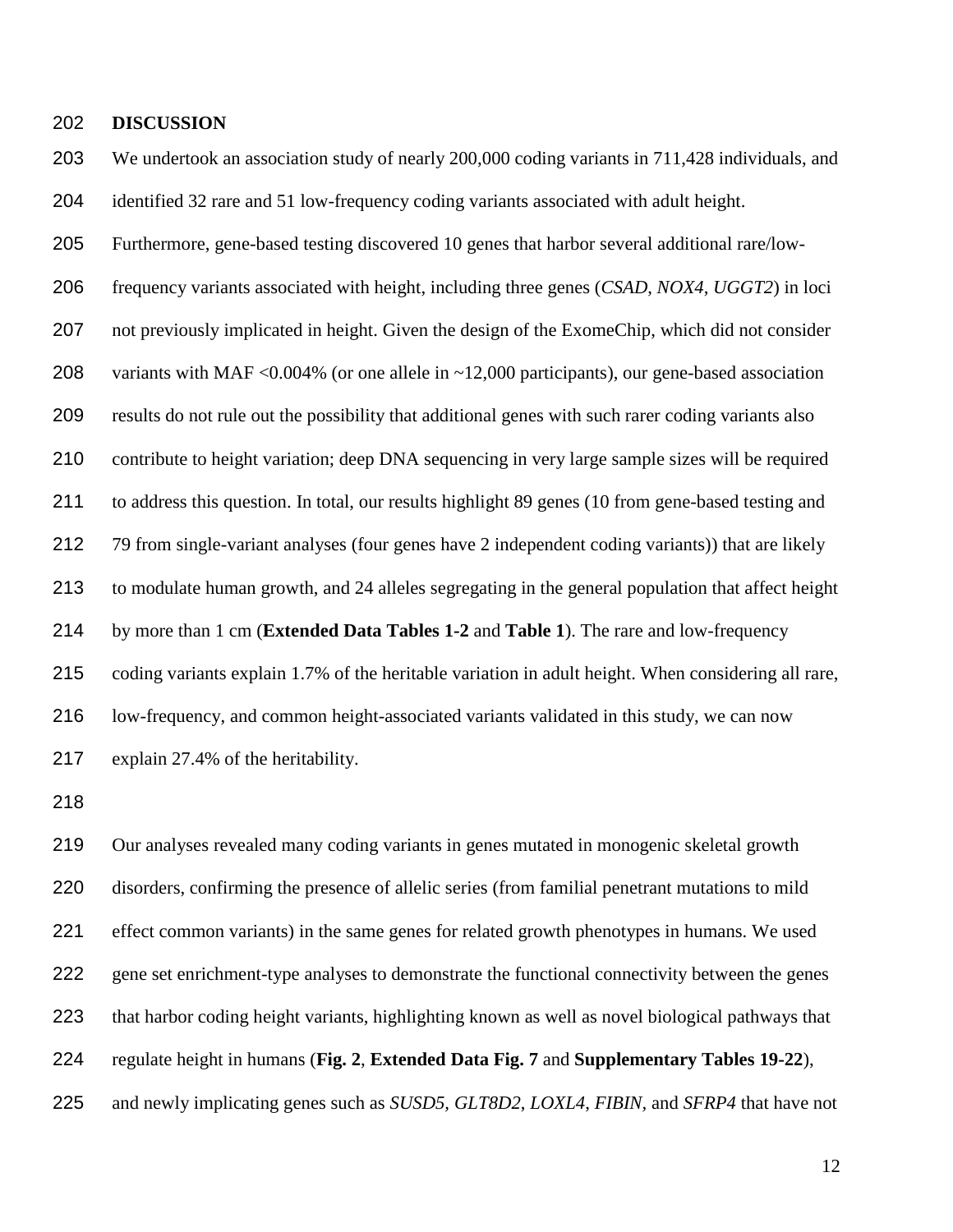been previously connected with skeletal growth. Additional interesting height candidate genes include *NOX4*, *ADAMTS3* and *ADAMTS6, PTH1R,* and *IL11RA* (**Extended Data Tables 1-2**, **Supplementary Tables 17** and **24**). *NOX4*, identified through gene-based testing, encodes NADPH oxidase 4, an enzyme that produces reactive oxygen species, a biological pathway not 230 previously implicated in human growth.  $Nox4^{-/-}$  mice display higher bone density and reduced 231 numbers of osteoclasts, a cell type essential for bone repair, maintenance, and remodelling<sup>12</sup>. We also found rare coding variants in *ADAMTS3* and *ADAMTS6*, genes that encode metalloproteinases that belong to the same family than several other human growth syndromic genes (e.g. *ADAMTS2*, *ADAMTS10*, *ADAMTSL2*). Moreover, we discovered a rare missense variant in *PTH1R* that encodes a receptor of the parathyroid hormone (PTH): PTH-PTH1R signaling is important for bone resorption and mutations in *PTH1R* cause chondrodysplasia in 237 humans<sup>[27](#page-19-7)</sup>. Finally, we replicated the association between a low-frequency missense variant in the cytokine gene *IL11*, but also found a new low-frequency missense variant in its receptor gene *IL11RA*. The IL11-IL11RA axis has been shown to play an important role in bone formation in 240 the mouse<sup>[28](#page-19-8)[,29](#page-19-9)</sup>. Thus, our data confirm the relevance of this signaling cascade in human growth as well.

 Overall, our findings provide strong evidence that rare and low-frequency coding variants contribute to the genetic architecture of height, a model complex human trait. This conclusion has strong implications for the prediction of complex human phenotypes in the context of precision medicine initiatives. However, it also seems to contrast sharply with results from the 247 recent large-scale T2D association study, which found only six variants with MAF  $\langle 5\%$  (ref.  $^{30}$  $^{30}$  $^{30}$ ). This apparent difference could simply be explained by the large difference in sample sizes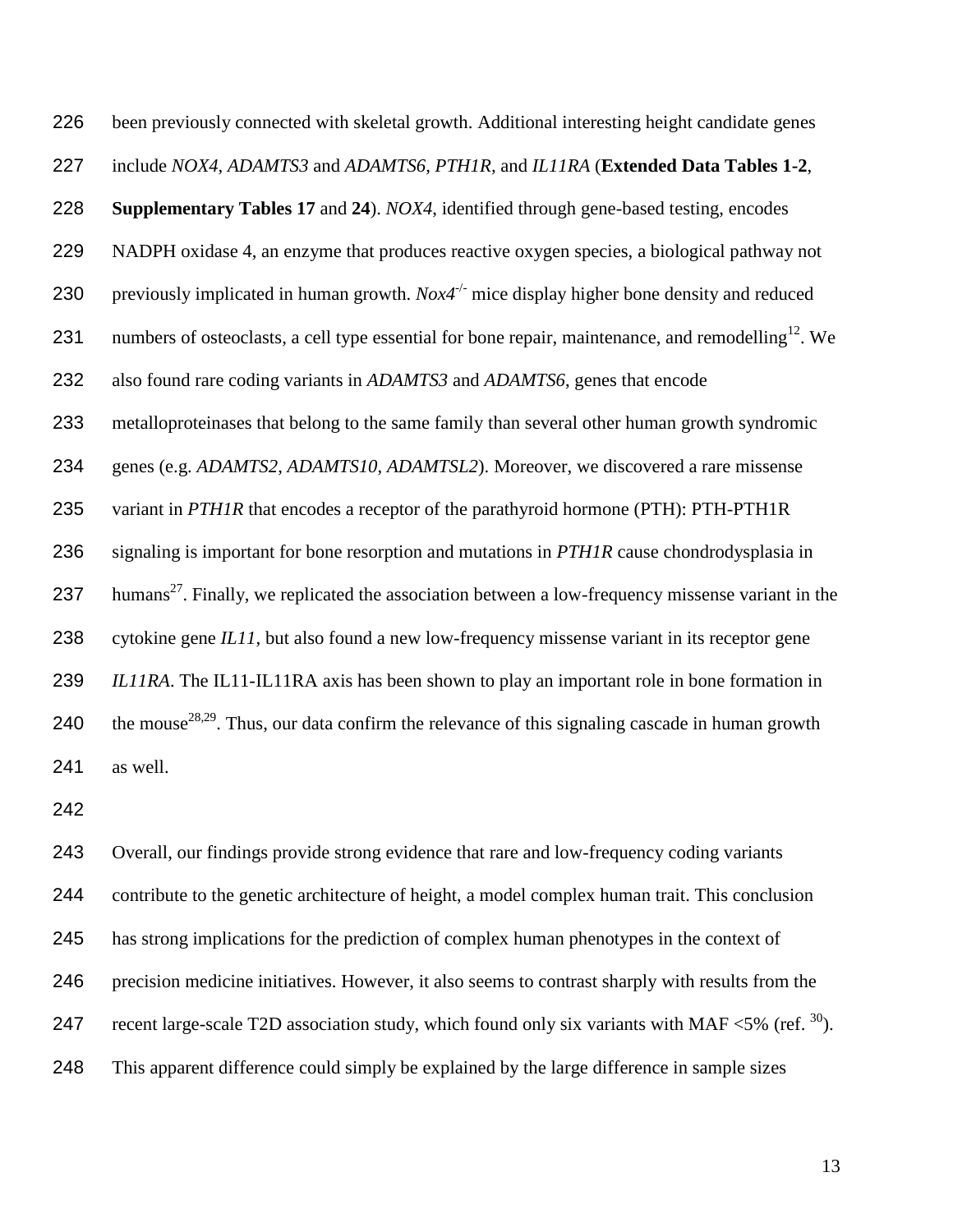- between the two studies (711,428 for height vs. 127,145 for T2D). When we consider the
- fraction of associated variants with MAF<5% among all confirmed variants for height and T2D,
- we find that it is similar (9.7% for height vs. 7.1% for T2D). This supports the strong probability
- that rarer T2D alleles and more generally, rarer alleles for other polygenic diseases and traits,
- will be uncovered as sample sizes continue to increase.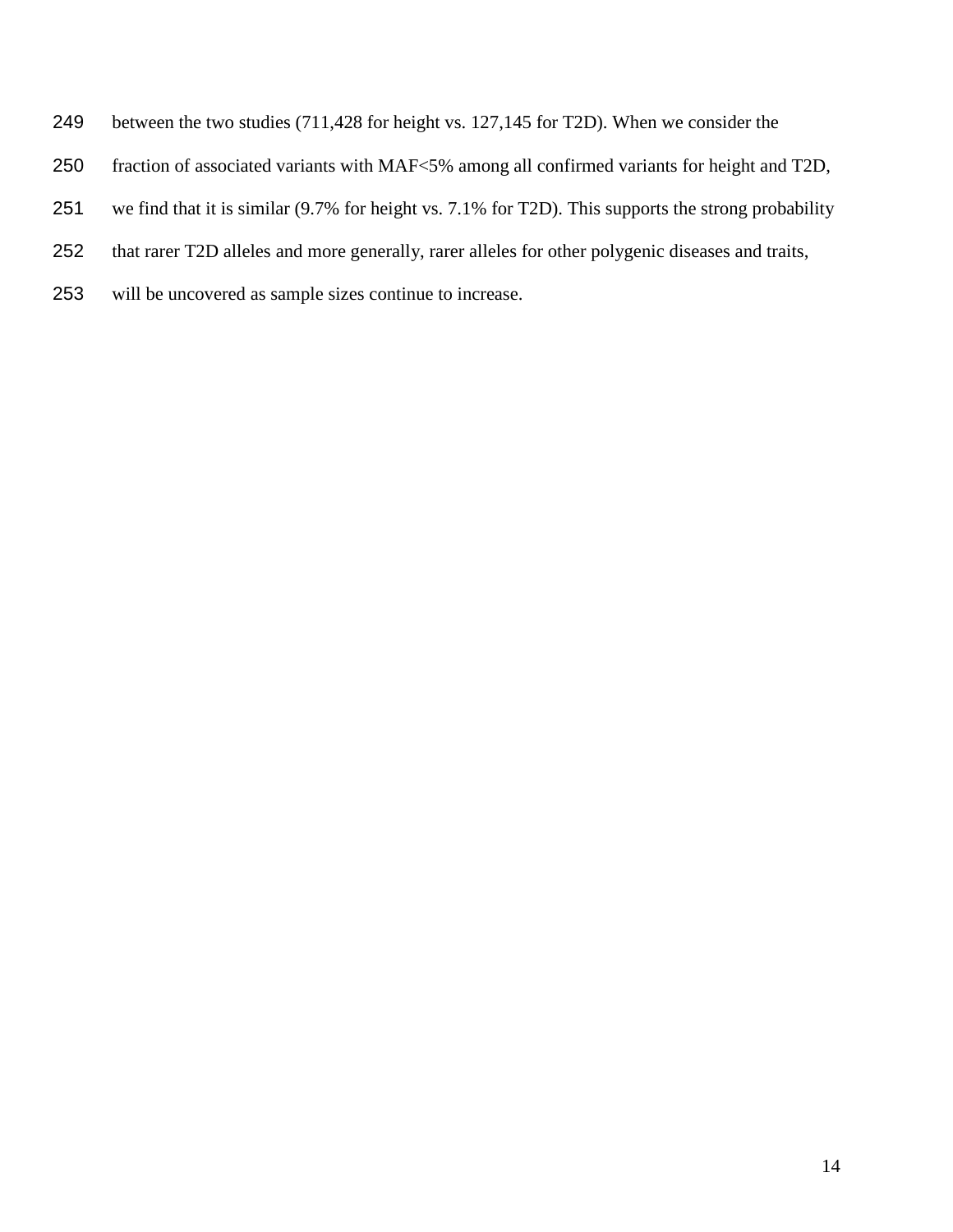### **SUPPLEMENTARY INFORMATION**

- **Supplementary Information** is linked to the online version of the paper at
- www.nature.com/nature.
- 

## **ACKNOWLEDGMENTS**

- A full list of acknowledgments appears in the **Supplementary Information**. Part of this work was conducted using the UK Biobank resource.
- 

### **AUTHOR CONTRIBUTIONS**

- *Writing Group (wrote and edited manuscript)*
- Panos Deloukas, Timothy M. Frayling, Mariaelisa Graff, Joel N. Hirschhorn, Guillaume Lettre,
- Ken Sin Lo, Yingchang Lu, Eirini Marouli, M. Carolina Medina-Gomez, Fernando Rivadeneira.
- All authors contributed and discussed the results, and commented on the manuscript.
- 
- *Data preparation group (checked and prepared data from contributing cohorts for meta-*
- *analyses and replication)*
- Tonu Esko, Mariaelisa Graff, Heather Highland, Anne Justice, Tugce Karaderi, Ken Sin Lo,
- Adam E. Locke, Yingchang Lu, Eirini Marouli, Nicholas G.D. Masca, M. Carolina Medina-
- Gomez, Poorva Mudgal, Maggie C.Y. Ng, Manuel A. Rivas, Claudia Schurmann, Kathy
- Stirrups, Valérie Turcot, Sailaja Vedantam, Thomas W. Winkler, Kristin L. Young.
- 
- *Height meta-analyses (discovery and replication, single-variant and gene-based)*
- Panos Deloukas, Timothy M. Frayling, Mariaelisa Graff, Joel N. Hirschhorn, Guillaume Lettre,
- Daijiang J. Liu, Ken Sin Lo, Yingchang Lu, Eirini Marouli, M. Carolina Medina-Gomez,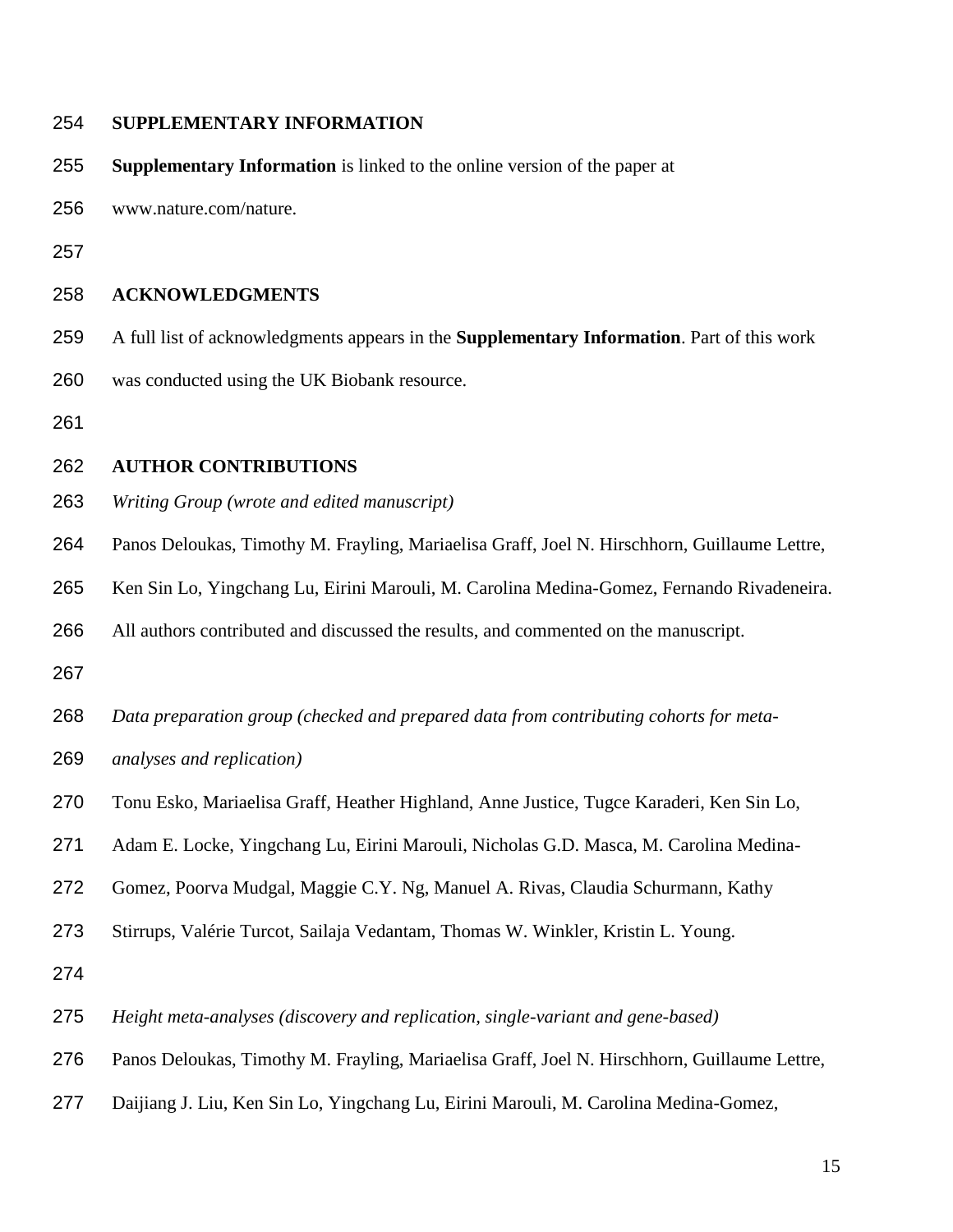Fernando Rivadeneira, Andrew R. Wood.

- *UK Biobank-based integration of height association signals group and heritability analyses*
- Panos Deloukas, Timothy M. Frayling, Guillaume Lettre, Zoltán Kutalik, Ken Sin Lo, Eirini
- Marouli, Sina Rüeger, Andrew R. Wood.
- 
- *Pleiotropy working group*
- Gonçalo Abecasis, Michael Boehnke, James P. Cook, Panos Deloukas, Fotios Drenos, Jose C.
- Florez, Heather Highland, Sekar Kathiresan, Cecilia M. Lindgren, Dajiang J. Liu, Ruth J.F.
- Loos, Anubha Mahajan, Eirini Marouli, Mark I. McCarthy, Patricia B. Munroe, Gina M. Peloso,
- John R. B. Perry, Katherine S. Ruth, Cristen J. Willer.
- 
- *Biological and clinical enrichment, and pathway analyses*
- Rebecca S. Fine, Joel N. Hirschhorn, Zoltán Kutalik, David Lamparter, Guillaume Lettre, Ken
- Sin Lo, Tune H. Pers.
- 
- *Functional characterization of STC2*
- Troels R. Kjaer, Claus Oxvig.
- 

#### **AUTHOR INFORMATION**

- Summary genetic association results are available on the GIANT website:
- http://portals.broadinstitute.org/collaboration/giant/index.php/GIANT\_consortium. Reprints and
- permissions information is available at [www.nature.com/reprints.](http://www.nature.com/reprints) The authors declare no
- competing financial interests. Correspondence and requests should be addressed to J.N.H.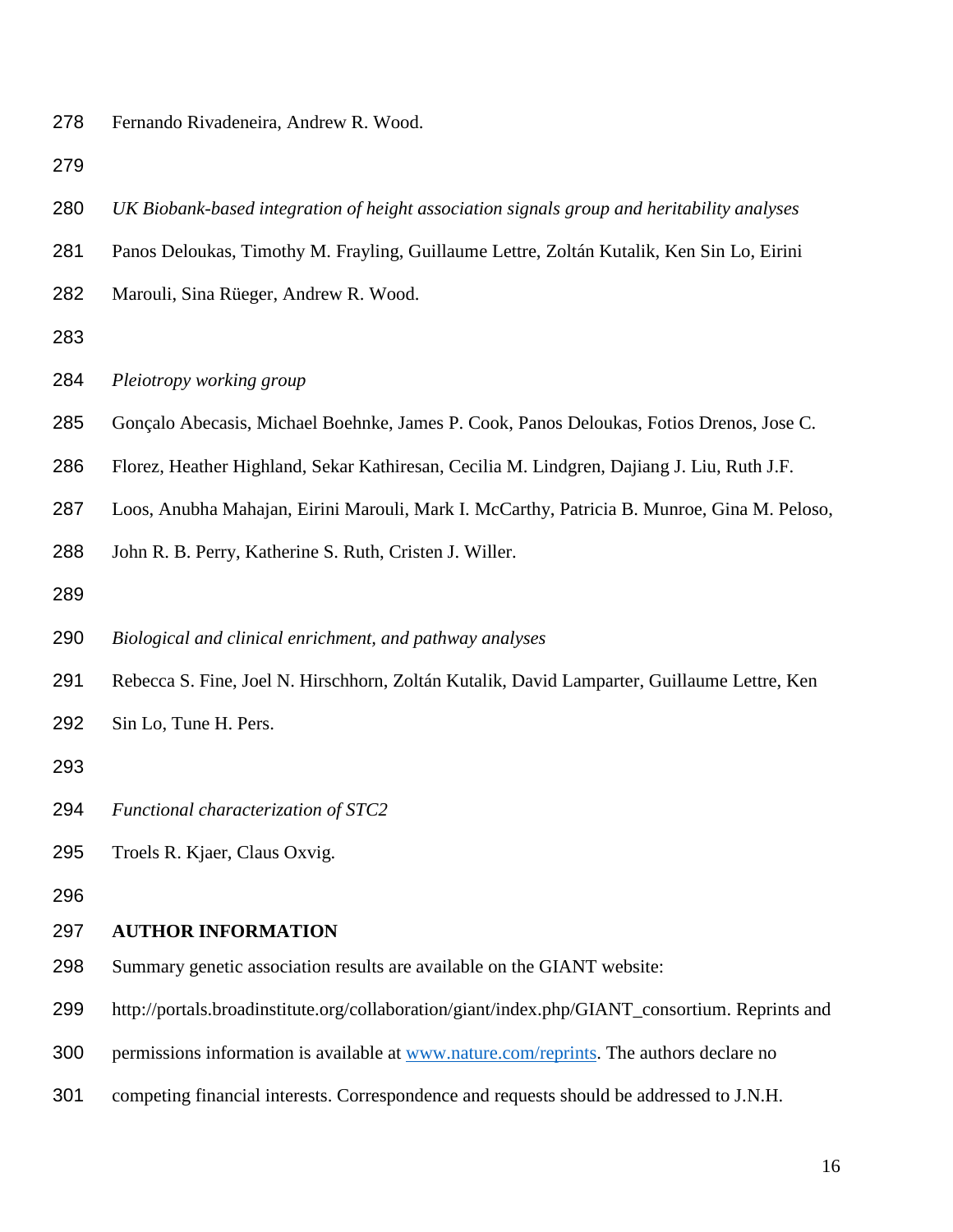- [\(joelh@broadinstitute.org\)](mailto:joelh@broadinstitute.org), P.D. [\(p.deloukas@qmul.ac.uk\)](mailto:p.deloukas@qmul.ac.uk), or G.L.
- [\(guillaume.lettre@umontreal.ca\)](mailto:guillaume.lettre@umontreal.ca).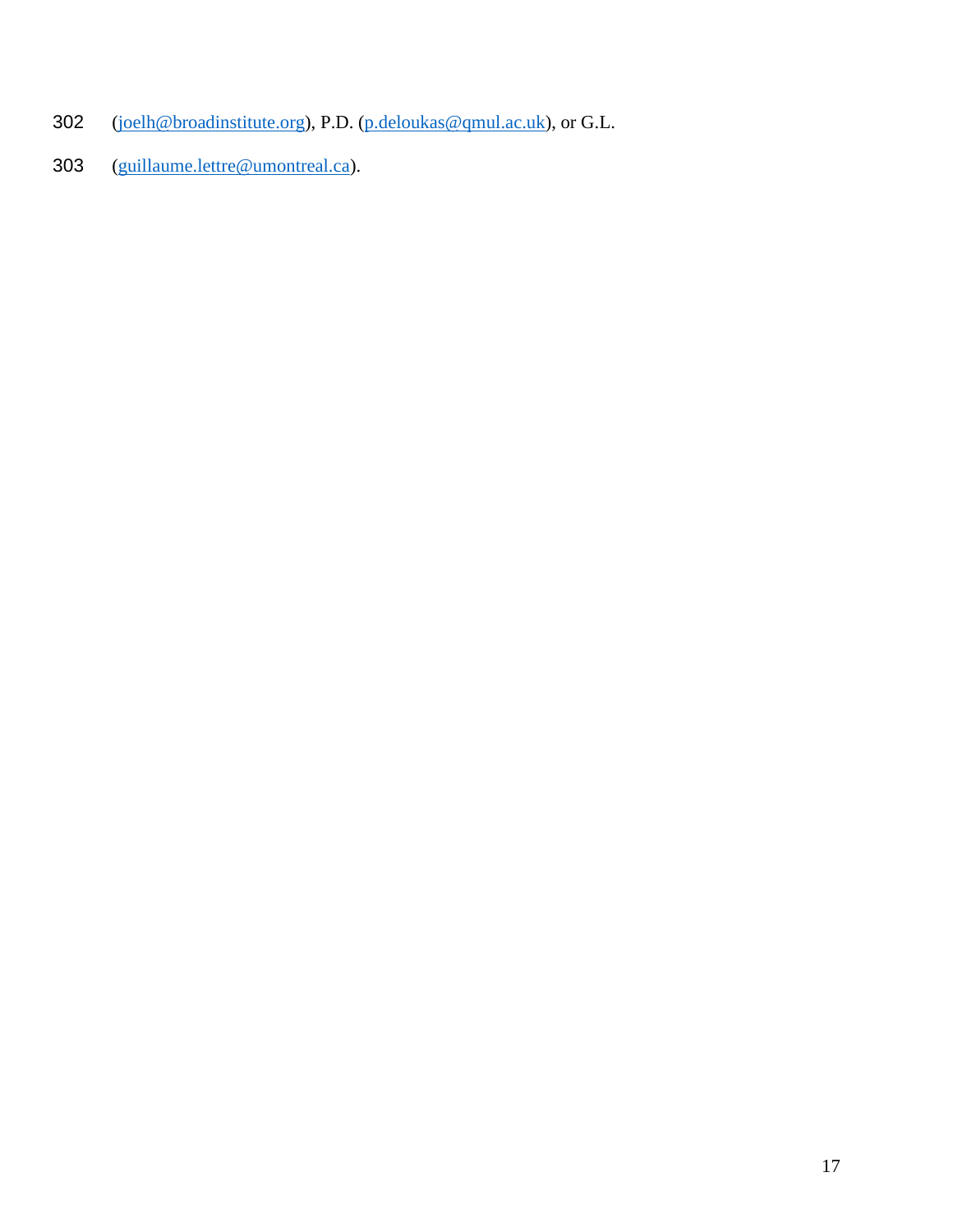<span id="page-17-6"></span><span id="page-17-5"></span><span id="page-17-4"></span><span id="page-17-3"></span><span id="page-17-2"></span><span id="page-17-1"></span><span id="page-17-0"></span>

| 304 |                | <b>References</b>                                                                          |  |  |  |  |  |  |
|-----|----------------|--------------------------------------------------------------------------------------------|--|--|--|--|--|--|
| 305 | $\mathbf{1}$   | Fisher, R. A. The Correlation Between Relatives on the Supposition of Mendelian            |  |  |  |  |  |  |
| 306 |                | Inheritance. Transactions of the Royal Society of Edinburgh 52, 399-433 (1918).            |  |  |  |  |  |  |
| 307 | $\mathfrak{2}$ | Silventoinen, K. et al. Heritability of adult body height: a comparative study of twin     |  |  |  |  |  |  |
| 308 |                | cohorts in eight countries. Twin Res 6, 399-408 (2003).                                    |  |  |  |  |  |  |
| 309 | 3              | Wood, A. R. et al. Defining the role of common variation in the genomic and biological     |  |  |  |  |  |  |
| 310 |                | architecture of adult human height. Nat Genet 46, 1173-1186 (2014).                        |  |  |  |  |  |  |
| 311 | $\overline{4}$ | Flannick, J. et al. Loss-of-function mutations in SLC30A8 protect against type 2 diabetes. |  |  |  |  |  |  |
| 312 |                | Nat Genet 46, 357-363 (2014).                                                              |  |  |  |  |  |  |
| 313 | 5              | Steinthorsdottir, V. et al. Identification of low-frequency and rare sequence variants     |  |  |  |  |  |  |
| 314 |                | associated with elevated or reduced risk of type 2 diabetes. Nat Genet 46, 294-298         |  |  |  |  |  |  |
| 315 |                | (2014).                                                                                    |  |  |  |  |  |  |
| 316 | 6              | Gudmundsson, J. et al. A study based on whole-genome sequencing yields a rare variant      |  |  |  |  |  |  |
| 317 |                | at 8q24 associated with prostate cancer. Nat Genet 44, 1326-1329 (2012).                   |  |  |  |  |  |  |
| 318 | $\tau$         | Sidore, C. et al. Genome sequencing elucidates Sardinian genetic architecture and          |  |  |  |  |  |  |
| 319 |                | augments association analyses for lipid and blood inflammatory markers. Nat Genet 47,      |  |  |  |  |  |  |
| 320 |                | 1272-1281 (2015).                                                                          |  |  |  |  |  |  |
| 321 | $8\,$          | Danjou, F. et al. Genome-wide association analyses based on whole-genome sequencing        |  |  |  |  |  |  |
| 322 |                | in Sardinia provide insights into regulation of hemoglobin levels. Nat Genet 47, 1264-     |  |  |  |  |  |  |
| 323 |                | 1271 (2015).                                                                               |  |  |  |  |  |  |
| 324 | $\mathbf{9}$   | Zuk, O. et al. Searching for missing heritability: designing rare variant association      |  |  |  |  |  |  |
| 325 |                | studies. Proc Natl Acad Sci U S A 111, E455-464 (2014).                                    |  |  |  |  |  |  |
| 326 | 10             | Yang, J. et al. Genetic variance estimation with imputed variants finds negligible missing |  |  |  |  |  |  |
| 327 |                | heritability for human height and body mass index. Nat Genet 47, 1114-1120 (2015).         |  |  |  |  |  |  |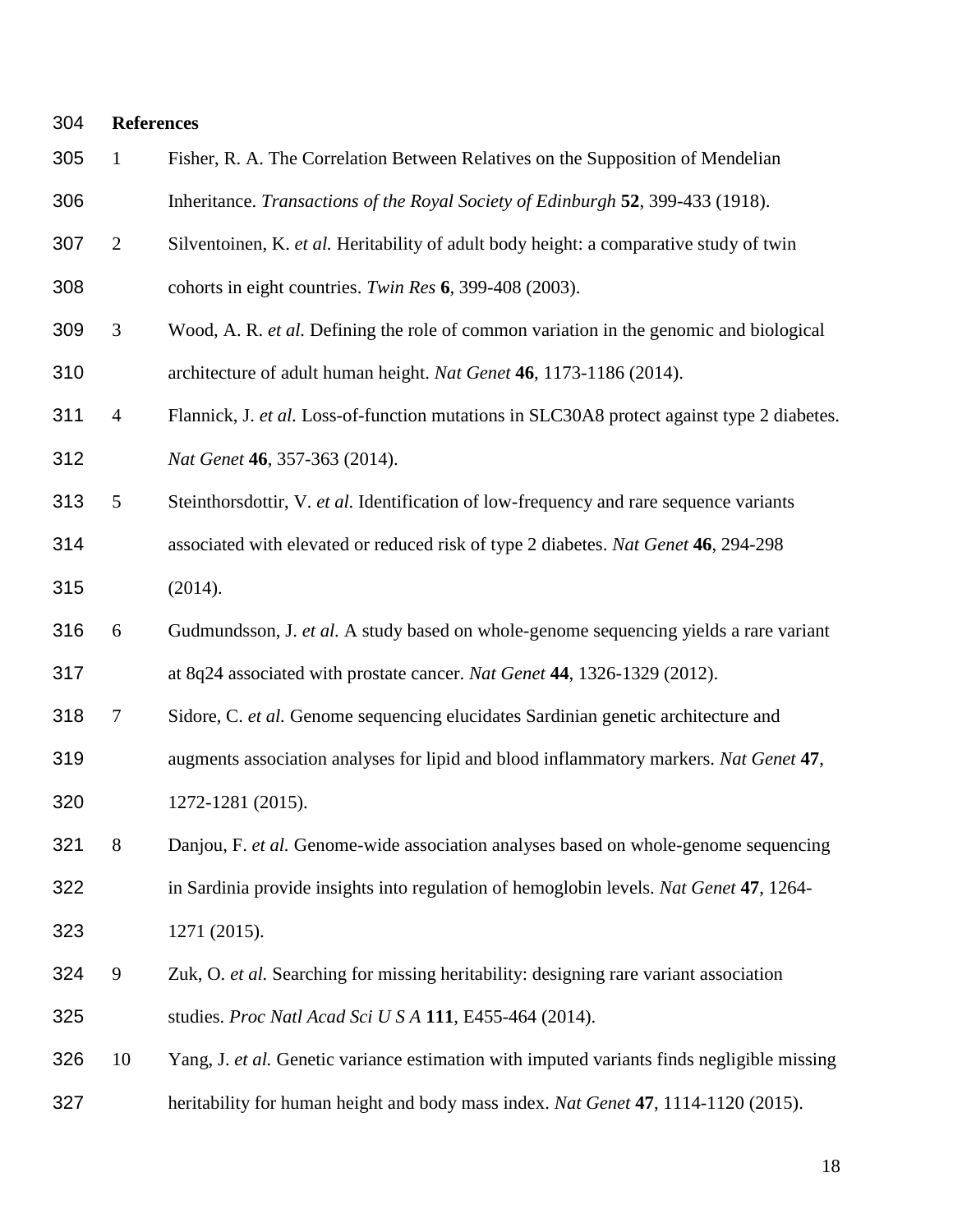- <span id="page-18-0"></span> 11 Grove, M. L. *et al.* Best practices and joint calling of the HumanExome BeadChip: the CHARGE Consortium. *PloS one* **8**, e68095 (2013).
- <span id="page-18-1"></span>12 Kryukov, G. V., Pennacchio, L. A. & Sunyaev, S. R. Most rare missense alleles are
- deleterious in humans: implications for complex disease and association studies.
- *American journal of human genetics* **80**, 727-739 (2007).
- <span id="page-18-2"></span> 13 Tennessen, J. A. *et al.* Evolution and functional impact of rare coding variation from deep sequencing of human exomes. *Science* **337**, 64-69 (2012).
- <span id="page-18-3"></span>14 Lanktree, M. B. *et al.* Meta-analysis of Dense Genecentric Association Studies Reveals
- Common and Uncommon Variants Associated with Height. *American journal of human genetics* **88**, 6-18 (2011).
- <span id="page-18-4"></span> 15 Pers, T. H. *et al.* Biological interpretation of genome-wide association studies using predicted gene functions. *Nat Commun* **6**, 5890 (2015).
- <span id="page-18-5"></span>16 Lamparter, D., Marbach, D., Rueedi, R., Kutalik, Z. & Bergmann, S. Fast and Rigorous
- Computation of Gene and Pathway Scores from SNP-Based Summary Statistics. *PLoS*
- *Comput Biol* **12**, e1004714 (2016).
- <span id="page-18-6"></span>17 Schwartz, N. B. & Domowicz, M. Chondrodysplasias due to proteoglycan defects.
- *Glycobiology* **12**, 57R-68R (2002).
- <span id="page-18-7"></span> 18 Wood, A. R. *et al.* Defining the role of common variation in the genomic and biological architecture of adult human height. *Nat Genet* **46**, 1173-1186 (2014).
- <span id="page-18-8"></span>19 Wei, H. S., Wei, H. L., Zhao, F., Zhong, L. P. & Zhan, Y. T. Glycosyltransferase
- GLT8D2 positively regulates ApoB100 protein expression in hepatocytes. *Int J Mol Sci*
- **14**, 21435-21446 (2013).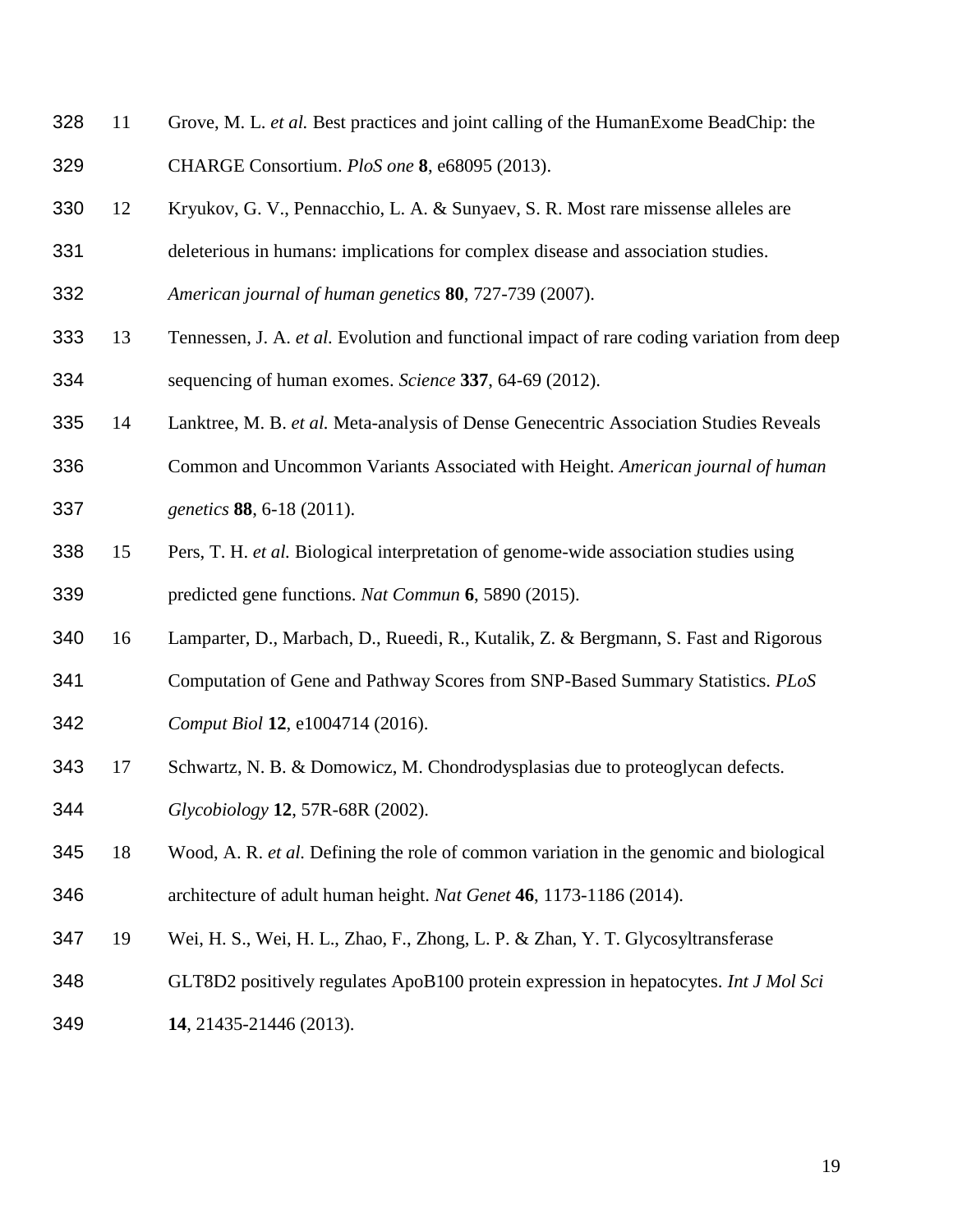<span id="page-19-10"></span><span id="page-19-9"></span><span id="page-19-8"></span><span id="page-19-7"></span><span id="page-19-6"></span><span id="page-19-5"></span><span id="page-19-4"></span><span id="page-19-3"></span><span id="page-19-2"></span><span id="page-19-1"></span><span id="page-19-0"></span>

| 350 | 20 | Ito, H. et al. Molecular cloning and biological activity of a novel lysyl oxidase-related   |
|-----|----|---------------------------------------------------------------------------------------------|
| 351 |    | gene expressed in cartilage. <i>J Biol Chem</i> 276, 24023-24029 (2001).                    |
| 352 | 21 | Wakahara, T. et al. Fibin, a novel secreted lateral plate mesoderm signal, is essential for |
| 353 |    | pectoral fin bud initiation in zebrafish. Dev Biol 303, 527-535 (2007).                     |
| 354 | 22 | Kawano, Y. & Kypta, R. Secreted antagonists of the Wnt signalling pathway. J Cell Sci       |
| 355 |    | 116, 2627-2634 (2003).                                                                      |
| 356 | 23 | Mastaitis, J. et al. Loss of SFRP4 Alters Body Size, Food Intake, and Energy Expenditure    |
| 357 |    | in Diet-Induced Obese Male Mice. Endocrinology 156, 4502-4510 (2015).                       |
| 358 | 24 | Jepsen, M. R. et al. Stanniocalcin-2 inhibits mammalian growth by proteolytic inhibition    |
| 359 |    | of the insulin-like growth factor axis. <i>J Biol Chem</i> 290, 3430-3439 (2015).           |
| 360 | 25 | Dauber, A. et al. Mutations in pregnancy-associated plasma protein A2 cause short           |
| 361 |    | stature due to low IGF-I availability. <i>EMBO Mol Med</i> (2016).                          |
| 362 | 26 | Lango Allen, H. et al. Hundreds of variants clustered in genomic loci and biological        |
| 363 |    | pathways affect human height. Nature 467, 832-838 (2010).                                   |
| 364 | 27 | Karaplis, A. C. et al. Inactivating mutation in the human parathyroid hormone receptor      |
| 365 |    | type 1 gene in Blomstrand chondrodysplasia. <i>Endocrinology</i> 139, 5255-5258 (1998).     |
| 366 | 28 | Sims, N. A. et al. Interleukin-11 receptor signaling is required for normal bone            |
| 367 |    | remodeling. <i>J Bone Miner Res</i> 20, 1093-1102 (2005).                                   |
| 368 | 29 | Takeuchi, Y. et al. Interleukin-11 as a stimulatory factor for bone formation prevents      |
| 369 |    | bone loss with advancing age in mice. <i>J Biol Chem</i> 277, 49011-49018 (2002).           |
| 370 | 30 | Fuchsberger, C. et al. The genetic architecture of type 2 diabetes. Nature 536, 41-47       |
| 371 |    | (2016).                                                                                     |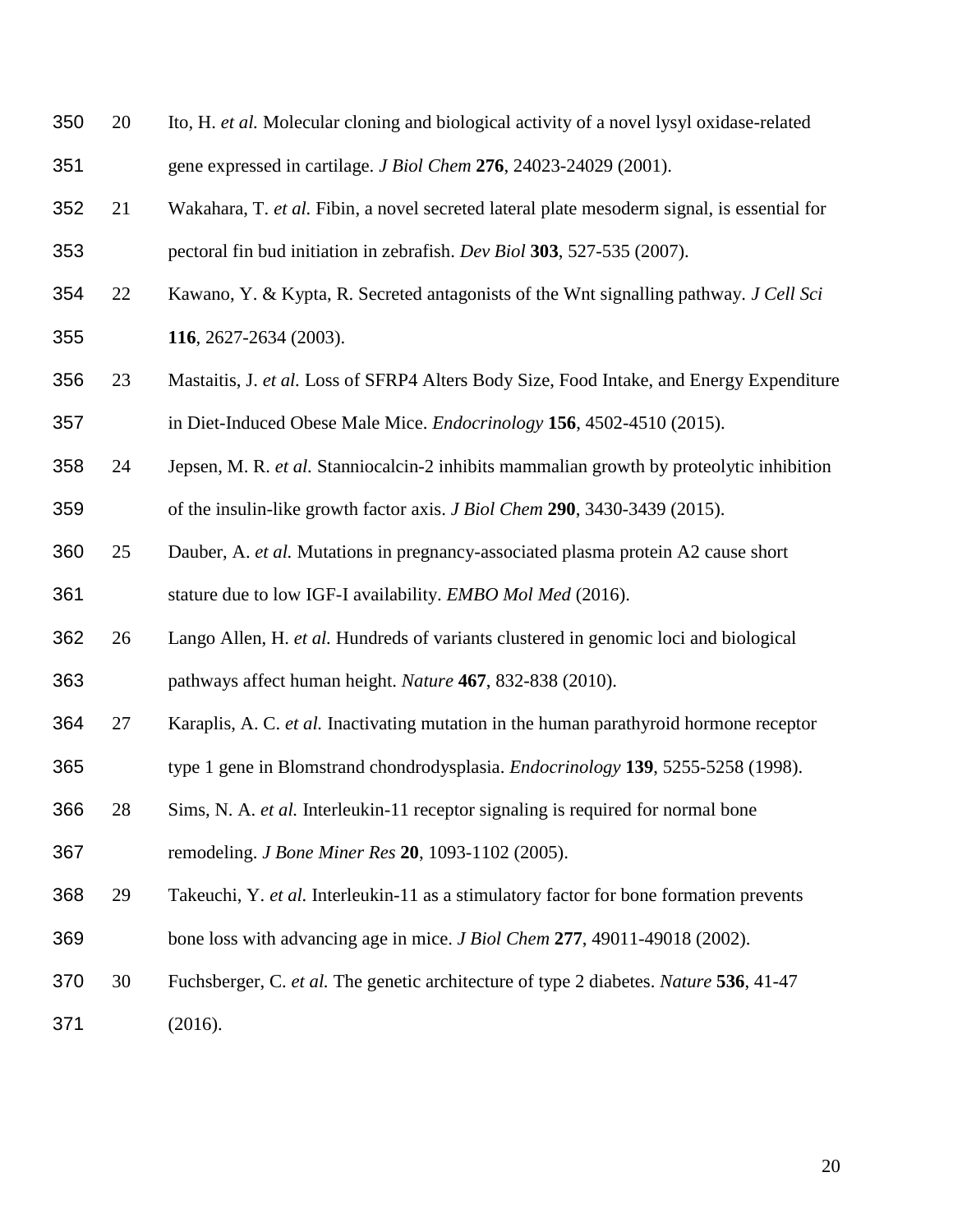- <span id="page-20-0"></span> 31 Bulik-Sullivan, B. K. *et al.* LD Score regression distinguishes confounding from polygenicity in genome-wide association studies. *Nat Genet* **47**, 291-295 (2015).
- <span id="page-20-1"></span> 32 Goldstein, J. I. *et al.* zCall: a rare variant caller for array-based genotyping: genetics and population analysis. *Bioinformatics* **28**, 2543-2545 (2012).
- <span id="page-20-2"></span> 33 Liu, D. J. *et al.* Meta-analysis of gene-level tests for rare variant association. *Nat Genet* **46**, 200-204 (2014).
- <span id="page-20-3"></span> 34 Winkler, T. W. & Day, F. R. Quality control and conduct of genome-wide association meta-analyses. **9**, 1192-1212 (2014).
- <span id="page-20-4"></span> 35 Yang, J. *et al.* Genomic inflation factors under polygenic inheritance. *European Journal of Human Genetics* **19**, 807-812 (2011).
- <span id="page-20-5"></span> 36 Feng, S., Liu, D., Zhan, X., Wing, M. K. & Abecasis, G. R. RAREMETAL: fast and powerful meta-analysis for rare variants. *Bioinformatics (Oxford, England)* **30**, 2828- 2829 (2014).
- <span id="page-20-6"></span> 37 Yang, J. *et al.* Conditional and joint multiple-SNP analysis of GWAS summary statistics identifies additional variants influencing complex traits. *Nature genetics* **44**, 369-S363 (2012).
- <span id="page-20-7"></span> 38 Loh, P. R. *et al.* Efficient Bayesian mixed-model analysis increases association power in large cohorts. *Nat Genet* **47**, 284-290 (2015).
- <span id="page-20-8"></span> 39 Pasaniuc, B. *et al.* Fast and accurate imputation of summary statistics enhances evidence of functional enrichment. *Bioinformatics* **30**, 2906-2914 (2014).
- <span id="page-20-9"></span> 40 Moayyeri, A., Hammond, C. J., Valdes, A. M. & Spector, T. D. Cohort Profile: TwinsUK and healthy ageing twin study. *Int J Epidemiol* **42**, 76-85 (2013).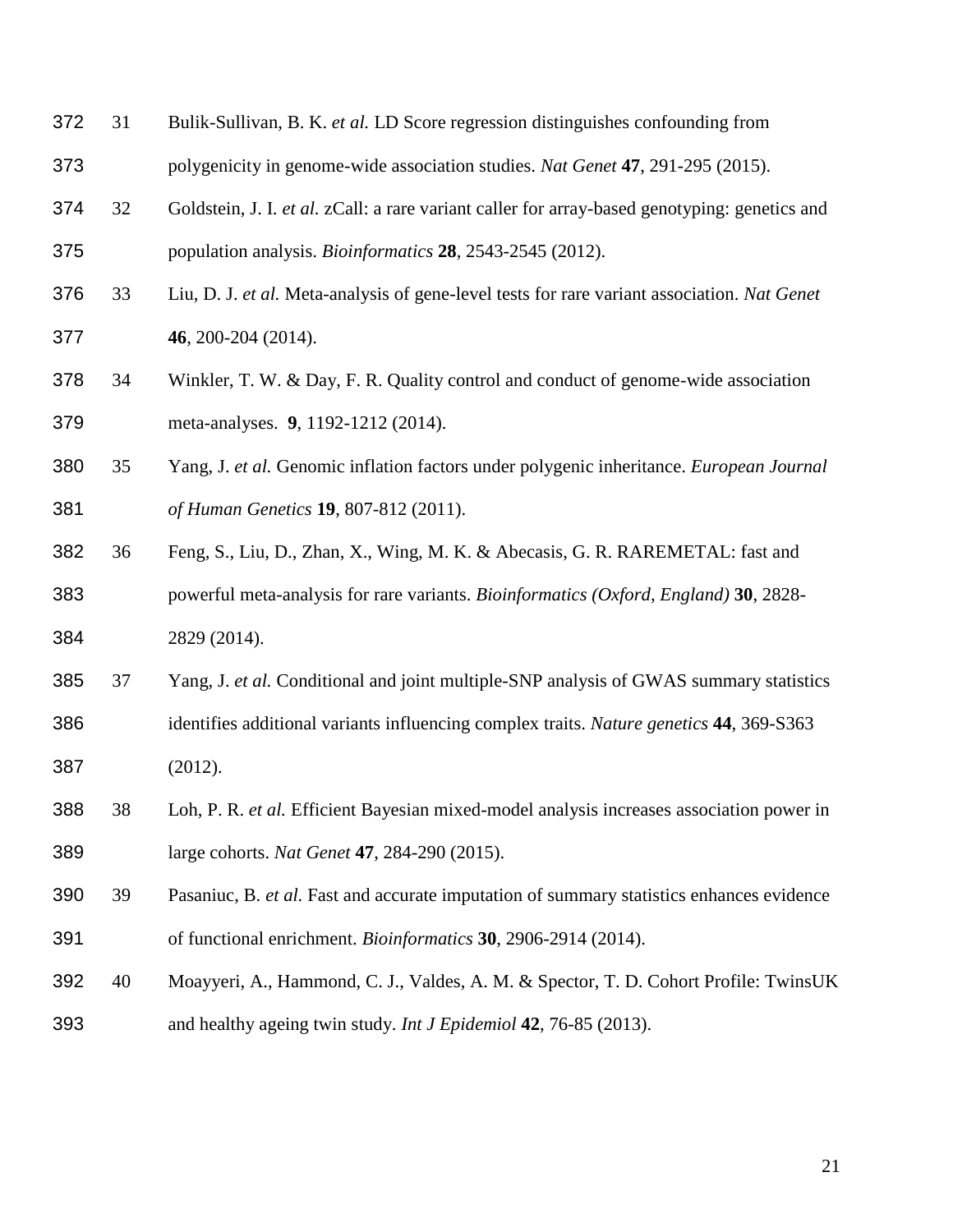- <span id="page-21-0"></span> 41 Boyd, A. *et al.* Cohort Profile: the 'children of the 90s'--the index offspring of the Avon Longitudinal Study of Parents and Children. *Int J Epidemiol* **42**, 111-127 (2013).
- <span id="page-21-1"></span>42 Willer, C. J., Li, Y. & Abecasis, G. R. METAL: Fast and efficient meta-analysis of
- genomewide association scans. *Bioinformatics* **26**, 2190-2191 (2010).
- <span id="page-21-2"></span> 43 Purcell, S. M. *et al.* A polygenic burden of rare disruptive mutations in schizophrenia. *Nature* **506**, 185-190 (2014).
- <span id="page-21-3"></span> 44 Wu, M. C. *et al.* Rare-variant association testing for sequencing data with the sequence kernel association test. *American journal of human genetics* **89**, 82-93 (2011).
- <span id="page-21-4"></span> 45 Price, A. L. *et al.* Pooled association tests for rare variants in exon-resequencing studies. *Am J Hum Genet* **86**, 832-838 (2010).
- <span id="page-21-5"></span> 46 Nikpay, M. *et al.* A comprehensive 1,000 Genomes-based genome-wide association meta-analysis of coronary artery disease. *Nat Genet* **47**, 1121-1130 (2015).
- <span id="page-21-6"></span> 47 Fehrmann, R. S. *et al.* Gene expression analysis identifies global gene dosage sensitivity in cancer. *Nat Genet* **47**, 115-125 (2015).
- <span id="page-21-7"></span> 48 Frey, B. J. & Dueck, D. Clustering by passing messages between data points. *Science* **315**, 972-976 (2007).
- <span id="page-21-8"></span>49 Overgaard, M. T. *et al.* Expression of recombinant human pregnancy-associated plasma
- protein-A and identification of the proform of eosinophil major basic protein as its
- physiological inhibitor. *The Journal of biological chemistry* **275**, 31128-31133 (2000).
- <span id="page-21-9"></span>50 Gyrup, C. & Oxvig, C. Quantitative analysis of insulin-like growth factor-modulated
- proteolysis of insulin-like growth factor binding protein-4 and -5 by pregnancy-
- associated plasma protein-A. *Biochemistry* **46**, 1972-1980 (2007).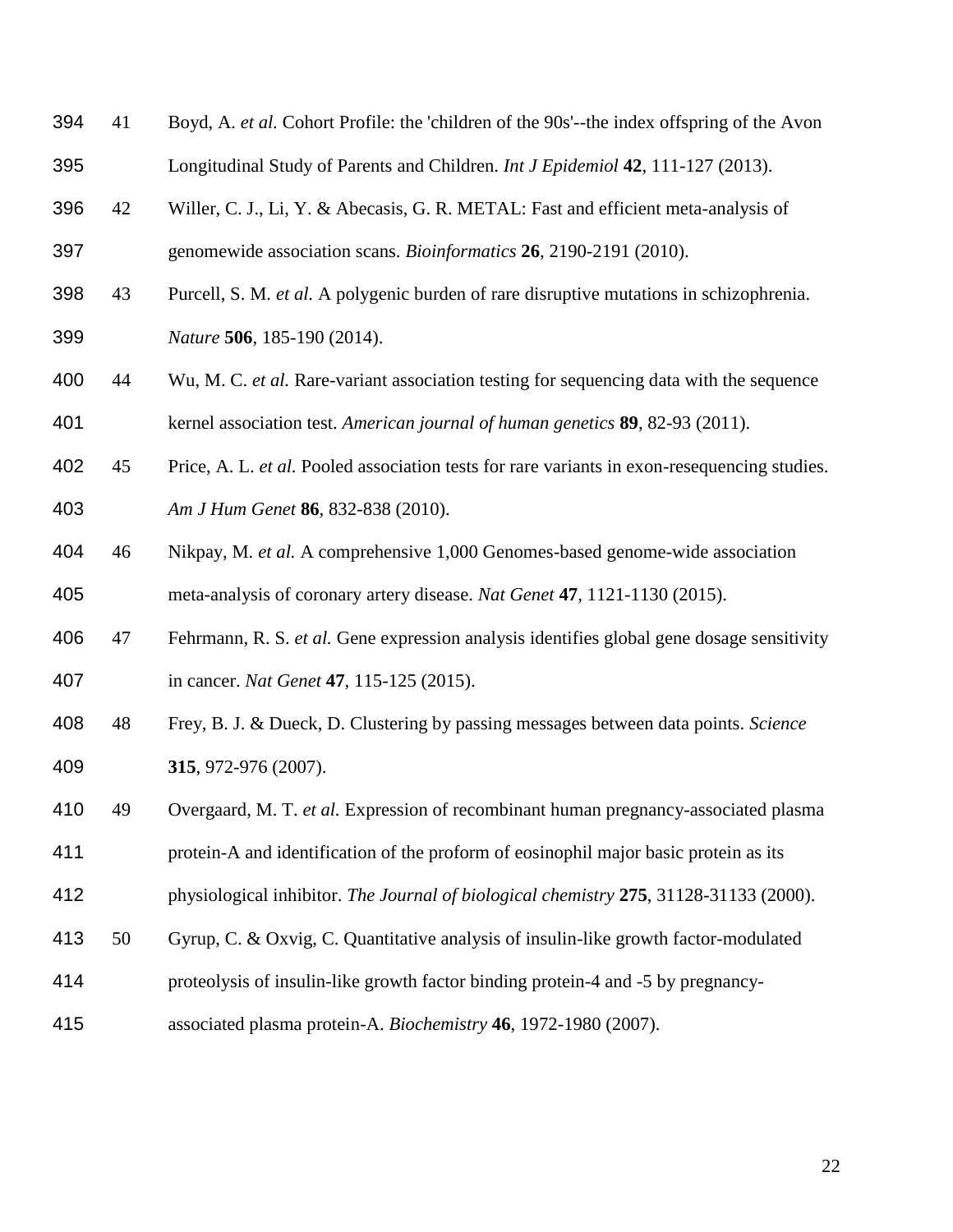<span id="page-22-0"></span>

| 416 | 51 | Oxvig, C., Sand, O., Kristensen, T., Kristensen, L. & Sottrup-Jensen, L. Isolation and |
|-----|----|----------------------------------------------------------------------------------------|
| 417 |    | characterization of circulating complex between human pregnancy-associated plasma      |
| 418 |    | protein-A and proform of eosinophil major basic protein. Biochimica et biophysica acta |
| 419 |    | 1201, 415-423 (1994).                                                                  |
| 420 |    |                                                                                        |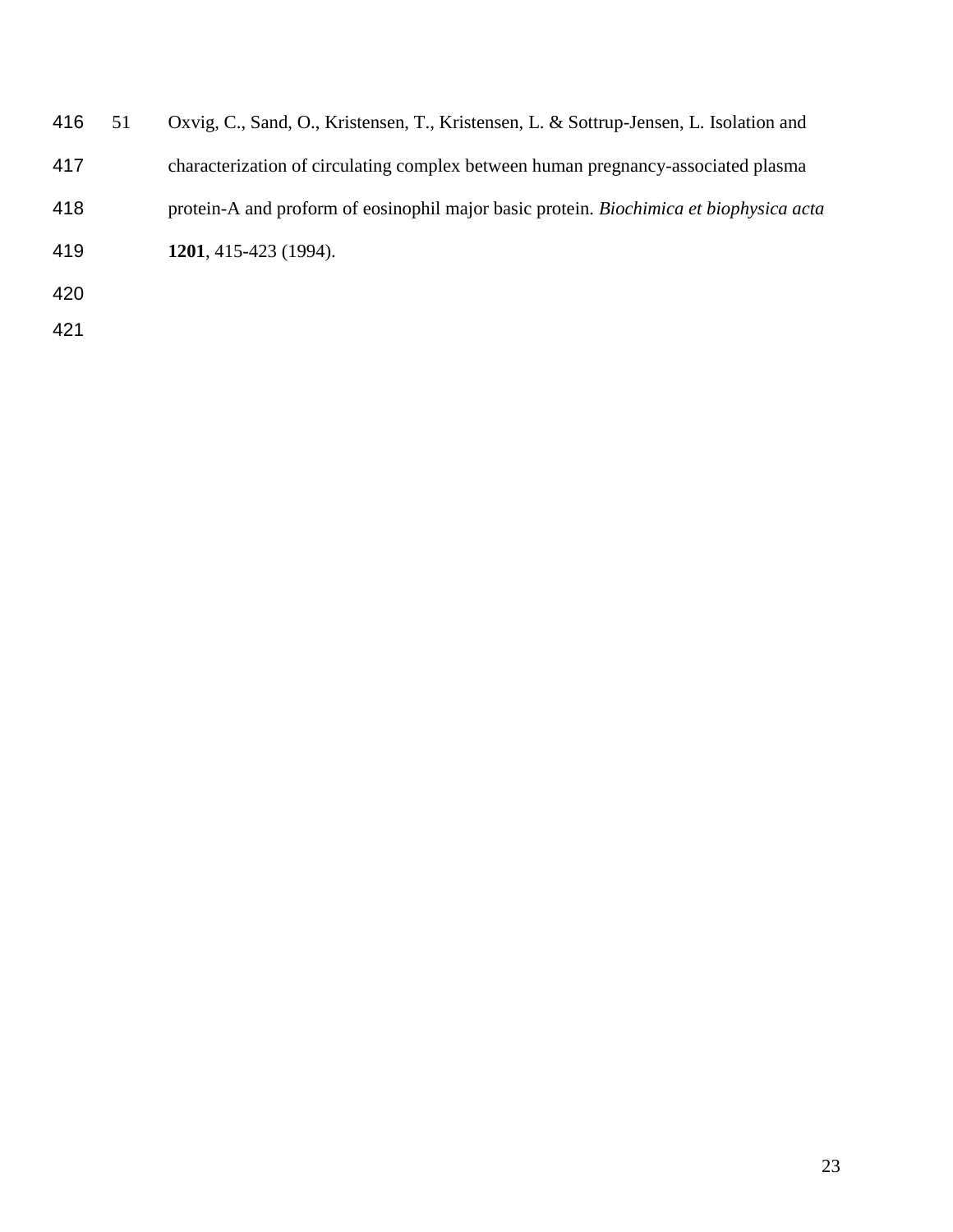**Figure legends**

 **Figure 1.** Variants with a larger effect size on height variation tend to be rarer. We observed an inverse relationship between the effect size (from the combined "discovery+validation" analysis, in cm on the *y*-axis) and the minor allele frequency (MAF) for the height variants (*x*-axis, from 0 426 to 50%). We included in this figure the 606 height variants with  $P < 2 \times 10^{-7}$ .

 **Figure 2.** Heat map showing subset of DEPICT gene set enrichment results. The full heat map is available as **Extended Data Fig. 7**. For any given square, the color indicates how strongly the corresponding gene (shown on the *x*-axis) is predicted to belong to the reconstituted gene set (*y*- axis). This value is based on the gene's Z-score for gene set inclusion in DEPICT's reconstituted gene sets, where red indicates a higher Z-score and blue indicates a lower one. The proteoglycan binding pathway (bold) was uniquely implicated by coding variants by DEPICT and PASCAL. To visually reduce redundancy and increase clarity, we chose one representative "meta-gene set" for each group of highly correlated gene sets based on affinity propagation clustering (**Supplementary Information**). Heat map intensity and DEPICT P-values correspond to the most significantly enriched gene set within the meta-gene set; meta-gene sets are listed with their database source. Annotations for the genes indicate whether the gene has OMIM annotation as underlying a disorder of skeletal growth (black and grey) and the minor allele frequency of the significant ExomeChip (EC) variant (shades of blue; if multiple variants, the lowest-frequency variant was kept). Annotations for the gene sets indicate if the gene set was also found significant for EC by PASCAL (yellow and grey) and if the gene set was found significant by DEPICT for EC only or for both EC and GWAS (purple and green). Abbreviations: GO: Gene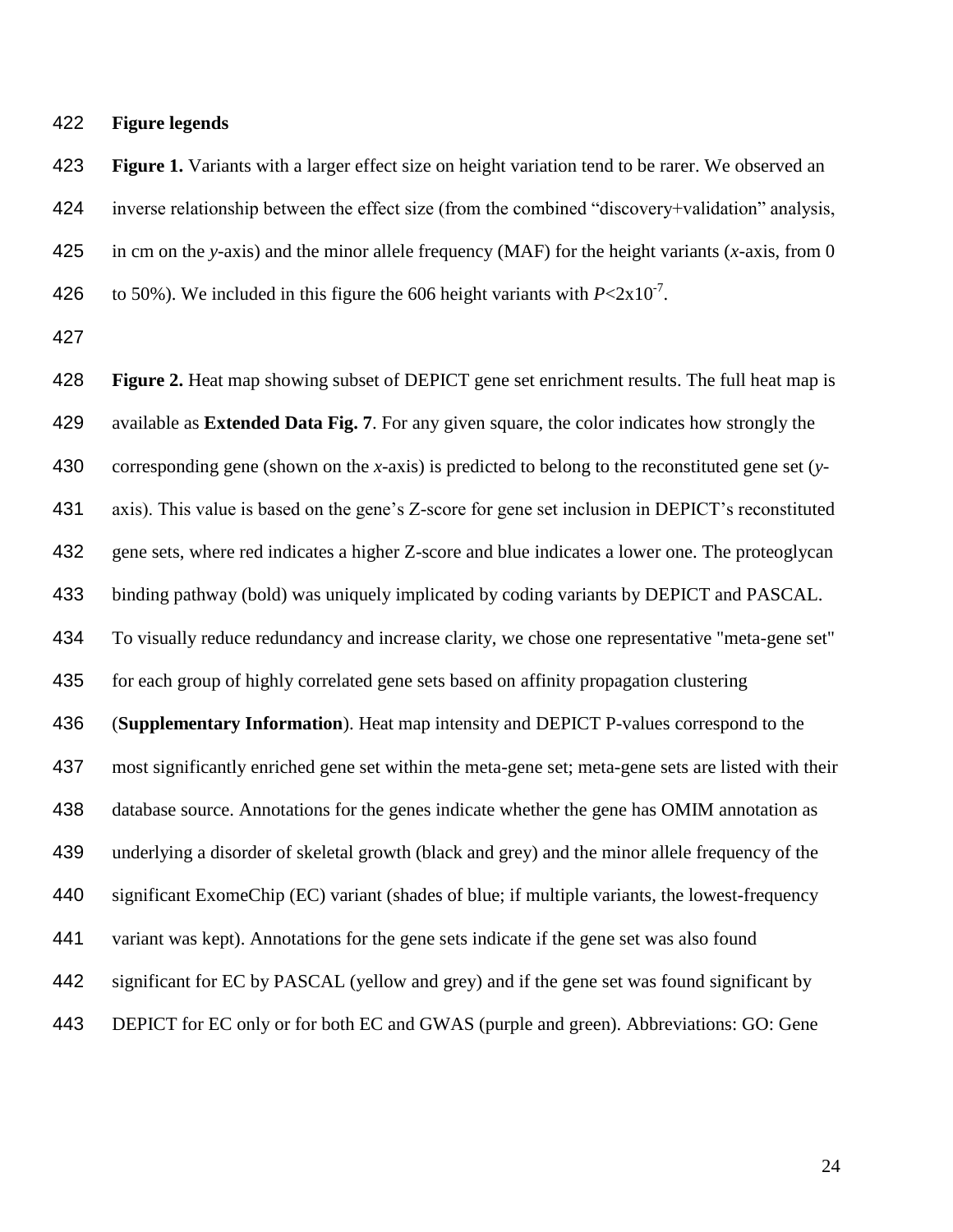Ontology; MP: mouse phenotype in the Mouse Genetics Initiative; PPI: protein-protein interaction in the InWeb database.

| 447 | Figure 3. STC2 mutants p.Arg44Leu (R44L) and p.Met86Ile (M86I) show compromised                |
|-----|------------------------------------------------------------------------------------------------|
| 448 | proteolytic inhibition of PAPP-A. (A) Schematic representation of the role of STC2 in IGF-1    |
| 449 | signaling. Partial inactivation of STC2 by height-associated DNA sequence variation could      |
| 450 | increase bioactive IGF-1 through reduced inhibition of PAPP-A. (B) Western blot analysis of    |
| 451 | recombinant STC2 wild-type and variants R44L and M86I. (C) Covalent complex formation          |
| 452 | between PAPP-A and STC2 wild-type or variants R44L and M86I. Separately synthesized            |
| 453 | proteins were analyzed by PAPP-A Western blotting following incubation for 8 h. In the absence |
| 454 | of STC2 (Mock lane), PAPP-A appears as a single 400 kDa band (*). Following incubation with    |
| 455 | wild-type STC2, the majority of PAPP-A is present as the approximately 500 kDa covalent        |
| 456 | PAPP-A:STC2 complex (#), in which PAPP-A is devoid of proteolytic activity towards IGFBP-      |
| 457 | 4. Under similar conditions, incubation with variants R44L or M86I appeared to cause less      |
| 458 | covalent complex formation with PAPP-A. The gels are representative of at least three          |
| 459 | independent experiments. (D) PAPP-A proteolytic cleavage of IGFBP-4 following incubation       |
| 460 | with wild-type STC2 or variants for 1-24 h. Wild-type STC2 causes reduction in PAPP-A          |
| 461 | activity, with complete inhibition of activity following 24 h incubation. Both STC2 variants   |
| 462 | show increased IGFBP-4 cleavage (i.e. less inhibition) for all time points analyzed. Mean and  |
| 463 | standard deviations of three independent experiments are shown. One-way repeated measures      |
| 464 | analysis of variance followed by Dunnett's post-test showed significant differences between    |
| 465 | STC2 wild-type and variants R44L ( $P<0.001$ ) and M86I ( $P<0.01$ ).                          |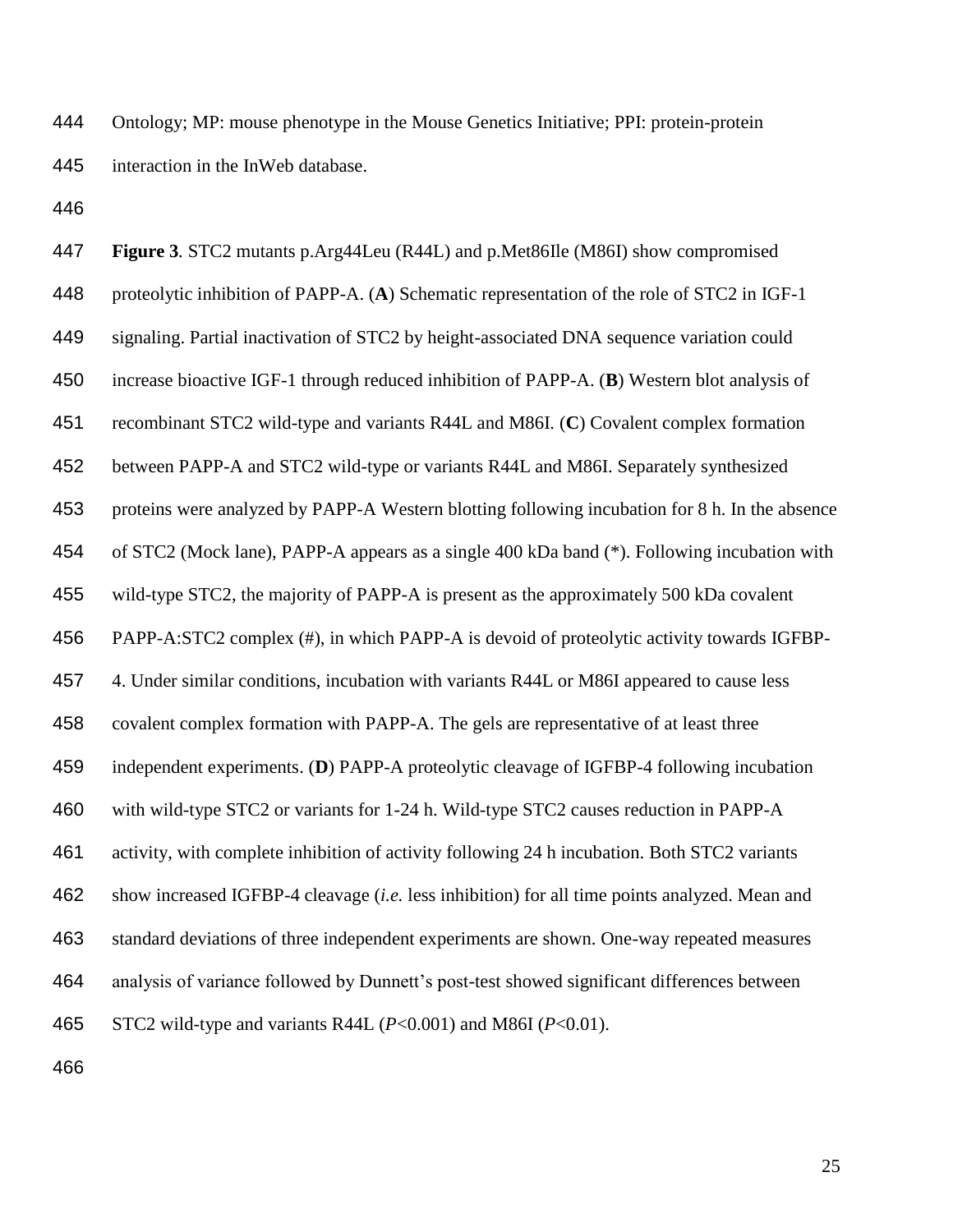**Extended Data Figure 1.** Flowchart of the GIANT ExomeChip height study design.

 **Extended Data Figure 2.** Height ExomeChip association results. (**A**) Quantile-quantile plot of ExomeChip variants and their association to adult height under an additive genetic model in individuals of European ancestry. We stratified results based on allele frequency. (**B**) Manhattan plot of all ExomeChip variants and their association to adult height under an additive genetic model in individuals of European ancestry with a focus on the 553 independent SNPs, of which 469 have MAF>5% (grey), 55 have MAF between 1 and 5% (green), and 29 have MAF<1% (blue). (**C**) Linkage disequilibrium (LD) score regression analysis for the height association results in European-ancestry studies. In the plot, each point represents an LD Score quantile, where the x-axis of the point is the mean LD Score of variants in that quantile and the y-axis is 478 the mean  $\chi^2$  statistic of variants in that quantile. The LD Score regression slope of the black line 479 is calculated based on Equation 1 in Bulik-Sullivan et  $al.^{31}$  $al.^{31}$  $al.^{31}$  which is estimated upwards due to the 480 small number of common variants (N=15,848) and the design of the ExomeChip. The LD score 481 regression intercept is 1.4, the  $\lambda_{GC}$  is 2.7, the mean  $\chi^2$  is 7.0, and the ratio statistic of (intercept -1)  $\pi$  / (mean  $\chi^2$ -1) is 0.067 (standard error=0.012). (**D**) Scatter plot comparison of the effect sizes for 483 all variants that reached significance in the European-ancestry discovery results (N=381,625) and results including only studies with sample sizes >5000 individuals (N=241,453).

**Extended Data Figure 3.** Height ExomeChip association results in African-ancestry

populations. Among the all-ancestry results, we found eight variants for which the genetic

association with height is mostly driven by individuals of African ancestry. The minor allele

frequency of these variants is <1% (or monomorphic) in all ancestries except African-ancestry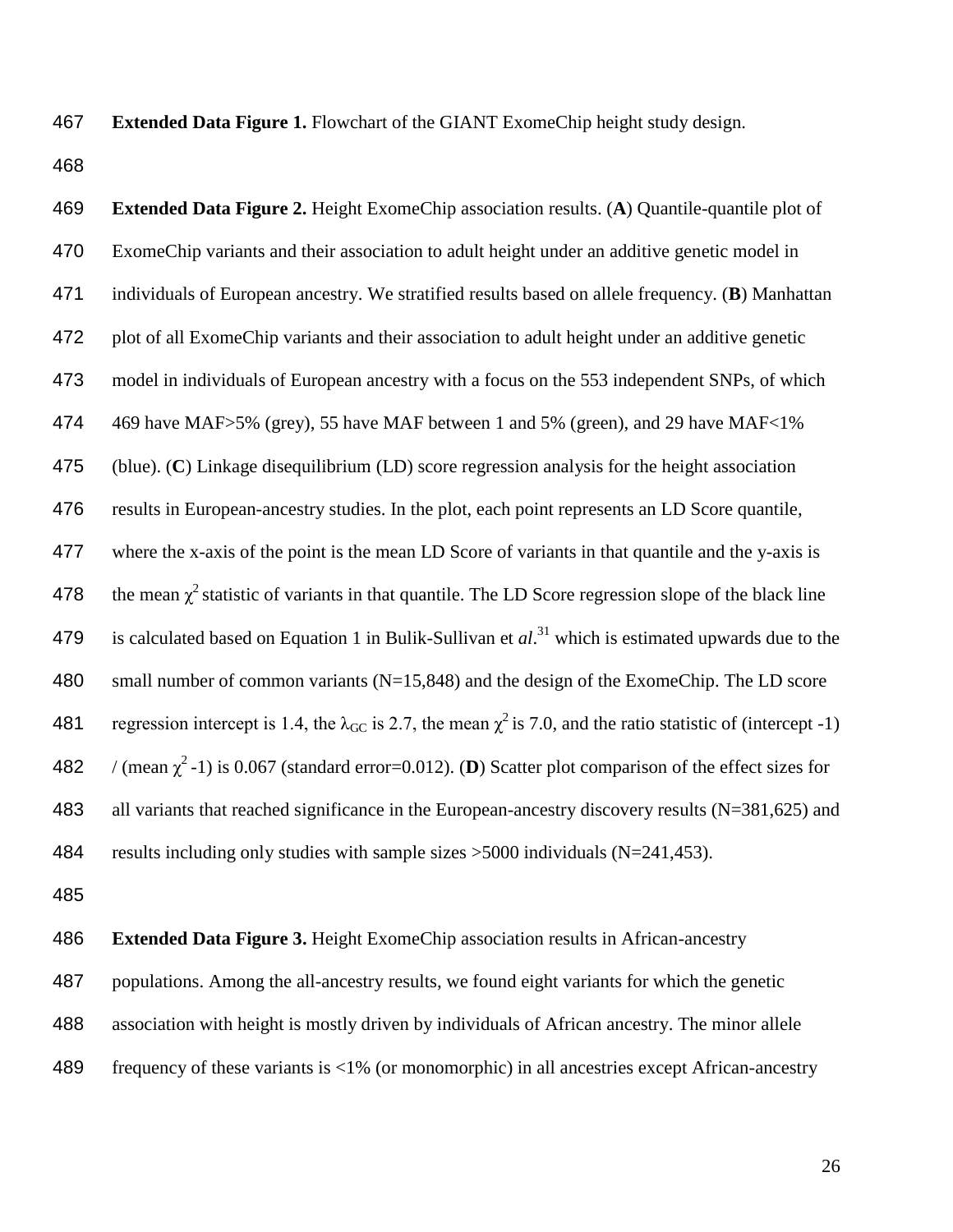individuals. In individuals of African ancestry, the variants had allele frequencies between 9 and 40%.

 **Extended Data Figure 4.** Concordance between direct conditional effect sizes using UK Biobank (x-axis) and conditional analysis performed using a combination of imputation-based methodology and approximate conditional analysis (SSimp, y-axis). The Pearson's correlation coefficient is *r*=0.85. The dashed line indicates the identity line. The 95% confidence interval is 497 indicated in both directions. Red, SNPs with  $P_{cond}$ >0.05 in the UK Biobank; Green, SNPs with  $P_{\text{cond}} \leq 0.05$  in the UK Biobank.

 **Extended Data Figure 5.** Heritability estimated for all known height variants in the first release of the UK Biobank dataset. (**A**) We observed a weak but significant positive trend between minor allele frequency (MAF) and heritability explained (*P*=0.012). (**B**) Average heritability explained per variant when stratifying the analyses by allele frequency or genomic annotation. 504 For heritability estimations in UKBB, variants were pruned to  $r^2 < 0.2$  in the 1000 Genomes 505 Project data set, and the heritability figures are based on  $h^2$ =80% for height.

 **Extended Data Figure 6.** Comparison of DEPICT gene set enrichment results based on coding variation from ExomeChip (EC) or non-coding variation from genome-wide association study data (GWAS). The x-axis indicates the P-value for enrichment of a given gene set using DEPICT adapted for EC data, where the input to DEPICT is the genes implicated by coding EC variants that are independent of known GWAS signals. The y-axis indicates the P-value for gene set enrichment using DEPICT, using as input the GWAS loci that do not overlap the coding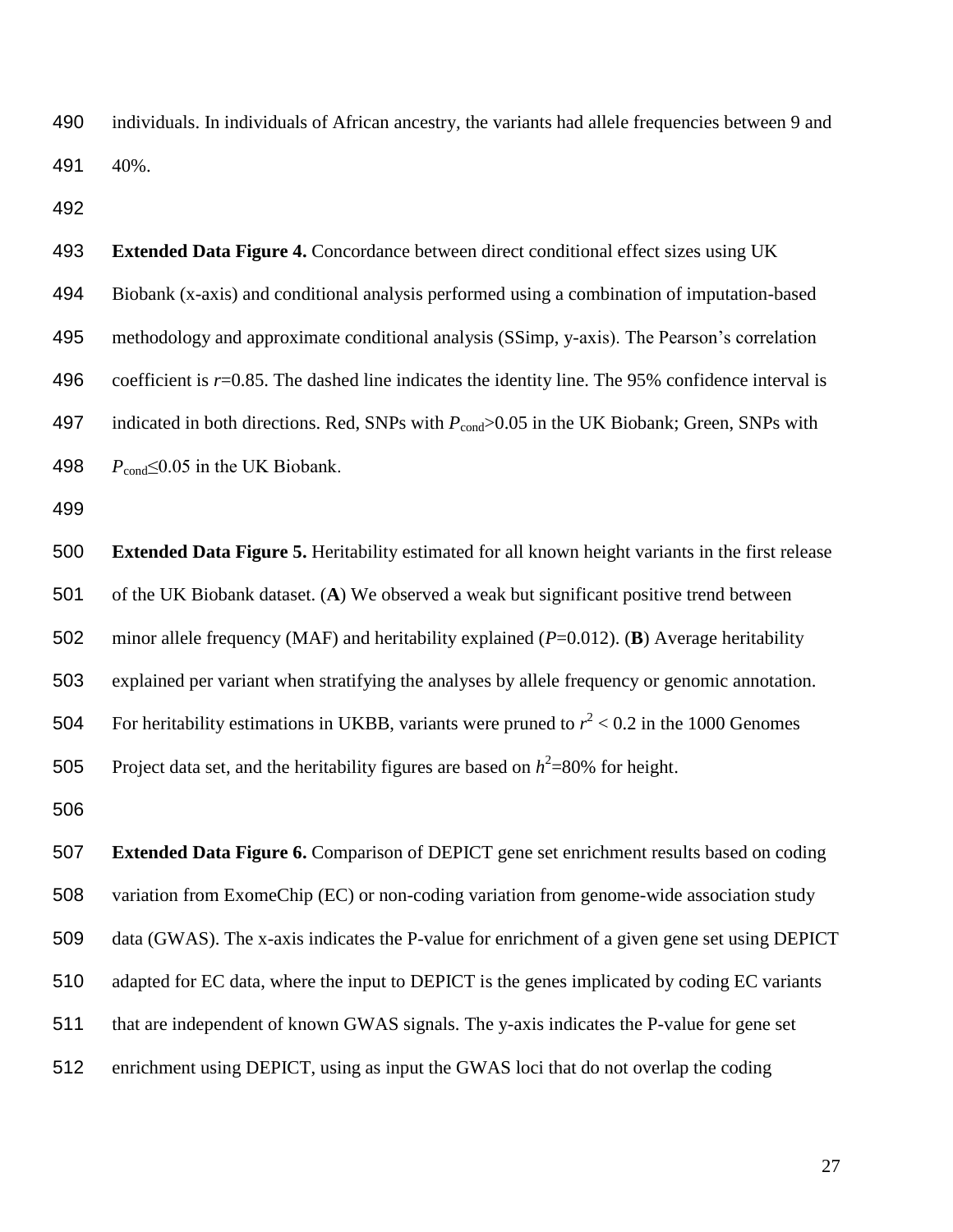signals. Each point represents a meta-gene set, and the best P-value for any gene set within the meta-gene set is shown. Only significant (false discovery rate < 0.01) gene set enrichment results are plotted. Colors correspond to whether the meta-gene set was significant for EC only (blue), GWAS only (green), both but more significant for EC (purple), or both but more significant for GWAS (orange), and the most significant gene sets within each category are labeled. A line is 518 drawn at  $x = y$  for ease of comparison.

 **Extended Data Figure 7.** Heat map showing entire DEPICT gene set enrichment results (analogous to **Fig. 2** in the main text). For any given square, the color indicates how strongly the corresponding gene (shown on the x-axis) is predicted to belong to the reconstituted gene set (y- axis). This value is based on the gene's Z-score for gene set inclusion in DEPICT's reconstituted gene sets, where red indicates a higher Z-score and blue indicates a lower one. The proteoglycan binding pathway was uniquely implicated by coding variants (as opposed to common variants) by both DEPICT and the Pascal method. To visually reduce redundancy and increase clarity, we chose one representative "meta-gene set" for each group of highly correlated gene sets based on affinity propagation clustering (see **Methods** and **Supplementary Information**). Heat map intensity and DEPICT p-values correspond to the most significantly enriched gene set within the meta-gene set; meta-gene sets are listed with their database source. Annotations for the genes indicate whether the gene has OMIM annotation as underlying a disorder of skeletal growth (black and grey) and the minor allele frequency of the significant EC variant (shades of blue; if multiple variants, the lowest-frequency variant was kept). Annotations for the gene sets indicate if the gene set was also found significant for EC by the Pascal method (yellow and grey) and if the gene set was found significant by DEPICT for EC only or for both EC and GWAS (purple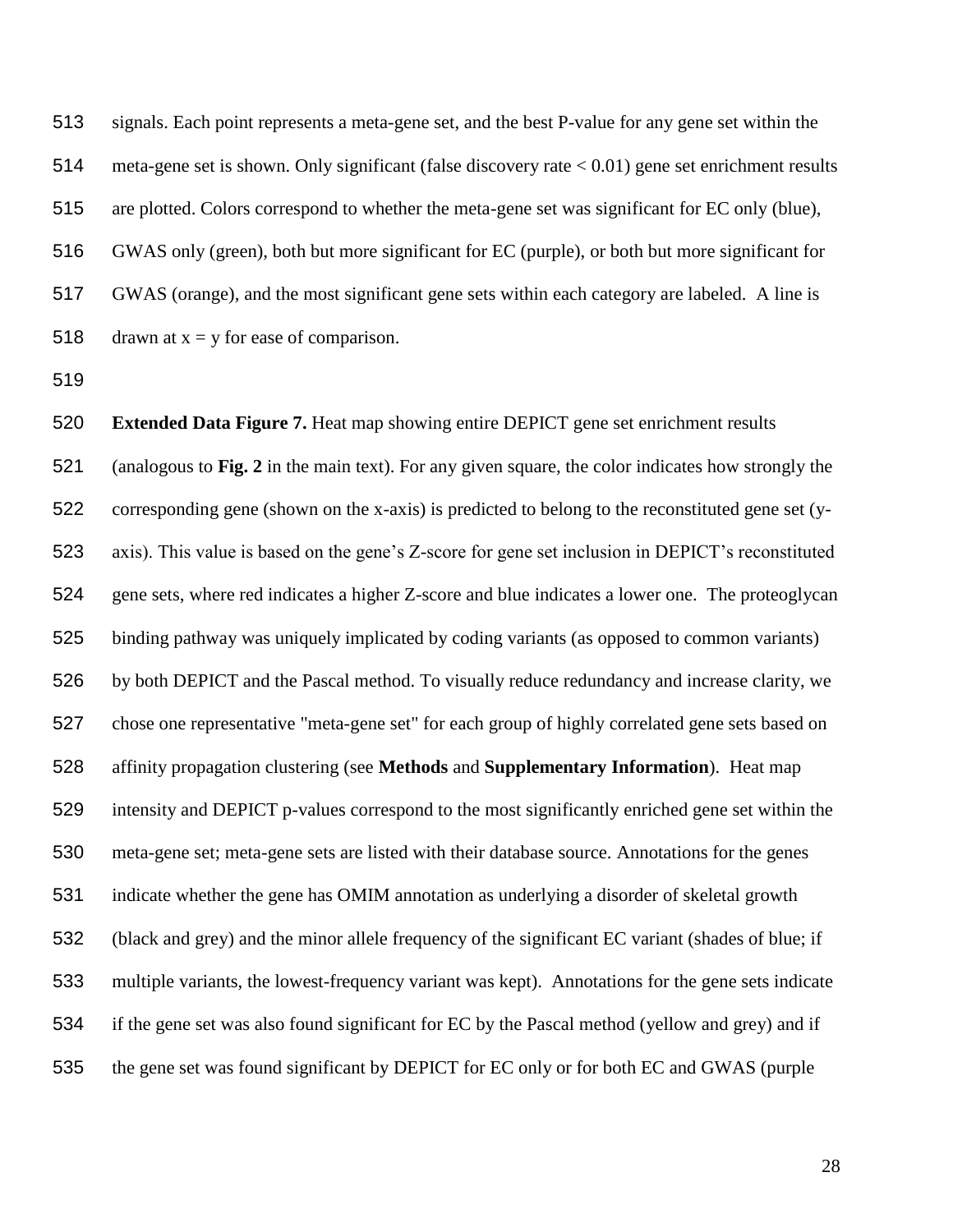| 536 | and green). Abbreviations: GO: Gene Ontology; KEGG: Kyoto encyclopedia of genes and                                      |
|-----|--------------------------------------------------------------------------------------------------------------------------|
| 537 | genomes; MP: mouse phenotype in the Mouse Genetics Initiative; PPI: protein-protein                                      |
| 538 | interaction in the InWeb database.                                                                                       |
| 539 |                                                                                                                          |
| 540 | <b>Extended Data Figure 8.</b> Heatmaps showing associations of the height variants to other                             |
| 541 | complex traits; $-\log 10(P$ -values) are oriented with beta effect direction for the alternate allele,                  |
| 542 | white are missing values, yellow are non-significant $(P>0.05)$ , green to blue shading for hits with                    |
| 543 | positive beta in the other trait and P-values between 0.05 and $\langle 2x10^7$ and, orange to red shading               |
| 544 | for hits with negative beta in the other trait and P-values between 0.05 to $\langle 2x10^{-7} \rangle$ . Short and tall |
| 545 | labels are given for the minor alleles. Clustering is done by the complete linkage method with                           |
| 546 | Euclidean distance measure for the loci. Clusters highlight SNPs that are more significantly                             |
|     |                                                                                                                          |

associated with the same set of traits. (**A**) Variants for which the minor allele is the height-

decreasing allele. (**B**) Variants for which the minor allele is the height-increasing allele.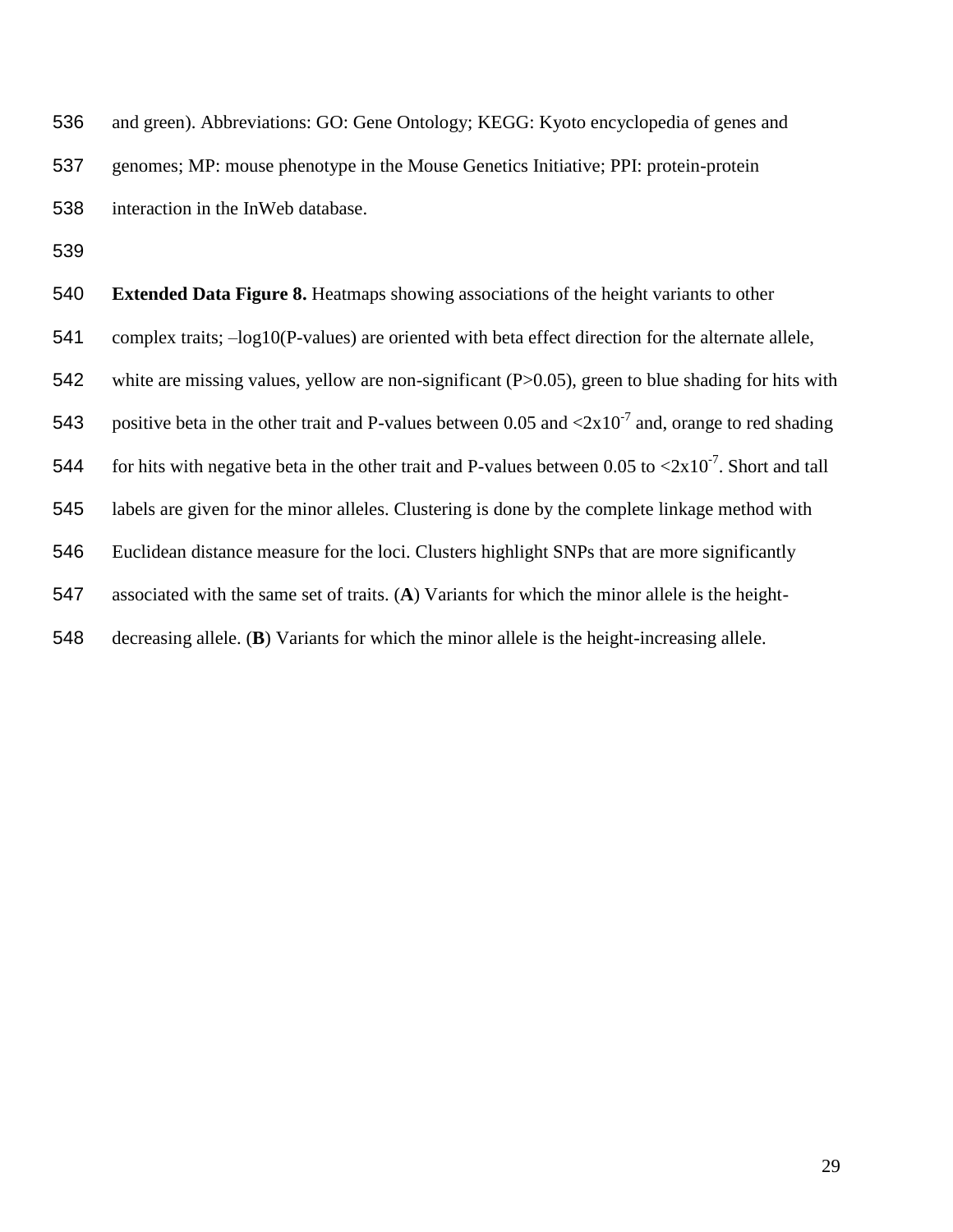### **METHODS**

#### *Study design & participants*

- The discovery cohort consisted of 147 studies comprising 458,927 adult individuals of the
- following ancestries: 1) European descent (N=381,625), 2) African (N=27,494), 3) South Asian
- (N=29,591), 4) East Asian (N=8,767); 5) Hispanic (N=10,776) and 6) Saudi (N=695). All
- participating institutions and coordinating centers approved this project, and informed consent
- was obtained from all subjects. Discovery meta-analysis was carried out in each ancestry group
- (except the Saudi) separately as well as in the All group. Validation was undertaken in
- individuals of European ancestry only (**Supplementary Tables 1-3**). Conditional analyses were
- undertaken only in the European descent group (106 studies, N=381,625).

### *Phenotype*

 Height (in centimeters) was corrected for age and the genomic principal components (derived from GWAS data, the variants with MAF >1% on ExomeChip, or ancestry informative markers available on the ExomeChip), as well as any additional study-specific covariates (e.g. recruiting center), in a linear regression model. For studies with non-related individuals, residuals were calculated separately by sex, whereas for family-based studies sex was included as a covariate in the model. Additionally, residuals for case/control studies were calculated separately. Finally, residuals were subject to inverse normal transformation.

#### *Genotype calling*

The majority of studies followed a standardized protocol and performed genotype calling using

571 the designated manufacturer software, which was then followed by  $zCall^{32}$  $zCall^{32}$  $zCall^{32}$ . For 10 studies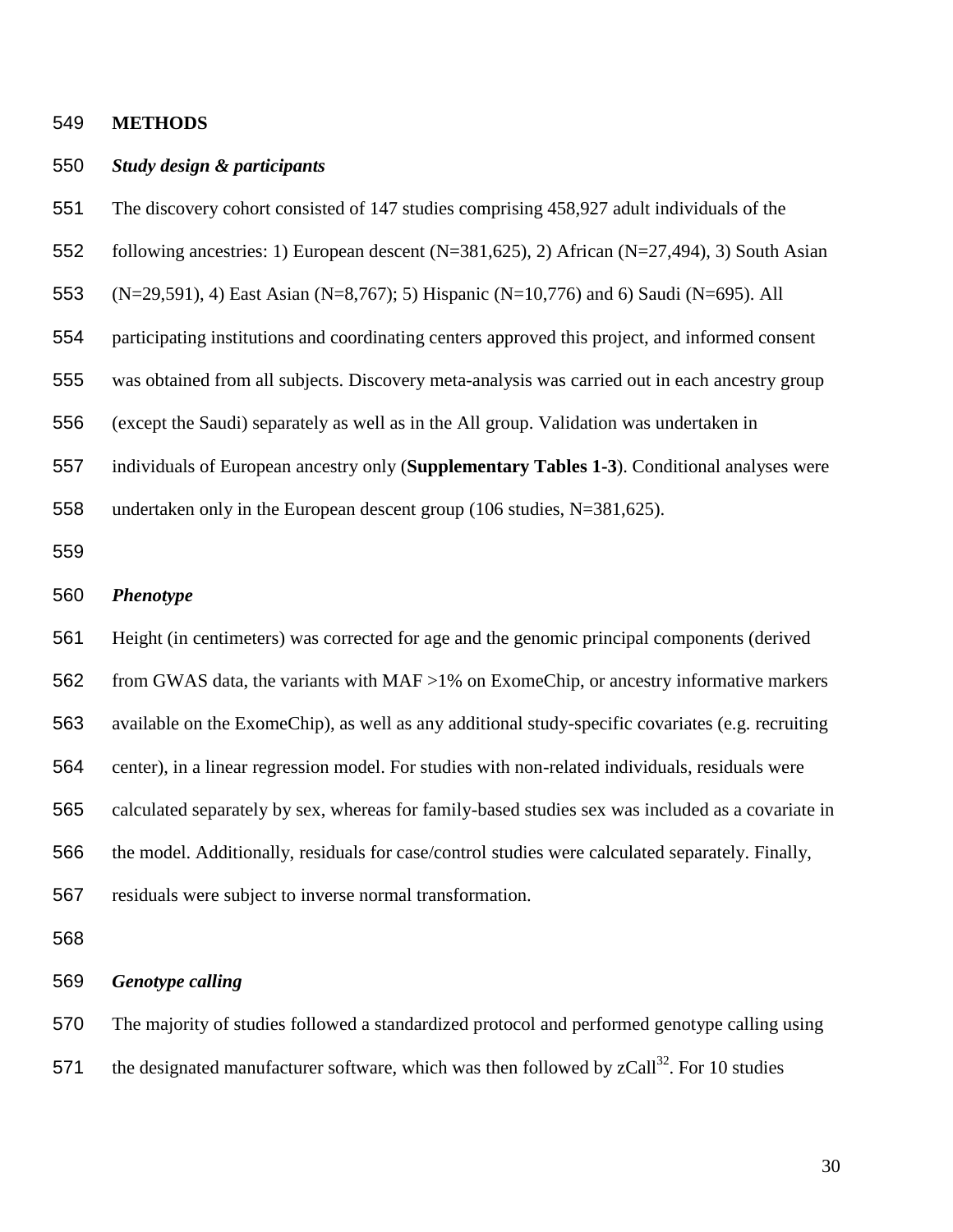| 572 | participating in the Cohorts for Heart and Aging Research in Genomic Epidemiology                            |
|-----|--------------------------------------------------------------------------------------------------------------|
| 573 | (CHARGE) Consortium, the raw intensity data for the samples from seven genotyping centers                    |
| 574 | were assembled into a single project for joint calling <sup>11</sup> . Study-specific quality control $(QC)$ |
| 575 | measures of the genotyped variants was implemented before association analysis                               |
| 576 | (Supplementary Tables 1-2).                                                                                  |
| 577 |                                                                                                              |
| 578 | <b>Study-level statistical analyses</b>                                                                      |
| 579 | Individual cohorts were analyzed separately for each ancestry population, with either                        |
| 580 | RAREMETALWORKER (http://genome.sph.umich.edu/wiki/RAREMETALWORKER) or                                        |
| 581 | RVTEST (http://zhanxw.github.io/rvtests/), to associate inverse normal transformed height data               |
| 582 | with genotype data taking potential cryptic relatedness (kinship matrix) into account in a linear            |
| 583 | mixed model. These software are designed to perform score-statistics based rare-variant                      |
| 584 | association analysis, can accommodate both unrelated and related individuals, and provide                    |
| 585 | single-variant results and variance-covariance matrix. The covariance matrix captures linkage                |
| 586 | disequilibrium (LD) relationships between markers within 1 Mb, which is used for gene-level                  |
| 587 | meta-analyses and conditional analyses <sup>33</sup> . Single-variant analyses were performed for both       |
| 588 | additive and recessive models.                                                                               |
|     |                                                                                                              |

# *Centralized quality-control*

The individual study data were investigated for potential existence of ancestry population

outliers based on 1000 Genome Project phase 1 ancestry reference populations. A centralized QC

593 procedure implemented in EasyQC<sup>[34](#page-20-3)</sup> was applied to individual study association summary

statistics to identify outlying studies: (1) assessment of possible problems in height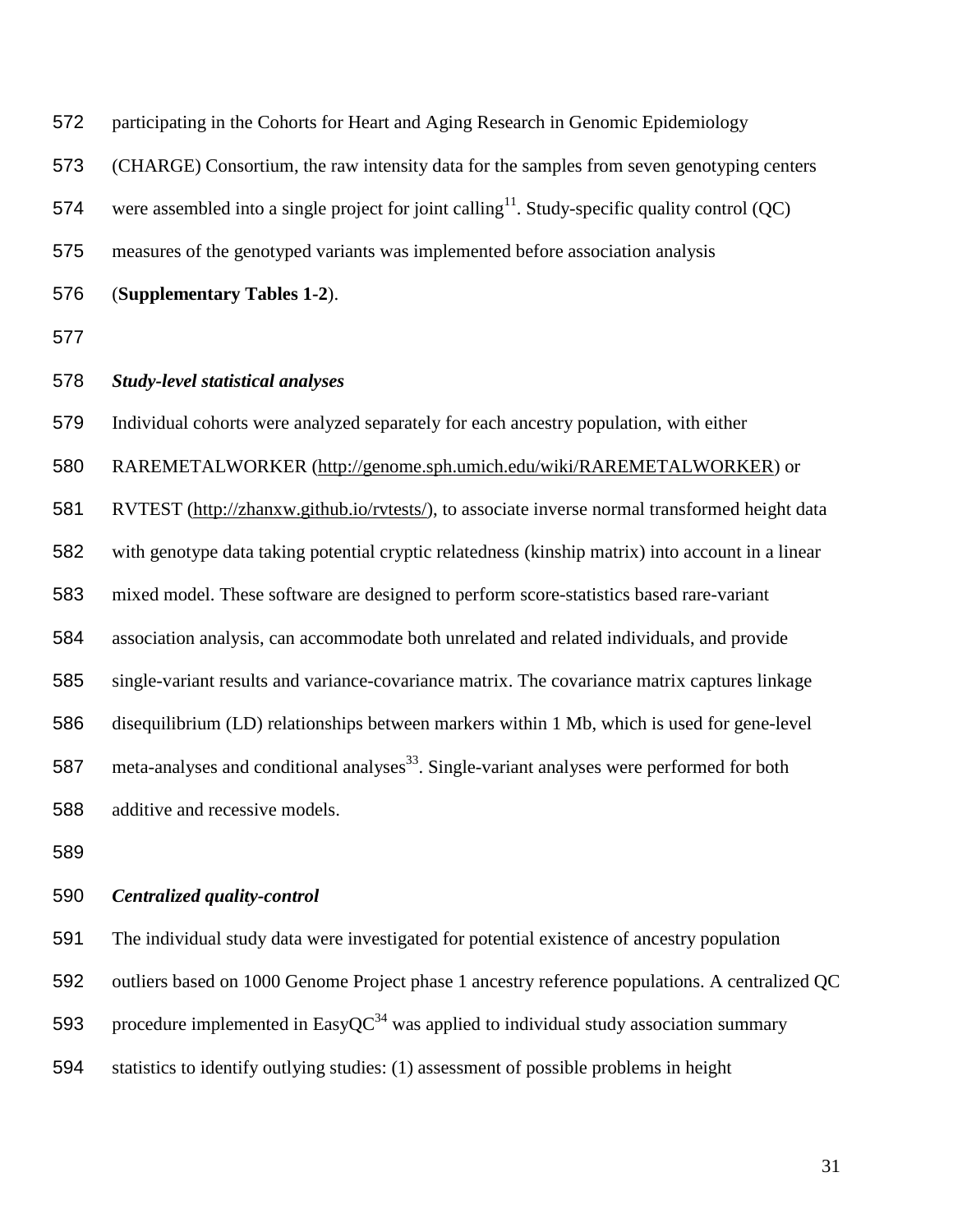transformation, (2) comparison of allele frequency alignment against 1000 Genomes Project phase 1 reference data to pinpoint any potential strand issues, and (3) examination of quantile- quantile (QQ) plots per study to identify any problems arising from population stratification, cryptic relatedness and genotype biases. We excluded variants if they had call rate <95%, Hardy-599 Weinberg equilibrium  $P < 1x10^{-7}$ , or large allele frequency deviations from reference populations  $\leq 0.6$  for all ancestry analyses and  $> 0.3$  for ancestry-specific population analyses). We also excluded from downstream analyses markers not present on the Illumina ExomeChip array 1.0, variants on the Y-chromosome or the mitochondrial genome, indels, multiallelic variants, and problematic variants based on the Blat-based sequence alignment analyses. Meta-analyses were carried out in parallel by two different analysts at two sites.

### *Single-variant meta-analyses*

 *Discovery analyses.* We conducted single-variant meta-analyses in a discovery sample of 458,927 individuals of different ancestries using both additive and recessive genetic models (**Extended Data Fig. 1** and **Supplementary Tables 1-4**). Significance for single-variant 610 analyses was defined at array-wide level  $(P< 2x10^{-7})$ , Bonferroni correction for 250,000 variants). The combined additive analyses identified 1,455 unique variants that reached array-wide 612 significance  $(P< 2x10^{-7})$ , including 578 non-synonymous and splice site variants (**Supplementary Tables 5-7**). Under the additive model, we observed a high genomic inflation 614 of the test statistics (*e.g.*  $\lambda_{\text{GC}}$  of 2.7 in European-ancestry studies for common markers, **Extended Data Fig. 2** and **Supplementary Table 8**), although validation results (see below) and additional sensitivity analyses (see below) suggested that it is consistent with polygenic inheritance as opposed to population stratification, cryptic relatedness, or technical artifacts (**Extended Data**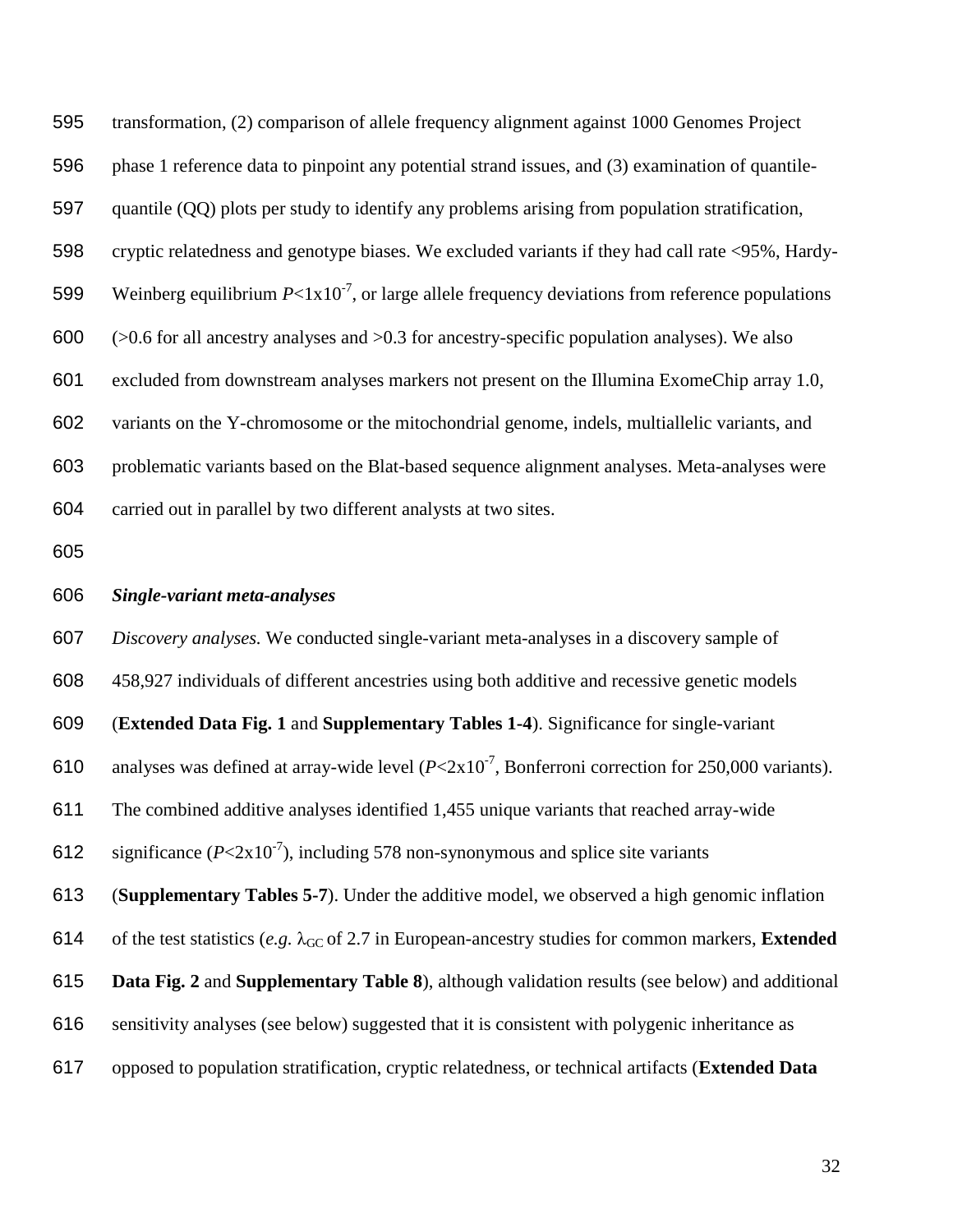**Fig. 2**). The majority of these 1,455 association signals (1,241; 85.3%) were found in the

European-ancestry meta-analysis (85.5% of the discovery sample size) **(Extended Data Fig. 2**).

Nevertheless, we discovered eight associations within five loci in our all-ancestry analyses that

 are driven by African studies (including one missense variant in the growth hormone gene *GH1*  (rs151263636), **Extended Data Fig. 3**), three height variants found only in African studies, and one rare missense marker associated with height in South Asians only (**Supplementary Table 7**).

 *Genomic inflation and confounding.* We observed a marked genomic inflation of the test statistics even after adequate control for population stratification (linear mixed model) arising 628 mainly from common markers;  $\lambda_{GC}$  in European-ancestry was 1.2 and 2.7 for all and common markers, respectively (**Extended Data Fig. 2** and **Supplementary Table 8**). Such inflation is expected for a highly polygenic trait like height, and is consistent with our very large sample 631  $size^{3,35}$  $size^{3,35}$  $size^{3,35}$  $size^{3,35}$ . To confirm this, we applied the recently developed linkage disequilibrium (LD) score 632 regression method to our height ExomeChip results<sup>[31](#page-20-0)</sup>, with the caveats that the method was developed (and tested) with >200,000 common markers available. We restricted our analyses to 634 15,848 common variants (MAF  $\geq$ 5%) from the European-ancestry meta-analysis, and matched 635 them to pre-computed LD scores for the European reference dataset<sup>[31](#page-20-0)</sup>. The intercept of the 636 regression of the  $\chi^2$  statistics from the height meta-analysis on the LD score estimate the inflation 637 in the mean  $\chi^2$  due to confounding bias, such as cryptic relatedness or population stratification. 638 The intercept was 1.4 (standard error = 0.07), which is small when compared to the  $\lambda_{\rm GC}$  of 2.7. Furthermore, we also confirmed that the LD score regression intercept is estimated upward because of the small number of variants on the ExomeChip and the selection criteria for these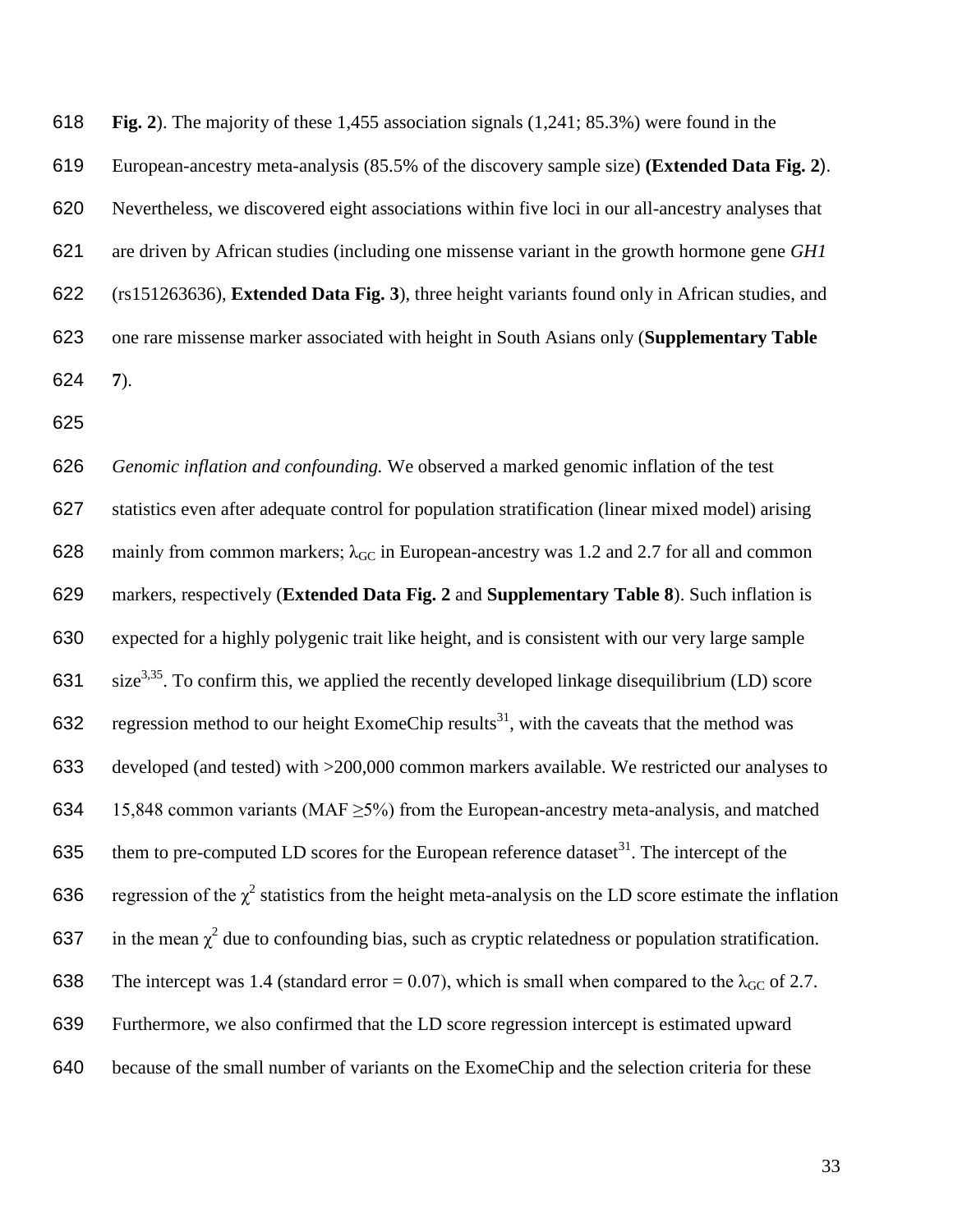641 variants (*i.e.* known GWAS hits). The ratio statistic of (intercept -1) / (mean  $\chi^2$ -1) is 0.067

642 (standard error = 0.012), well within the normal range<sup>[31](#page-20-0)</sup>, suggesting that most of the inflation

 (~93%) observed in the height association statistics is due to polygenic effects (**Extended Data Fig. 2**).

 Furthermore, to exclude the possibility that some of the observed associations between height and rare/low-frequency variants could be due to allele calling problems in the smaller studies, we performed a sensitivity meta-analysis with primarily Europe-ancestry studies totaling >5,000 participants. We found very concordant effect sizes, suggesting that smaller studies do not bias our results (**Extended Data Fig. 2**).

652 Conditional analyses. The RAREMETAL R-package<sup>[36](#page-20-5)</sup> and the GCTA v1.24<sup>[37](#page-20-6)</sup> software were used to identify independent height association signals across the European descent meta- analysis results. RAREMETAL performs conditional analyses by using covariance matrices in order to distinguish true signals from those driven by LD at adjacent known variants. First, we 656 identified the lead variants  $(P< 2x 10<sup>-7</sup>)$  based on a 1 Mb window centered on the most 657 significantly associated variant and performed LD pruning  $(r^2<0.3)$  to avoid downstream problems in the conditional analyses due to co-linearity. We then conditioned on the LD-pruned 659 set of lead variants in RAREMETAL and kept new lead signals at  $P < 2 \times 10^{-7}$ . The process was repeated until no additional signal emerged below the pre-specified P-value threshold. The use of a 1Mb window in RAREMETAL can obscure dependence between conditional signals in adjacent intervals in regions of extended LD. To detect such instances, we performed joint analyses using GCTA with the ARIC and UK ExomeChip reference panels, both of which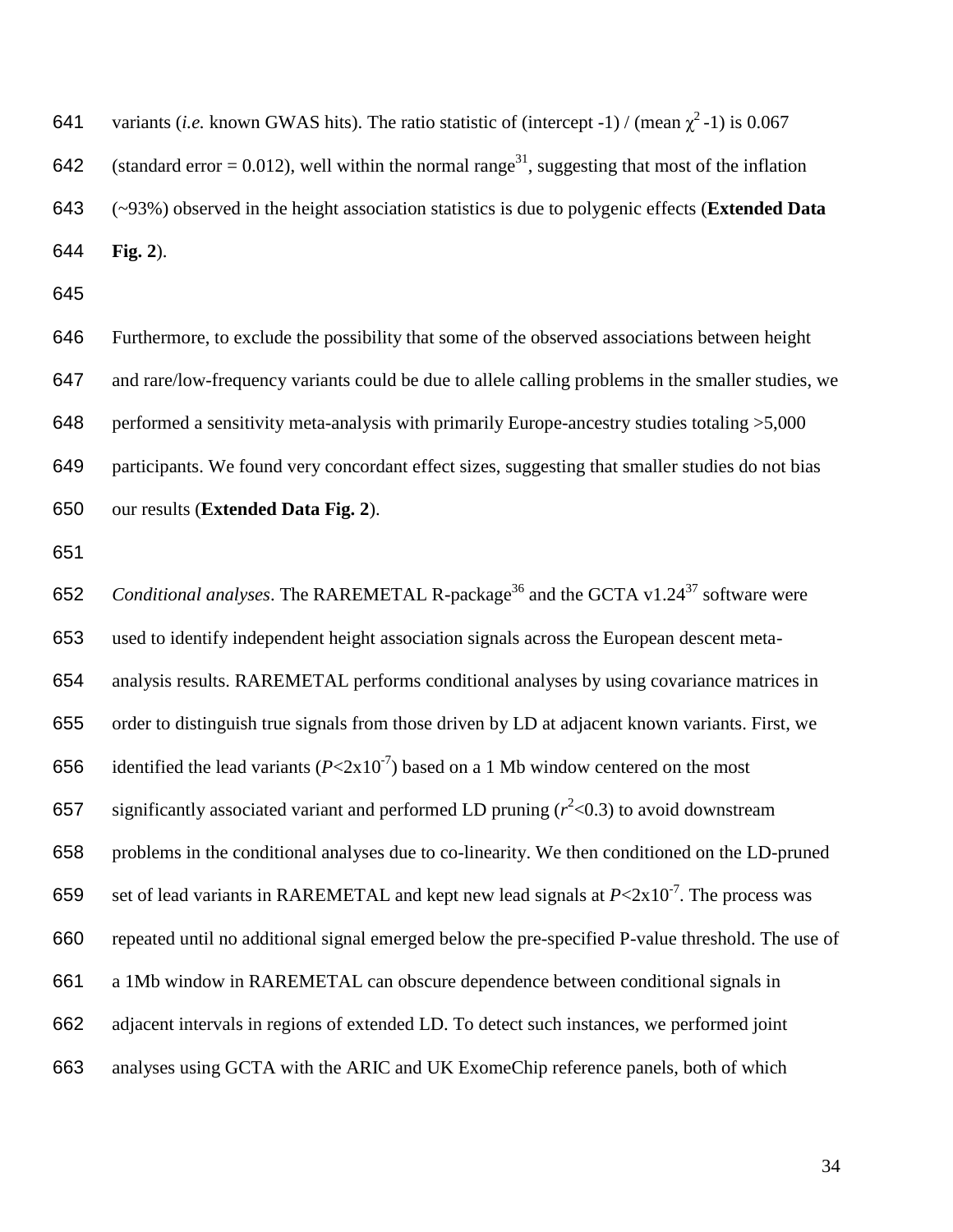comprise >10,000 individuals of European descent. With the exception of a handful of variants in a few genomic regions with extended LD (*e.g.* the HLA region on chromosome 6), the two 666 software identified the same independent signals (at  $P < 2x10^{-7}$ ).

 To discover new height variants, we conditioned the height variants found in our ExomeChip 669 study on the previously published GWAS height variants<sup>[3](#page-17-2)</sup> using the first release of the UK 670 Biobank imputed dataset and regression methodology implemented in BOLT-LMM<sup>[38](#page-20-7)</sup>. Because of the difference between the sample size of our discovery set (N=458,927) and the UK Biobank 672 (first release, N=120,084), we applied a threshold of  $P_{\text{conditional}} < 0.05$  to declare a height variant as independent in this analysis. We also explored an alternative approach based on approximate 674 conditional analysis<sup>[37](#page-20-6)</sup>. This latter method (SSimp) relies on summary statistics available from the 675 same cohort, thus we first imputed summary statistics<sup>[39](#page-20-8)</sup> for exome variants, using summary 676 statistics from the Wood et  $al$ . 2014 stud[y](#page-17-2)<sup>3</sup>. Conversely, we imputed the top variants from the Wood et *al*. 2014 study using the summary statistics from the ExomeChip. Subsequently, we calculated effect sizes for each exome variant conditioned on the Wood et *al*. 2014 top variants in two ways. First, we conditioned the imputed summary statistics of the exome variant on the summary statistics of the Wood et *al*. 2014 top variants that fell within 5 Mb of the target ExomeChip variant. Second, we conditioned the summary statistics of the ExomeChip variant on the imputed summary statistics of the Wood et *al*. 2014 hits. We then selected the option that 683 yielded a higher imputation quality. For poorly tagged variants ( $\hat{r}^2$  < 0.8), we simply used up- sampled HapMap summary statistics for the approximate conditional analysis. Pairwise SNP-by-685 SNP correlations were estimated from the UK10K data (TwinsUK<sup>[40](#page-20-9)</sup> and ALSPAC<sup>[41](#page-21-0)</sup> studies, N=3,781).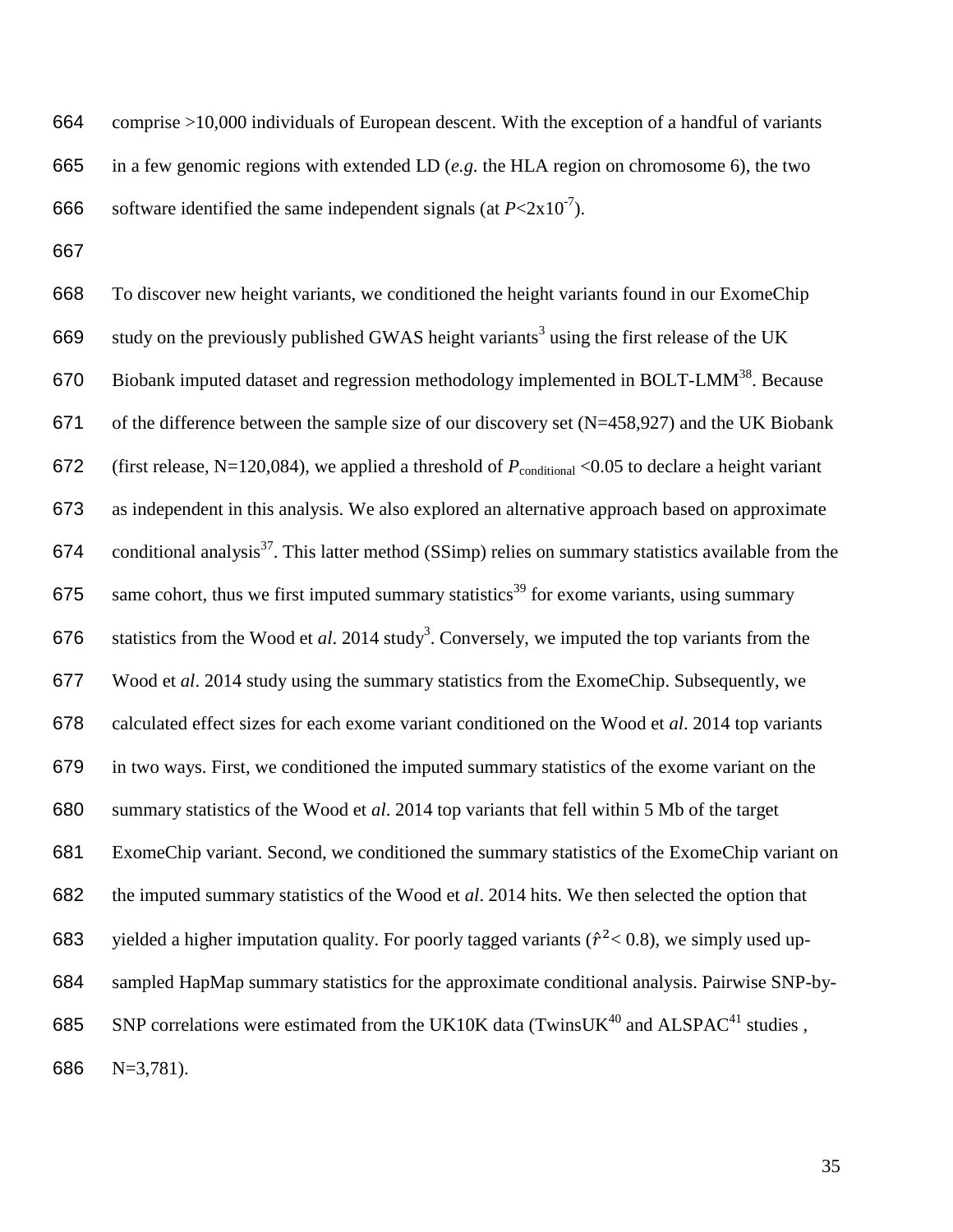*Validation of the single-variant discovery results.* Several studies, totaling 252,501 independent individuals of European ancestry, became available after the completion of the discovery analyses, and were thus used for validation of our experiment. We validated the single-variant association results in eight studies, totaling 59,804 participants, genotyped on the Exomechip 692 using RAREMETAL<sup>[33](#page-20-2)</sup>. We sought additional evidence for association for the top signals in two independent studies in the UK (UK Biobank) and Iceland (deCODE), comprising 120,084 and 72,613 individuals, respectively. We used the same QC and analytical methodology as described above. Genotyping and study descriptives are provided in **Supplementary Tables 1-3**. For the combined analysis, we used the inverse-variance weighted fixed effects meta-analysis method 697 using METAL<sup>[42](#page-21-1)</sup>. Significant associations were defined as those with a combined meta-analysis 698 (discovery and validation)  $P_{\text{combined}} < 2 \times 10^{-7}$ .

We considered 81 variants with suggestive association in the discovery analyses  $(2x10^{-1})$  701 <sup>7</sup>< $P_{\text{discovery}} \leq 2x10^{-6}$ ). Of those 81 variants, 55 reached significance after combining discovery and 702 replication results based on  $P_{\text{combined}} < 2 \times 10^{-7}$  (**Supplementary Table 9**). Furthermore, recessive 703 modeling confirmed seven new independent markers with  $P_{\text{combined}} < 2 \times 10^{-7}$  (**Supplementary Table 10**). One of these recessive signals is due to a rare X-linked variant in the *AR* gene (rs137852591, MAF=0.21%). Because of its frequency, we only tested hemizygous men (we did not identify homozygous women for the minor allele) so we cannot distinguish between a true recessive mode of inheritance or a sex-specific effect for this variant. To test the independence and integrate all height markers from the discovery and validation phase, we used conditional 709 analyses and GCTA "joint" modeling<sup>[37](#page-20-6)</sup> in the combined discovery and validation set. This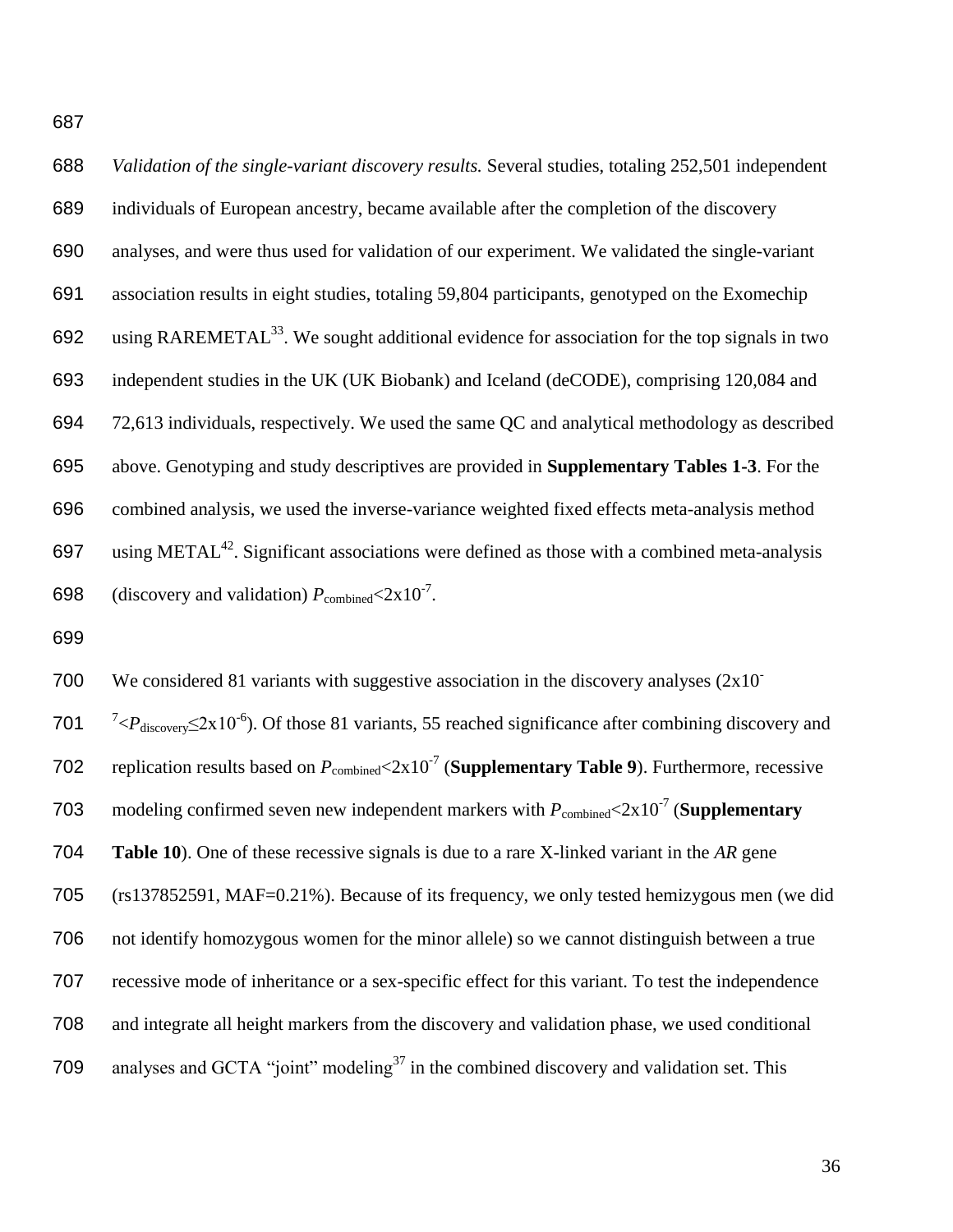resulted in the identification of 606 independent height variants, including 252 non-synonymous or splice site variants (**Supplementary Table 11**). If we only consider the initial set of lead 712 SNPs with  $P \le 2x10^{-7}$ , we identified 561 independent variants. Of these 561 variants (selected without the validation studies), 560 have concordant direction of effect between the discovery 714 and validation studies, and 548 variants have a  $P_{\text{validation}}$ <0.05 (466 variants with  $P_{\text{validation}}$ )  $\leq 8.9x10^{-5}$ , Bonferroni correction for 561 tests), suggesting a very low false discovery rate (**Supplementary Table 11**).

## *Gene-based association meta-analyses*

 For the gene-based analyses, we applied two different sets of criteria to select variants, based on coding variant annotation from five prediction algorithms (PolyPhen2 HumDiv and HumVar, 721 LRT, MutationTaster and SIFT)<sup>[43](#page-21-2)</sup>. The mask labeled *"broad"* included variants with a MAF <0.05 that are nonsense, stop-loss, splice site, as well as missense variants that are annotated as damaging by at least one program mentioned above. The mask labeled *"strict"* included only 724 variants with MAF < 0.05 that are nonsense, stop-loss, splice site, as well as missense variants annotated as damaging by all five algorithms. We used two tests for gene-based testing, namely 726 the SKAT<sup>[44](#page-21-3)</sup> and VT<sup>[45](#page-21-4)</sup> tests. Statistical significance for gene-based tests was set at a Bonferroni-727 corrected threshold of  $P < 5x10^{-7}$  (threshold for 25,000 genes and four tests). The gene-based discovery results were validated (same test and variants, when possible) in the same eight studies genotyped on the ExomeChip (N=59,804 participants) that were used for the validation of the single-variant results (see above, and **Supplementary Tables 1-3**). Gene-based conditional analyses were performed in RAREMETAL.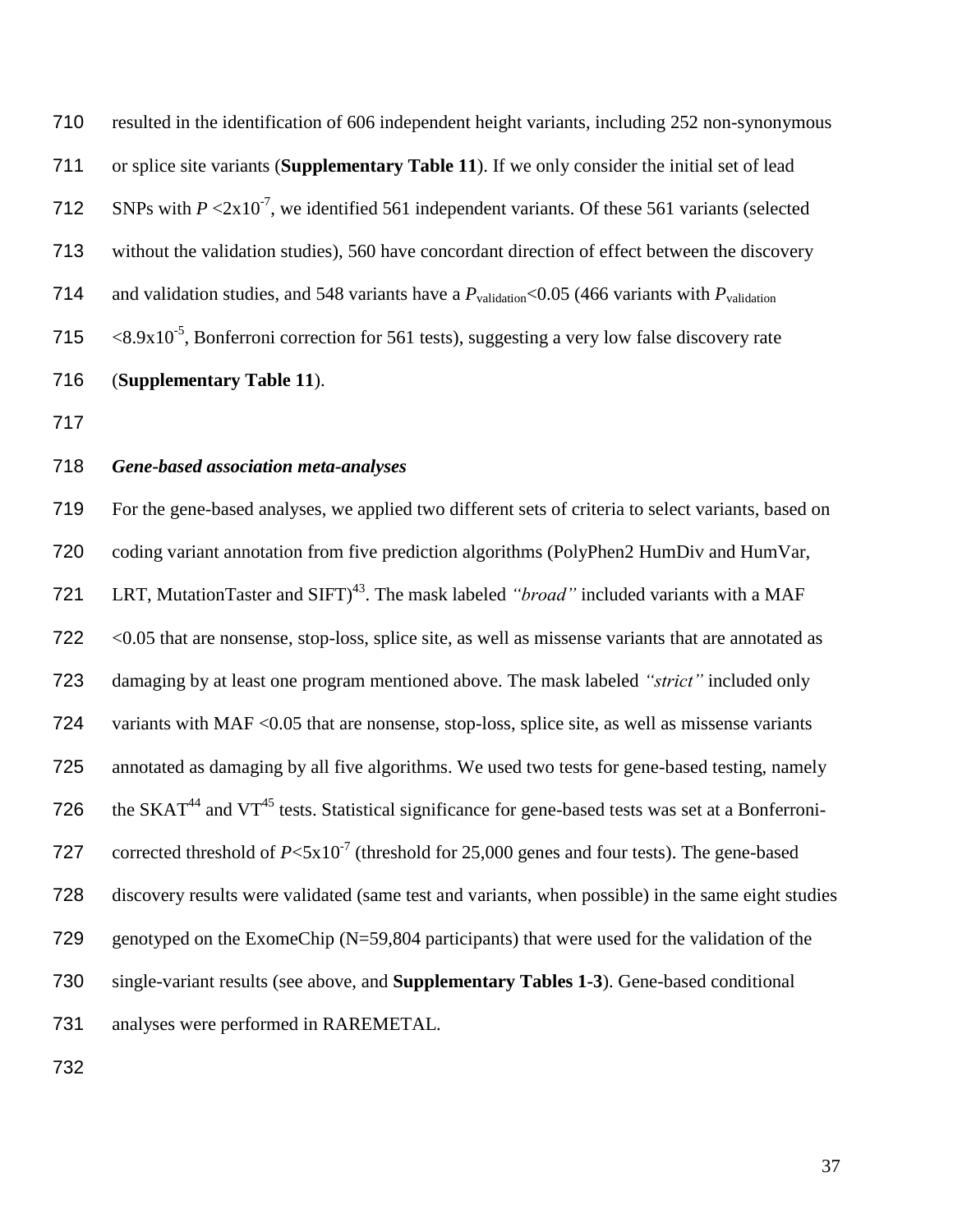### *Pleiotropy analyses*

We accessed ExomeChip data from GIANT (BMI, waist-hip ratio), GLGC (total cholesterol

(TC), triglycerides (TG), HDL-cholesterol (HDL-C), LDL-cholesterol (LDL-C)), IBPC (systolic

and diastolic blood pressure), MAGIC (glycaemic traits), REPROGEN (age at menarche and

menopause), and DIAGRAM (type 2 diabetes). For coronary artery disease, we accessed 1000

738 Genomes Project-imputed GWAS data released by CARDIoGRAMplusC4D<sup>[46](#page-21-5)</sup>.

## *Pathway analyses*

 DEPICT is a computational framework that uses probabilistically-defined reconstituted gene sets 742 to perform gene set enrichment and gene prioritization<sup>[15](#page-18-4)</sup>. For a description about gene set 743 reconstitution please refer to references and  $47$ . In brief, reconstitution was performed by extending pre-defined gene sets (such as Gene Ontology terms, canonical pathways, protein- protein interaction subnetworks and rodent phenotypes) with genes co-regulated with genes in these pre-defined gene set using large-scale microarray-based transcriptomics data. In order to adapt the gene set enrichment part of DEPICT for ExomeChip data, we made two principal changes. First and foremost, because DEPICT for GWAS incorporates all genes within a given LD block around each index SNP, we modified DEPICT to take as input only the gene directly impacted by the coding SNP. Second, we adapted the way DEPICT adjust for confounders (such as gene length) by generating null ExomeChip association results using Swedish ExomeChip data (Malmö Diet and Cancer (MDC), All New Diabetics in Scania (ANDIS), and Scania Diabetes Registry (SDR) cohorts, N=11,899) and randomly assigning phenotypes from a normal distribution before conducting association analysis (see **Supplementary Information**). For the gene set enrichment analysis of the ExomeChip data, we used significant non-synonymous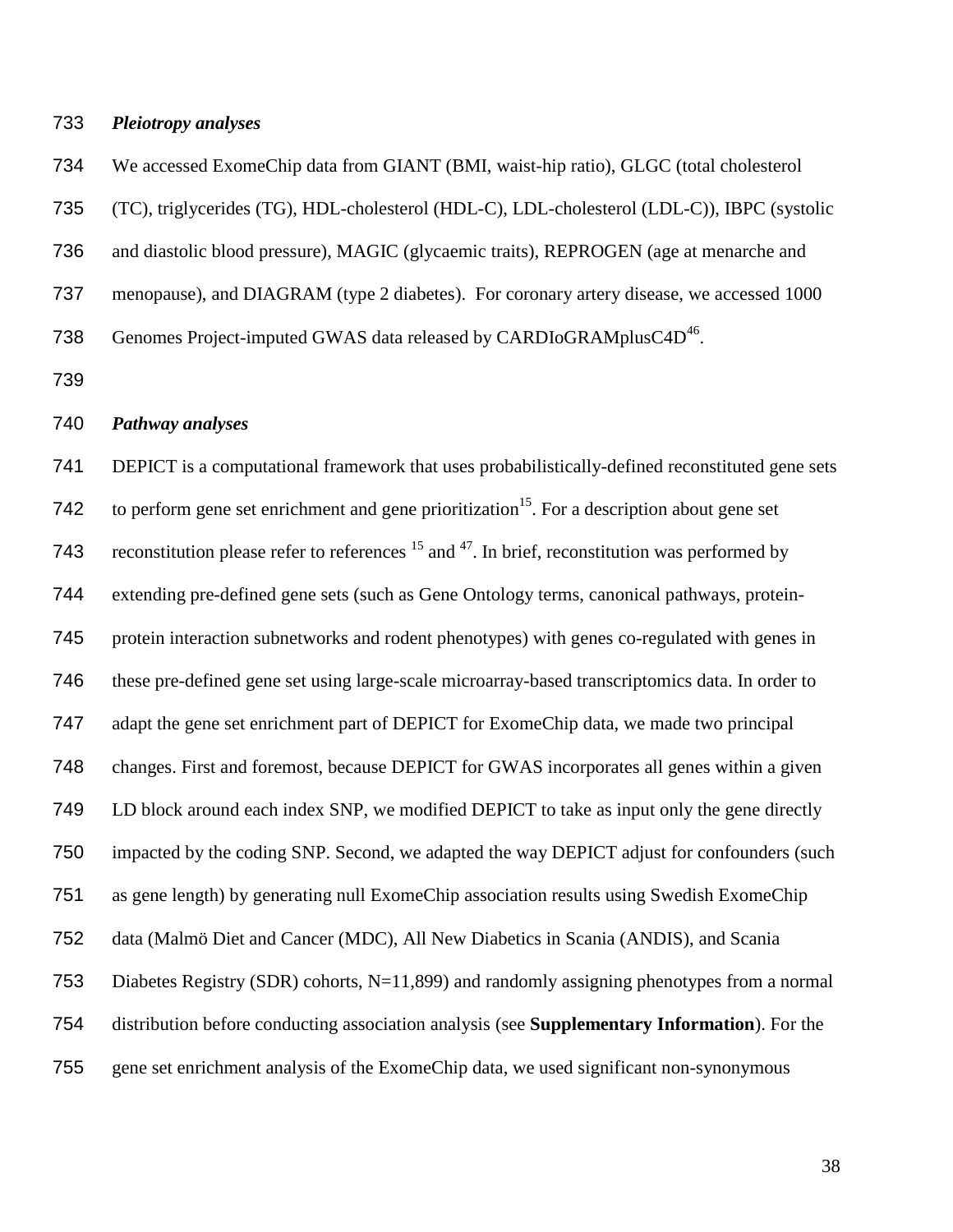variants statistically independent of known GWAS hits (and that were present in the null ExomeChip data; see **Supplementary Information** for details). For gene set enrichment analysis of the GWAS data, we used all loci (1) with a non-coding index SNP and (2) that did not contain any of the novel ExomeChip genes. In visualizing the analysis, we used affinity propagation 760 clustering<sup>[48](#page-21-7)</sup> to group the most similar reconstituted gene sets based on their gene memberships (see **Supplementary Information**). Within a "meta-gene set", the best P-value of any member gene set was used as representative for comparison. DEPICT for ExomeChip was written using the Python programming language and the code can be found at https://github.com/RebeccaFine/height-ec-depict. 766 We also applied the PASCAL pathway analysis tool<sup>[16](#page-18-5)</sup> to association summary statistics for all coding variants. In brief, the method derives gene-based scores (both SUM and MAX statistics) and subsequently tests for the over-representation of high gene scores in predefined biological pathways. We used standard pathway libraries from KEGG, REACTOME and BIOCARTA, and 770 also added dichotomized (Z-score>3) reconstituted gene sets from DEPICT<sup>[15](#page-18-4)</sup>. To accurately 771 estimate SNP-by-SNP correlations even for rare variants, we used the UK10K data (TwinsUK<sup>[40](#page-20-9)</sup> 772 and ALSPAC<sup>[41](#page-21-0)</sup> studies , N=3781). In order to separate the contribution of regulatory variants from the coding variants, we also applied PASCAL to association summary statistics of only 774 regulator[y](#page-17-2) variants (20 kb upstream, gene body excluded) from the Wood et  $al$ . study<sup>3</sup>. In this way, we could classify pathways driven principally by coding, regulatory or mixed signals.

*STC2 functional experiments*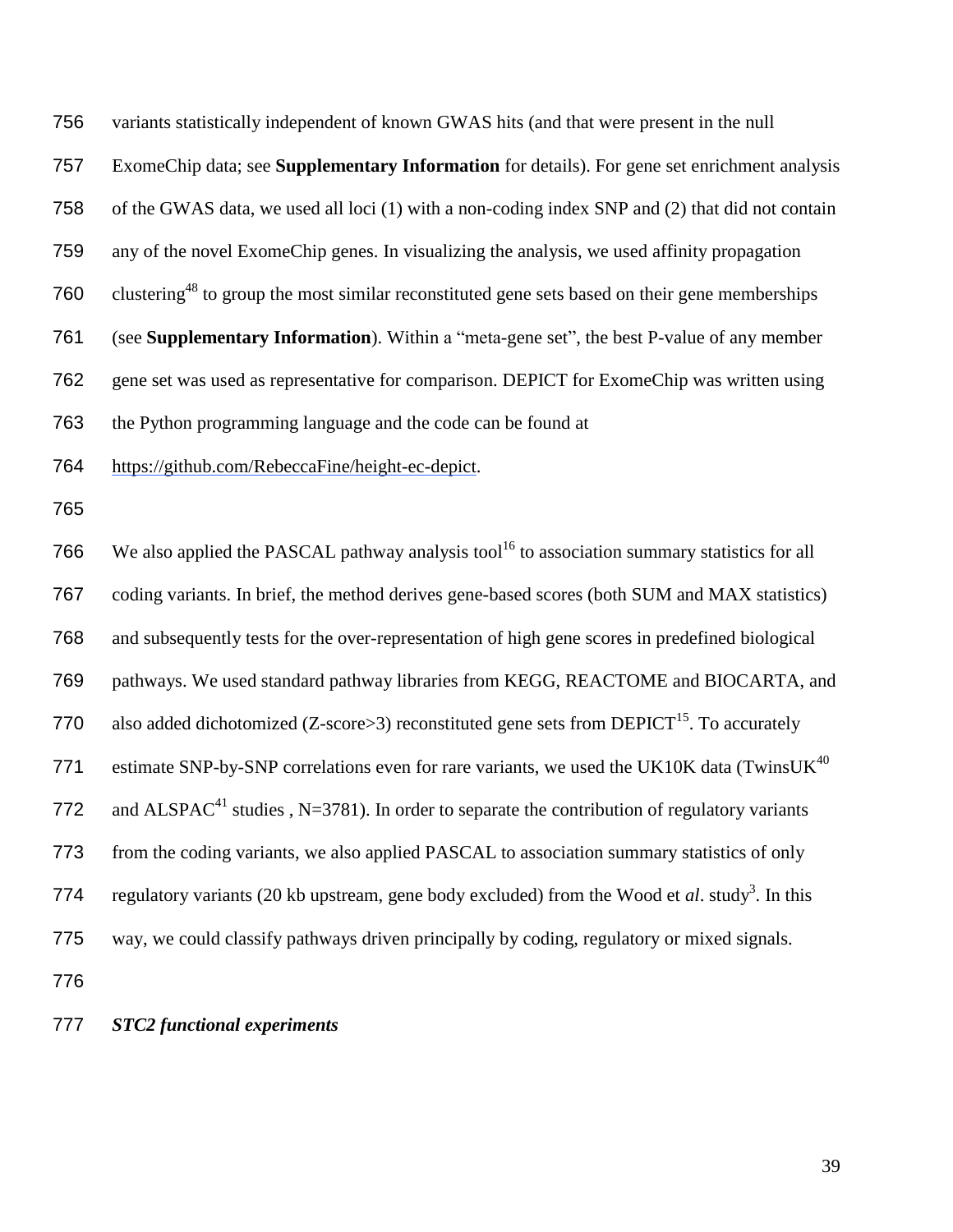*Mutagenesis, cell culture and transfection.* For the generation of STC2 mutants (R44L and 779 M86I), wild-type STC2 cDNA contained in pcDNA3.1/Myc-His(-) (Invitrogen)<sup>[24](#page-19-4)</sup> was used as a template. Mutagenesis was carried out using Quickchange (Stratagene), and all constructs were verified by sequence analysis. Recombinant wild-type STC2 and variants were expressed in human embryonic kidney (HEK) 293T cells (293tsA1609neo, ATCC CRL-3216) maintained in high-glucose DMEM supplemented 10% fetal bovine serum, 2 mM glutamine, nonessential amino acids, and gentamicin. The cells are routinely tested for mycoplasma contamination. Cells 785 ( $6x10^6$ ) were plated onto 10 cm-dishes and transfected 18 h later by calcium phosphate coprecipitation using 10 μg plasmid DNA. Media were harvested 48 h post transfection, cleared by centrifugation, and stored at -20°C until use. Protein concentrations (58-66 nM) were 788 determined by TRIFMA using antibodies described previously<sup>[24](#page-19-4)</sup>. PAPP-A was expressed stably 789 in HEK293T cells as previously reported<sup>[49](#page-21-8)</sup>. Expressed levels of PAPP-A (27.5 nM) were determined by a commercial ELISA (AL-101, Ansh Labs, TX). 

*STC2 and PAPP-A complex formation.* Culture supernatants containing wild-type STC2 or

variants were adjusted to 58 nM, added an equal volume of culture supernatant containing

PAPP-A corresponding to a 2.1-fold molar excess, and incubated at 37°C. Samples were taken at

795 1, 2, 4, 6, 8, 16, and 24 h and stored at -20 $^{\circ}$ C.

*Analysis of proteolytic activity.* Specific proteolytic cleavage of <sup>125</sup>I-labeled IGFBP-4 is

- 798 described in detail elsewhere<sup>[50](#page-21-9)</sup>. Briefly, the PAPP-A:STC2 complex mixtures were diluted
- 799  $(1:190)$  to a concentration of 145 pM PAPP-A and mixed with preincubated <sup>125</sup>I-IGFBP4 (10
- 800 nM) and IGF-1 (100 nM) in 50 mM Tris-HCl, 100 mM NaCl, 1 mM CaCl<sub>2</sub>. Following 1 h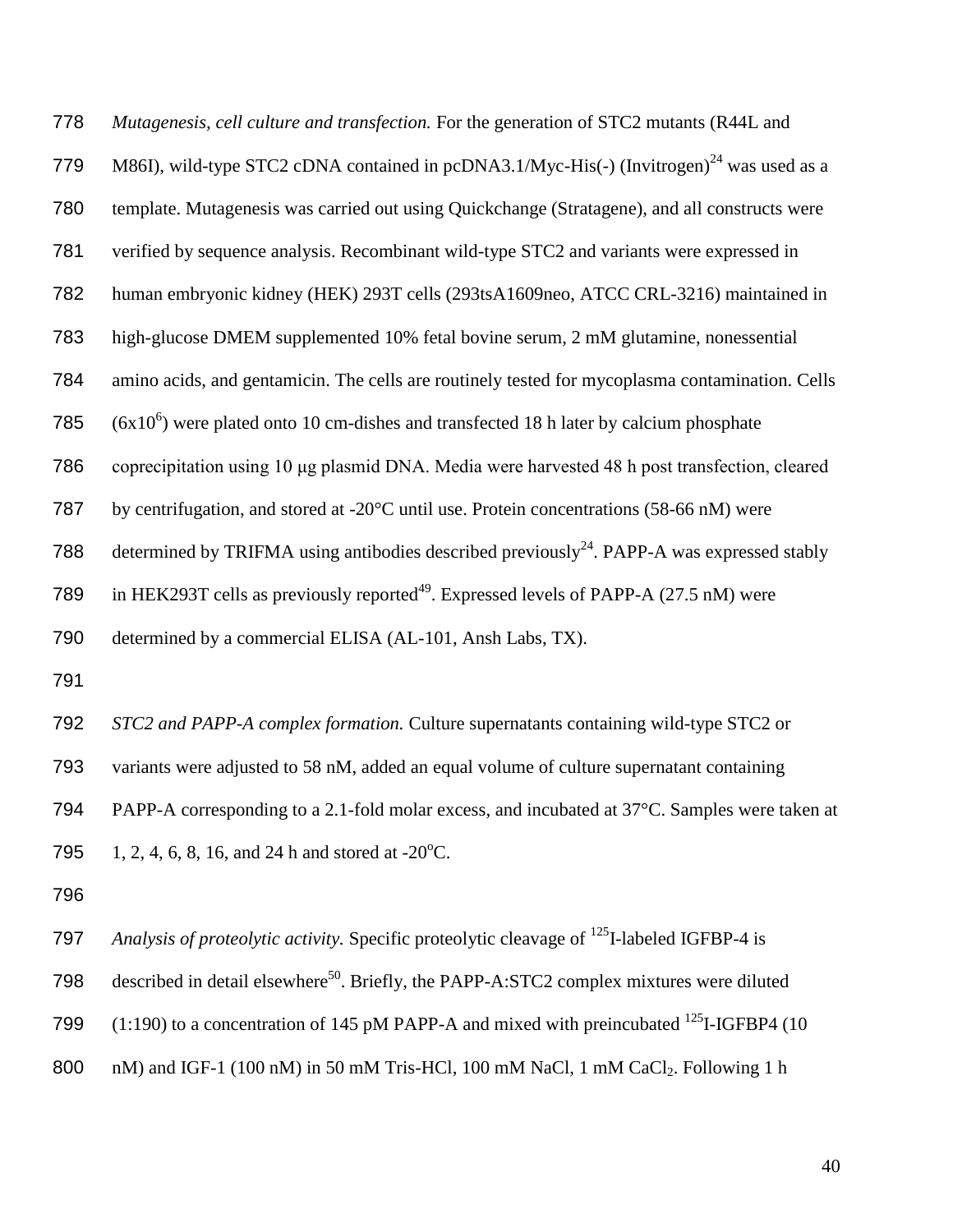801 incubation at  $37^{\circ}$ C, reactions were terminated by the addition of SDS-PAGE sample buffer supplemented with 25 mM EDTA. Substrate and co-migrating cleavage products were separated by 12% nonreducing SDS-PAGE and visualized by autoradiography using a storage phosphor screen (GE Healthcare) and a Typhoon imaging system (GE Healthcare). Band intensities were 805 quantified using ImageQuant TL 8.1 software (GE Healthcare).

 *Western blotting.* STC2 and covalent complexes between STC2 and PAPP-A were blotted onto PVDF membranes (Millipore) following separation by 3-8% SDS-PAGE. The membranes were blocked with 2% Tween-20, and equilibrated in 50 mM Tris-HCl, 500 mM NaCl, 0.1% Tween- 20, pH 9 (TST). For STC2, the membranes were incubated with goat polyclonal anti-STC2 (R&D systems, AF2830) at 0.5 μg/ml in TST supplemented with 2% skim milk for 1 h at 20°C. For PAPP-A:STC2 complexes, the membranes were incubated with rabbit polyclonal anti-813 PAPP-A<sup>[51](#page-22-0)</sup> at 0.63  $\mu$ g/ml in TST supplemented with 2% skim milk for 16 h at 20°C. Membranes were washed with TST and subsequently incubated with polyclonal swine anti-rabbit IgG-HRP (DAKO, P0217) or polyclonal rabbit anti-goat IgG-HRP (DAKO, P0449), respectively, diluted 816 1:2000 in TST supplemented with 2% skim milk for 1 h at 20°C. Following washing with TST, membranes were developed using enhanced chemiluminescence (ECL Prime, GE Healthcare). Images were captured using an ImageQuant LAS 4000 instrument (GE Healthcare).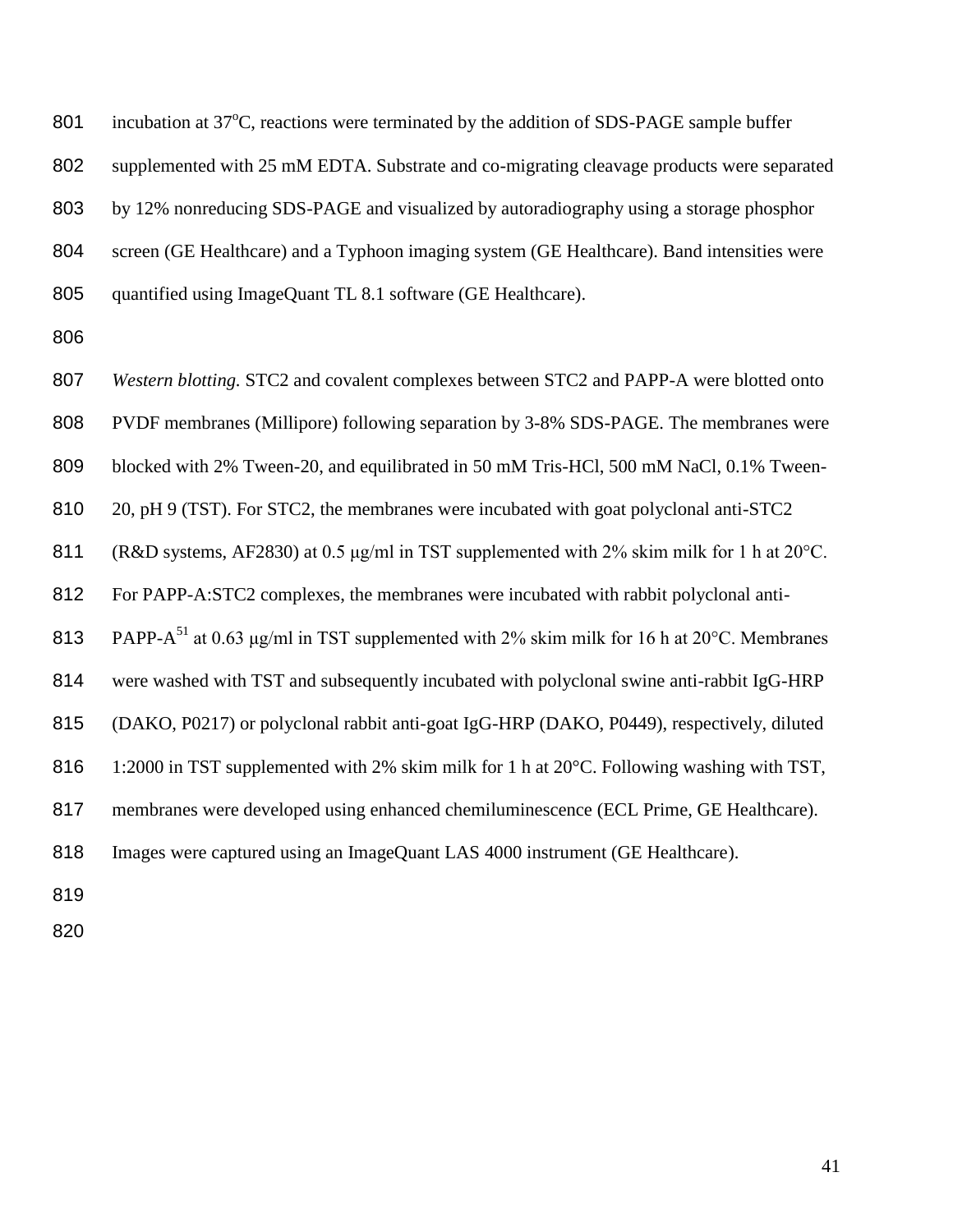# **DATA AVAILABILITY STATEMENT**

- Summary genetic association results are available on the GIANT website:
- http://portals.broadinstitute.org/collaboration/giant/index.php/GIANT\_consortium.
- 
- **URLs**
- ClinVar,<http://www.ncbi.nlm.nih.gov/clinvar/>
- DEPICT,<http://www.broadinstitute.org/mpg/depict/>
- ExomeChip, [http://genome.sph.umich.edu/wiki/Exome\\_Chip\\_Design](http://genome.sph.umich.edu/wiki/Exome_Chip_Design)
- ExomeDEPICT, https://github.com/RebeccaFine/height-ec-depict
- OMIM,<http://omim.org/>
- PASCAL, http://www2.unil.ch/cbg/index.php?title=Pascal
- RAREMETALWORKER,<http://genome.sph.umich.edu/wiki/RAREMETALWORKER>
- RVTEST,<http://zhanxw.github.io/rvtests/>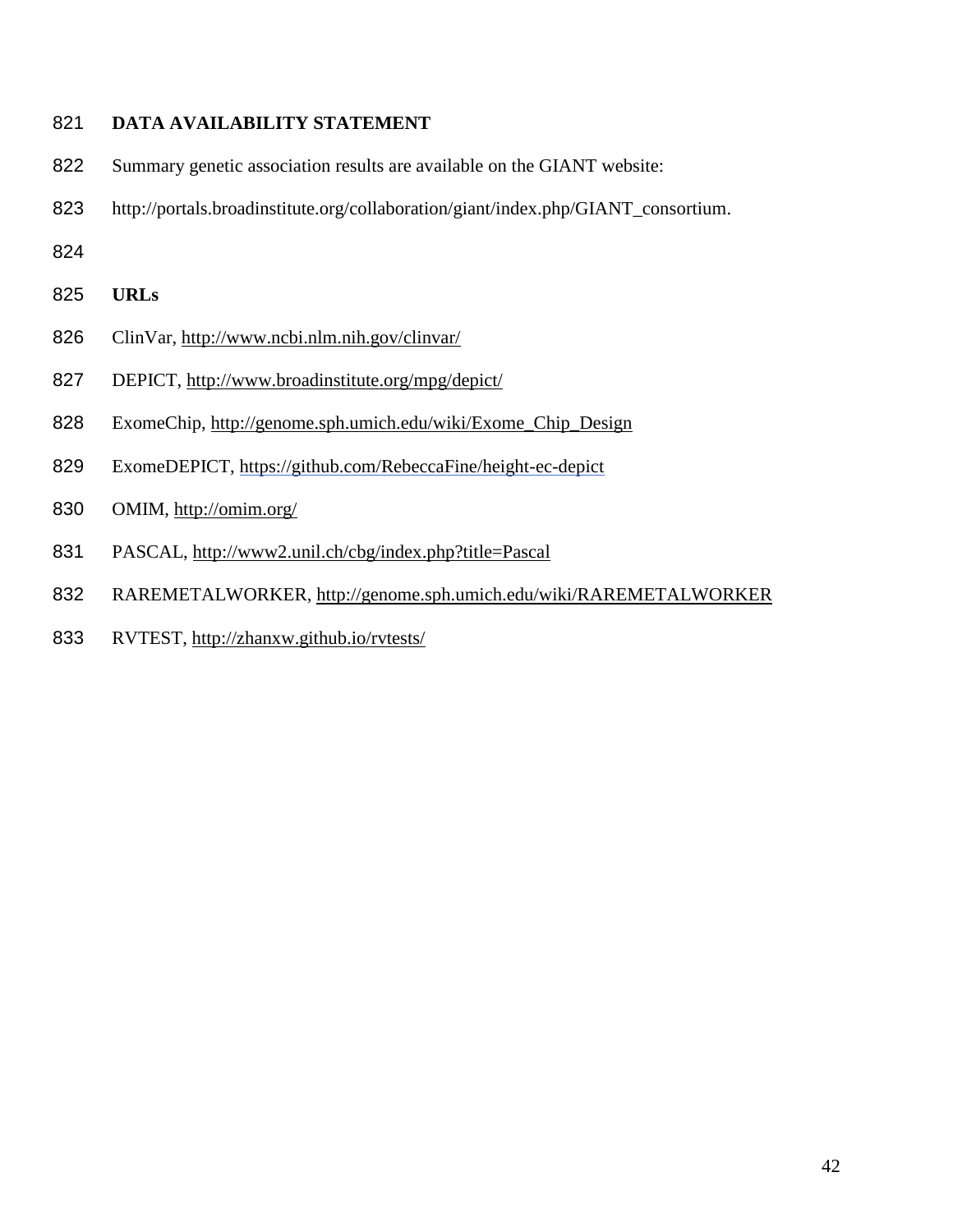**Table 1.** Ten height genes implicated by gene-based testing. These genes meet our three criteria for statistical significance: (1) gene-based  $P \le 5 \times 10^{-7}$ , (2) the gene does not include variants with  $P \le 2 \times 10^{-7}$ , and (3) the gene-based P-value is at least two orders of magnitude smaller than the P-value for the most significant variant within the gene. For each gene, we provide P-values for the four different gene-based tests applied. P-values in bold are the most significant results for a given gene. <sup>1</sup>Validation (N=59,804) and combined results using the same test and (when possible) variants. <sup>2</sup>When the gene is located in a locus identified by our single-variant analysis (1 Mb window), we conditioned the gene-based association result on genotypes at the single variant(s). <sup>3</sup>If the gene falls within a known GWAS height locus, we mention if it was predicted to be causal using bioinformatic tools (ref.  $3$ [\)](#page-17-6). NA, not applicable.

|                 | <b>Discovery gene-based P-value</b> |                |               |               | <b>Validation</b> | <b>Combined</b> | <b>Conditional</b> |                                                                                                 |
|-----------------|-------------------------------------|----------------|---------------|---------------|-------------------|-----------------|--------------------|-------------------------------------------------------------------------------------------------|
| Gene            | SKAT-                               | VT-            | <b>SKAT-</b>  | VT-           | $P-value1$        | $P-value1$      | $P-value2$         | Note <sup>3</sup>                                                                               |
|                 | <b>broad</b>                        | <b>broad</b>   | strict        | strict        |                   |                 |                    |                                                                                                 |
| <b>OSGIN1</b>   | $4.3x10^{-11}$                      | $4.5x10^{-5}$  | 0.19          | 0.18          | 0.048             | $2.6x10^{-12}$  | $7.7x10^{-11}$     | Known locus. No predicted causal genes.                                                         |
| <b>CRISPLD1</b> | $2.2 \times 10^{-7}$                | $6.7x10^{-11}$ | $8.5x10^{-6}$ | $8.9x10^{-7}$ | 0.50              | $1.2x10^{-12}$  | <b>NA</b>          | Known locus, sentinel GWAS SNP not tested on<br>ExomeChip. CRISPLD1 was predicted to be causal. |
| CSAD            | $2.3x10^{-8}$                       | $2.4x10^{-9}$  | 0.83          | 0.59          | 0.54              | $2.0x10^{3}$    | <b>NA</b>          | New locus.                                                                                      |
| SNED1           | $1.9x10^{-5}$                       | $4.3x10^{-9}$  | <b>NA</b>     | <b>NA</b>     | 0.083             | $4.5x10^{-10}$  | $1.4x10^{-9}$      | Known locus. SNED1 was not predicted to be causal.                                              |
| G6PC            | $1.3x10^{-5}$                       | $3.6x10^{-8}$  | $5.5x10^{-6}$ | $1.3x10^{-6}$ | 0.24              | $5.2x10^{-8}$   | $3.9x10^{-8}$      | Known locus, G6PC was not predicted to be causal.                                               |
|                 | $5.1x10^{-6}$                       | $1.4x10^{-7}$  |               |               |                   | $5.5x10^{-9}$   |                    | G6PC is mutated in glycogen storage disease Ia.                                                 |
| NOX4            |                                     |                | NA            | <b>NA</b>     | 0.013             |                 | <b>NA</b>          | New locus.                                                                                      |
| UGGT2           | $3.0x10^{-5}$                       | $2.6x10^{-7}$  | $2.3x10^{-5}$ | $4.8x10^{-7}$ | 0.64              | $3.4x10^{-7}$   | <b>NA</b>          | New locus.                                                                                      |
| <b>FLNB</b>     | $2.2 \times 10^{-6}$                | $5.1x10^{-4}$  | $2.4x10^{-9}$ | $3.2x10^{-6}$ | 0.016             | $8.6x10^{-11}$  | $3.6x10^{-9}$      | Known locus. FLNB was predicted to be causal.                                                   |
|                 |                                     |                |               |               |                   |                 |                    | <i>FLNB</i> is mutated in atelosteogenesis type I.                                              |
| <b>B4GALNT3</b> | $2.4x10^{-5}$                       | $1.9x10^{-5}$  | $1.8x10^{-5}$ | $3.1x10^{-7}$ | 0.79              | $4.3x10^{-7}$   | $7.7x10^{-7}$      | Known locus. B4GALNT3 was predicted to be causal.                                               |
| CCDC3           | $6.3x10^{-4}$                       | $6.3x10^{-6}$  | $3.0x10^{-7}$ | $5.4x10^{-9}$ | 0.080             | $1.2x10^{-9}$   | $1.6x10^{-9}$      | Known locus. CCDC3 was predicted to be causal.                                                  |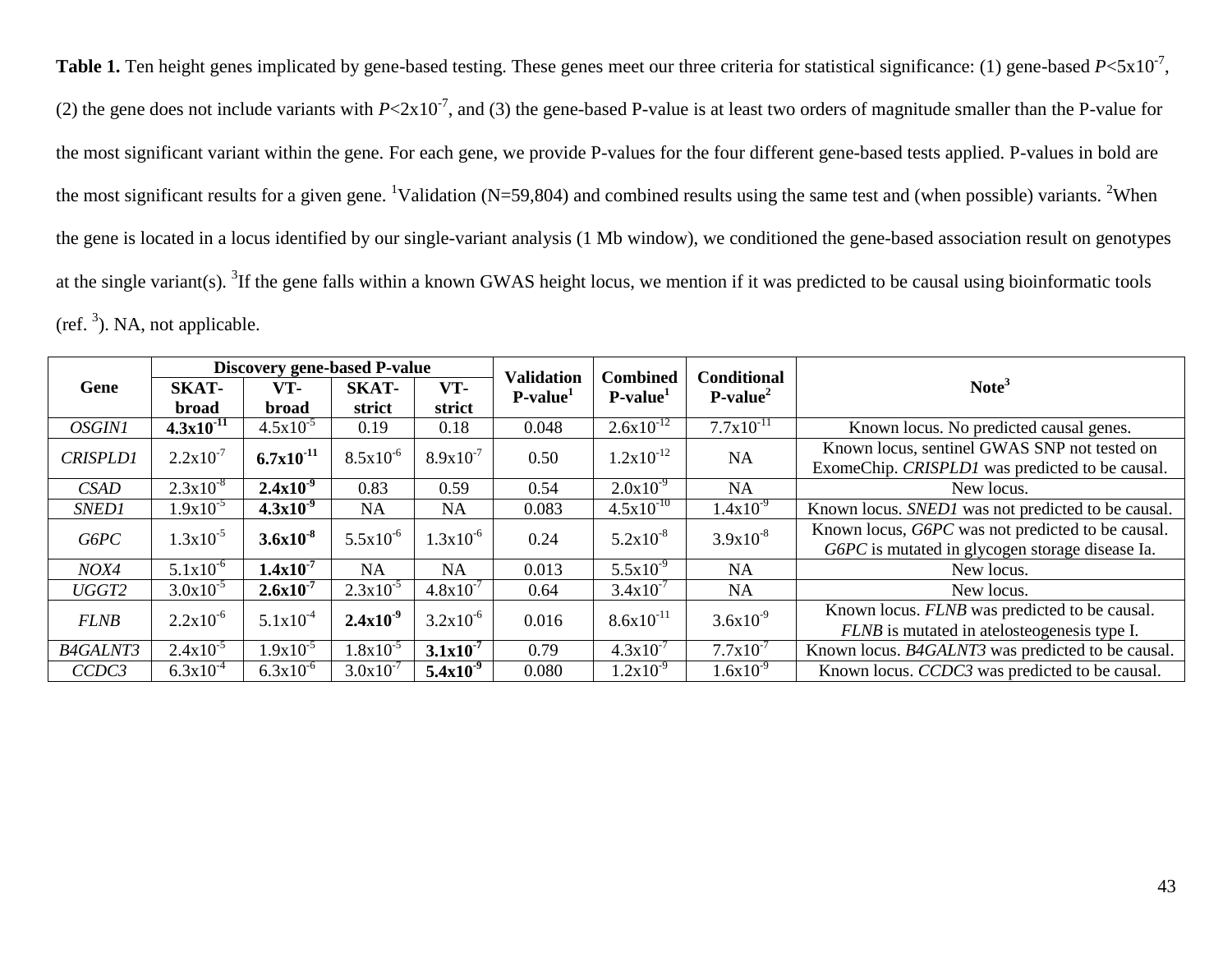### **Authors**

Eirini Marouli<sup>1</sup>\*, Mariaelisa Graff<sup>2</sup>\*, Carolina Medina-Gomez<sup>3,4</sup>\*, Ken Sin Lo<sup>5</sup>\*, Andrew R Wood<sup>6\*</sup>, Troels R Kjaer<sup>7\*</sup>, Rebecca S Fine<sup>8-10\*</sup>, Yingchang Lu<sup>11-13\*</sup>, Claudia Schurmann<sup>12,13</sup>, Heather M Highland<sup>2,14</sup>, Sina Rüeger<sup>15,16</sup>, Gudmar Thorleifsson<sup>17</sup>, Anne E Justice<sup>2</sup>, David Lamparter<sup>16,18</sup>, Kathleen E Stirrups<sup>1,19</sup>, Valérie Turcot<sup>5</sup>, Kristin L Young<sup>2</sup>, Thomas W Winkler<sup>20</sup>, Tõnu Esko<sup>8,10,21</sup>, Tugce Karaderi<sup>22</sup>, Adam E Locke<sup>23,24</sup>, Nicholas GD Masca<sup>25,26</sup>, Maggie CY Ng<sup>27,28</sup>, Poorva Mudgal<sup>27</sup>, Manuel A Rivas<sup>8,29</sup>, Sailaja Vedantam<sup>8-10</sup>, Anubha Mahajan<sup>22</sup>, Xiuqing Guo<sup>30</sup>, Goncalo Abecasis<sup>23</sup>, Katja K Aben<sup>31,32</sup>, Linda S Adair<sup>33</sup>, Dewan S Alam<sup>34</sup>, Eva Albrecht<sup>35</sup>, Kristine H Allin<sup>36</sup>, Matthew Allison<sup>37</sup>, Philippe Amouyel<sup>38-40</sup>, Emil V Appel<sup>36</sup>, Dominique Arveiler<sup>41,42</sup>, Folkert W Asselbergs<sup>43-45</sup>, Paul L Auer<sup>46</sup>, Beverley Balkau<sup>47</sup>, Bernhard Banas<sup>48</sup>, Lia E Bang<sup>49</sup>, Marianne Benn<sup>50,51</sup>, Sven Bergmann<sup>16,18</sup>, Lawrence F Bielak<sup>52</sup>, Matthias Blüher<sup>53,54</sup>, Heiner Boeing<sup>55</sup>, Eric Boerwinkle<sup>56,57</sup>, Carsten A Böger<sup>48</sup>, Lori L Bonnycastle<sup>58</sup>, Jette Bork-Jensen<sup>36</sup>, Michiel L Bots<sup>59</sup>, Erwin P Bottinger<sup>12</sup>, Donald W Bowden<sup>27,28,60</sup>, Ivan Brandslund<sup>61,62</sup>, Gerome Breen<sup>63</sup>, Murray H Brilliant<sup>64</sup>, Linda Broer<sup>4</sup>, Amber A Burt<sup>65</sup>, Adam S Butterworth<sup>66,67</sup>, David J Carey<sup>68</sup>, Mark J Caulfield<sup>1,69</sup>, John C Chambers<sup>70-72</sup>, Daniel I Chasman<sup>8,73-75</sup>, Yii-Der Ida Chen<sup>30</sup>, Rajiv Chowdhury<sup>66</sup>, Cramer Christensen<sup>76</sup>, Audrey Y Chu<sup>74,77</sup>, Massimiliano Cocca<sup>78</sup>, Francis S Collins<sup>58</sup>, James P Cook<sup>79</sup>, Janie Corley<sup>80,81</sup>, Jordi Corominas Galbany<sup>82</sup>, Amanda J Cox<sup>27,28,83</sup>, Gabriel Cuellar-Partida<sup>84,85</sup>, John Danesh<sup>66,67,86,87</sup>, Gail Davies<sup>80,81</sup>, Paul IW de Bakker<sup>59,88</sup>, Gert J. de Borst<sup>89</sup>, Simon de Denus<sup>5,90</sup>, Mark CH de Groot<sup>91,92</sup>, Renée de Mutsert<sup>93</sup>, Ian J Deary<sup>80,81</sup>, George Dedoussis<sup>94</sup>, Ellen W Demerath<sup>95</sup>, Anneke I den Hollander<sup>96</sup>, Joe G Dennis<sup>97</sup>, Emanuele Di Angelantonio<sup>66,67</sup>, Fotios Drenos<sup>98,99</sup>, Mengmeng Du<sup>100,101</sup>, Alison M Dunning<sup>102</sup>, Douglas F Easton<sup>97,102</sup>, Tapani Ebeling<sup>103,104</sup>, Todd L Edwards<sup>105</sup>, Patrick T Ellinor<sup>106,107</sup>, Paul Elliott<sup>108</sup>, Evangelos Evangelou<sup>71,109</sup>, Aliki-Eleni Farmaki<sup>94</sup>, Jessica D Faul<sup>110</sup>, Mary F Feitosa<sup>111</sup>, Shuang Feng<sup>23</sup>, Ele Ferrannini<sup>112,113</sup>, Marco M Ferrario<sup>114</sup>, Jean Ferrieres<sup>115</sup>, Jose C Florez<sup>106,107,116</sup>, Ian Ford<sup>117</sup>, Myriam Fornage<sup>118</sup>, Paul W Franks<sup>119-121</sup>, Ruth Frikke-Schmidt<sup>51,122</sup>, Tessel E Galesloot<sup>32</sup>, Wei Gan<sup>22</sup>, Ilaria Gandin<sup>123</sup>, Paolo Gasparini<sup>123,124</sup>, Vilmantas Giedraitis<sup>125</sup>, Ayush Giri<sup>105</sup>, Giorgia Girotto<sup>123,124</sup>, Scott D Gordon<sup>85</sup>, Penny Gordon-Larsen<sup>126,127</sup>, Mathias Gorski<sup>20,48</sup>, Niels Grarup<sup>36</sup>, Megan L. Grove<sup>56</sup>, Vilmundur Gudnason<sup>128,129</sup>, Stefan Gustafsson<sup>130</sup>, Torben Hansen<sup>36</sup>, Kathleen Mullan Harris<sup>126,131</sup>, Tamara B Harris<sup>132</sup>, Andrew T Hattersley<sup>133</sup>, Caroline Hayward<sup>134</sup>, Liang He<sup>135,136</sup>, Iris M Heid<sup>20,35</sup>, Kauko Heikkilä<sup>136,137</sup>, Øyvind Helgeland<sup>138,139</sup>, Jussi Hernesniemi<sup>140-142</sup>, Alex W Hewitt<sup>143-145</sup>, Lynne J Hocking<sup>146,147</sup>, Mette Hollensted<sup>36</sup>, Oddgeir L Holmen<sup>148</sup>, G. Kees Hovingh<sup>149</sup>, Joanna MM Howson<sup>66</sup>, Carel B Hoyng<sup>96</sup>, Paul L Huang<sup>106</sup>, Kristian Hveem<sup>150</sup>, M. Arfan Ikram<sup>3,151,152</sup>, Erik Ingelsson<sup>130,153</sup>, Anne U Jackson<sup>23</sup>, Jan-Håkan Jansson<sup>154,155</sup>, Gail P Jarvik<sup>65,156</sup>, Gorm B Jensen<sup>157</sup>, Min A Jhun<sup>52</sup>, Yucheng Jia<sup>30</sup>, Xuejuan Jiang<sup>158,159</sup>, Stefan Johansson<sup>139,160</sup>, Marit E Jørgensen<sup>161,162</sup>, Torben Jørgensen<sup>51,163,164</sup>, Pekka Jousilahti<sup>165</sup>, J Wouter Jukema<sup>166,167</sup>, Bratati Kahali<sup>168-170</sup>, René S Kahn<sup>171</sup>, Mika Kähönen<sup>172</sup>, Pia R Kamstrup<sup>50</sup>, Stavroula Kanoni<sup>1</sup>, Jaakko Kaprio<sup>136,137,165</sup>, Maria Karaleftheri<sup>173</sup>, Sharon LR Kardia<sup>52</sup>, Fredrik Karpe<sup>174,175</sup>, Frank Kee<sup>176</sup>, Renske Keeman<sup>177</sup>, Lambertus A Kiemeney<sup>32</sup>, Hidetoshi Kitajima<sup>22</sup>, Kirsten B Kluivers<sup>32</sup>, Thomas Kocher<sup>178</sup>, Pirjo Komulainen<sup>179</sup>, Jukka Kontto<sup>165</sup>, Jaspal S Kooner<sup>70,72,180</sup>, Charles Kooperberg<sup>181</sup>, Peter Kovacs<sup>53</sup>, Jennifer Kriebel<sup>182-184</sup>, Helena Kuivaniemi<sup>68,185</sup>, Sébastien Küry <sup>186</sup>, Johanna Kuusisto<sup>187</sup>, Martina La Bianca<sup>188</sup>, Markku Laakso<sup>187</sup>, Timo A Lakka<sup>179,189</sup>, Ethan M Lange<sup>190</sup>, Leslie A Lange<sup>190</sup>, Carl D Langefeld <sup>191</sup>, Claudia Langenberg<sup>192</sup>, Eric B Larson<sup>65,193,194</sup>, I-Te Lee<sup>195-197</sup>, Terho Lehtimäki<sup>141,142</sup>, Cora E Lewis<sup>198</sup>, Huaixing Li<sup>199</sup>, Jin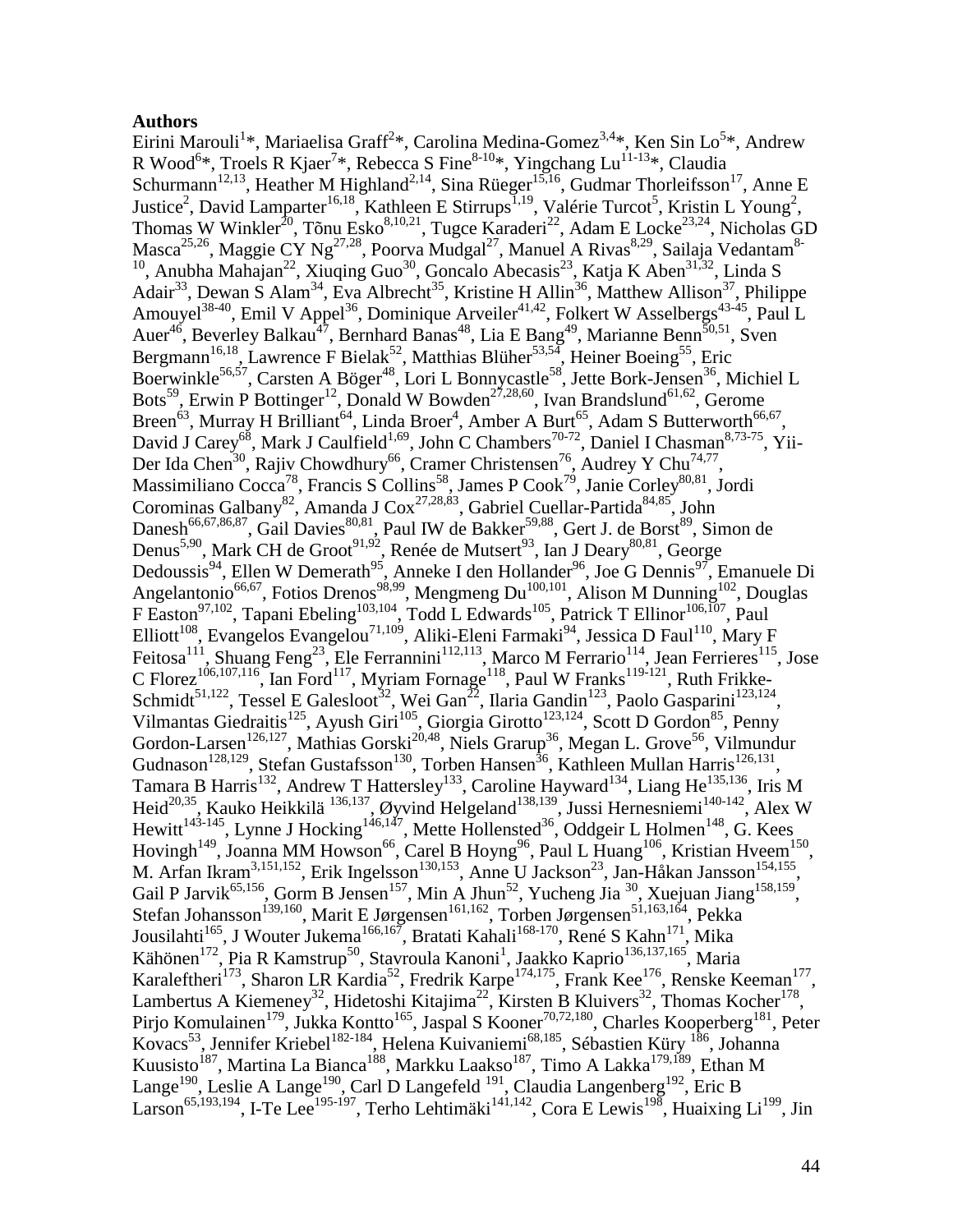$Li^{200}$ , Ruifang Li-Gao<sup>93</sup>, Honghuang Lin<sup>201</sup>, Li-An Lin<sup>118</sup>, Xu Lin<sup>199</sup>, Lars Lind<sup>202</sup>, Jaana Lindström<sup>165</sup>, Allan Linneberg<sup>51,164,203</sup>, Yeheng Liu<sup>30</sup>, Yongmei Liu<sup>204</sup>, Artitaya Lophatananon<sup>205</sup>, Jian'an Luan<sup>192</sup>, Steven A Lubitz<sup>106,107</sup>, Leo-Pekka Lyytikäinen<sup>141,142</sup>, David A Mackey<sup>144</sup>, Pamela AF Madden<sup>206</sup>, Alisa K Manning<sup>106,107,116</sup>, Satu Männistö<sup>165</sup>, Gaëlle Marenne<sup>86</sup>, Jonathan Marten<sup>134</sup>, Nicholas G Martin<sup>85</sup>, Angela L Mazul<sup>2</sup>, Karina Meidtner<sup>182,207</sup>, Andres Metspalu<sup>21</sup>, Paul Mitchell<sup>208</sup>, Karen L Mohlke<sup>190</sup>, Dennis O Mook-Kanamori<sup>93,209</sup>, Anna Morgan<sup>123</sup>, Andrew D Morris<sup>210</sup>, Andrew P Morris<sup>22,79</sup>, Martina Müller-Nurasyid<sup>35,211,212</sup>, Patricia B Munroe<sup>1,69</sup>, Mike A Nalls<sup>213</sup>, Matthias Nauck<sup>214,215</sup>, Christopher P Nelson<sup>25,26</sup>, Matt Neville<sup>174,175</sup>, Sune F Nielsen<sup>50,51</sup>, Kjell Nikus<sup>216</sup>, Pål R Njølstad<sup>138,139</sup>, Børge G Nordestgaard<sup>50,51</sup>, Ioanna Ntalla<sup>1</sup>, Jeffrey R O'Connel<sup>217</sup>, Heikki Oksa<sup>218</sup>, Loes M Olde Loohuis<sup>219</sup>, Roel A Ophoff<sup>171,219</sup>, Katharine R Owen<sup>174,175</sup>, Chris J Packard<sup>117</sup>, Sandosh Padmanabhan<sup>117</sup>, Colin NA Palmer<sup>220</sup>, Gerard Pasterkamp<sup>221,222</sup>, Aniruddh P Patel<sup>8,75,106</sup>, Alison Pattie<sup>81</sup>, Oluf Pedersen<sup>36</sup>, Peggy L Peissig<sup>64</sup>, Gina M Peloso<sup>106,107</sup>, Craig E Pennell<sup>223</sup>, Markus Perola<sup>165,224,225</sup>, James A Perry<sup>217</sup>, John R.B. Perry<sup>192</sup>, Thomas N Person<sup>64</sup>, Ailith Pirie<sup>102</sup>, Ozren Polasek<sup>210,226</sup>, Danielle Posthuma<sup>227,228</sup>, Olli T Raitakari<sup>229,230</sup>, Asif Rasheed<sup>231</sup>, Rainer Rauramaa<sup>179,232</sup>, Dermot F Reilly<sup>233</sup>, Alex P Reiner<sup>181,234</sup>, Frida Renström<sup>119,235</sup>, Paul M Ridker<sup>74,75,236</sup>, John D Rioux<sup>5,237</sup>, Neil Robertson<sup>22,174</sup>, Antonietta Robino<sup>188</sup>, Olov Rolandsson<sup>154,238</sup>, Igor Rudan<sup>210</sup>, Katherine S Ruth<sup>6</sup>, Danish Saleheen<sup>231,239</sup>, Veikko Salomaa<sup>165</sup>, Nilesh J Samani<sup>25,26</sup>, Kevin Sandow<sup>30</sup>, Yadav Sapkota<sup>85</sup>, Naveed Sattar<sup>117</sup>, Marjanka K Schmidt<sup>177</sup>, Pamela J Schreiner<sup>240</sup>, Matthias B Schulze<sup>182,207</sup>, Robert A Scott<sup>192</sup>, Marcelo P Segura-Lepe<sup>71</sup>, Svati Shah<sup>241</sup>, Xueling Sim<sup>23,242</sup>, Suthesh Sivapalaratnam<sup>106,243,244</sup>, Kerrin S Small<sup>245</sup>, Albert Vernon Smith<sup>128,129</sup>, Jennifer A Smith<sup>52</sup>, Lorraine Southam<sup>22,86</sup>, Timothy D Spector<sup>245</sup>, Elizabeth K Speliotes<sup>168-170</sup>, John M Starr<sup>80,246</sup>, Valgerdur Steinthorsdottir<sup>17</sup>, Heather M Stringham<sup>23</sup>, Michael Stumvoll<sup>53,54</sup>, Praveen Surendran<sup>66</sup>, Leen M 't Hart<sup>247-249</sup>, Katherine E Tansey<sup>250,251</sup>, Jean-Claude Tardif<sup>5,237</sup>, Kent D Taylor<sup>30</sup>, Alexander Teumer<sup>252</sup>, Deborah J Thompson<sup>97</sup>, Unnur Thorsteinsdottir<sup>17,128</sup>, Betina H Thuesen<sup>164</sup>, Anke Tönjes<sup>253</sup>, Gerard Tromp<sup>68,254</sup>, Stella Trompet<sup>166,255</sup>, Emmanouil Tsafantakis<sup>256</sup>, Jaakko Tuomilehto<sup>165,257-259</sup>, Anne Tybjaerg-Hansen<sup>51,122</sup>, Jonathan P Tyrer<sup>102</sup>, Rudolf Uher<sup>260</sup>, André G Uitterlinden<sup>3,4</sup>, Sheila Ulivi<sup>188</sup>, Sander W van der Laan<sup>222</sup>, Andries R Van Der Leij<sup>261</sup>, Cornelia M van Duijn<sup>3</sup>, Natasja M van Schoor<sup>247</sup>, Jessica van Setten<sup>43</sup>, Anette Varbo<sup>50,51</sup>, Tibor V Varga<sup>119</sup> , Rohit Varma<sup>159</sup>, Digna R Velez Edwards<sup>262</sup>, Sita H Vermeulen<sup>32</sup>, Henrik Vestergaard<sup>36</sup>, Veronique Vitart<sup>134</sup>, Thomas F Vogt<sup>263</sup>, Diego Vozzi<sup>124</sup>, Mark Walker<sup>264</sup>, Feijie Wang<sup>199</sup>, Carol A Wang<sup>223</sup>, Shuai Wang<sup>265</sup>, Yiqin Wang<sup>199</sup>, Nicholas J Wareham<sup>192</sup>, Helen R Warren<sup>1,69</sup>, Jennifer Wessel<sup>266</sup>, Sara M Willems<sup>192</sup>, James G Wilson<sup>267</sup>, Daniel R Witte<sup>268,269</sup>, Michael O Woods<sup>270</sup>, Ying Wu<sup>190</sup>, Hanieh Yaghootkar<sup>6</sup>, Jie Yao<sup>30</sup>, Pang Yao<sup>199</sup>, Laura M Yerges-Armstrong<sup>217,271</sup>, Robin Young<sup>66,117</sup>, Eleftheria Zeggini<sup>86</sup>, Xiaowei Zhan<sup>272</sup>, Weihua Zhang<sup>70,71</sup>, Jing Hua Zhao<sup>192</sup>, Wei Zhao<sup>239</sup>, Wei Zhao<sup>52</sup>, He Zheng<sup>199</sup>, Wei Zhou<sup>168,169</sup>, EPIC-CVD Consortium<sup>¶</sup>, The EPIC-InterAct Consortium<sup>¶</sup>, CHD Exome+ Consortium¶ , ExomeBP Consortium¶ , T2D-Genes Consortium¶ , GoT2D Genes Consortium<sup>¶</sup>, Global Lipids Genetics Consortium<sup>¶</sup>, ReproGen Consortium<sup>¶</sup>, MAGIC Investigators<sup>¶</sup>, Jerome I Rotter<sup>30</sup>, Michael Boehnke<sup>23</sup>, Sekar Kathiresan<sup>8,75,106</sup>, Mark I McCarthy<sup>22,174,175</sup>, Cristen J Willer<sup>168,169,273</sup>, Kari Stefansson<sup>17,128</sup>, Ingrid B Borecki<sup>111</sup>, Dajiang J Liu<sup>274</sup>, Kari E North<sup>275</sup>, Nancy L Heard-Costa<sup>77,276</sup>, Tune H Pers<sup>36,277</sup>, Cecilia M Lindgren<sup>22,278</sup>, Claus Oxvig<sup>7§</sup>, Zoltán Kutalik<sup>15,16§</sup>, Fernando Rivadeneira<sup>3,4§</sup>, Ruth JF Loos<sup>12,13,279§</sup>, Timothy M Frayling<sup>6§</sup>, Joel N Hirschhorn<sup>8,10,280§</sup>, Panos Deloukas<sup>1,281§</sup>, Guillaume Lettre<sup>5,237§</sup>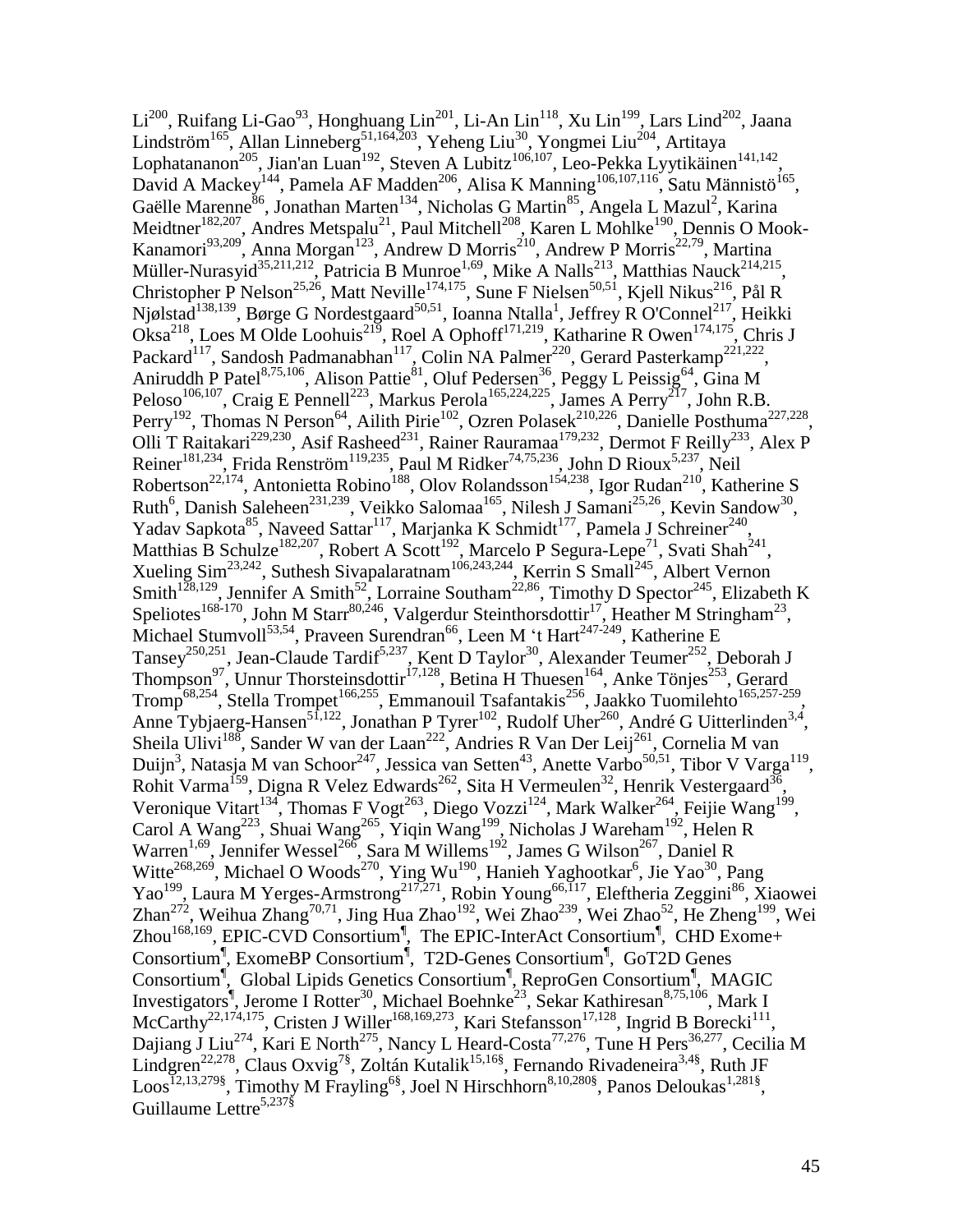\*These authors contributed equally to this work.

¶A full list of members appears in the **Supplementary Information.**

<sup>§</sup>These authors jointly supervised this work.

Correspondence should be addressed to JNH (joelh@broadinstitute.org), PD (p.deloukas@qmul.ac.uk) or GL (guillaume.lettre@umontreal.ca).

#### **Affiliations**

- 1. William Harvey Research Institute, Barts and The London School of Medicine and Dentistry, Queen Mary University of London, London, EC1M 6BQ, UK
- 2. Department of Epidemiology, University of North Carolina, Chapel Hill, NC, 27514, USA
- 3. Department of Epidemiology, Erasmus Medical Center, Rotterdam, 3015 GE, The Netherlands
- 4. Department of Internal Medicine, Erasmus Medical Center, Rotterdam, 3015 GE, The Netherlands<br>5. Montreal Heart Institute. Université de Montréal. Montreal. Quebec. H1T 1C8. Canada
- 5. Montreal Heart Institute, Université de Montréal, Montreal, Quebec, H1T 1C8, Canada
- 6. Genetics of Complex Traits, University of Exeter Medical School, University of Exeter, Exeter, EX2 5DW, UK
- 7. Department of Molecular Biology and Genetics, Aarhus University, Aarhus, 8000, Denmark
- 8. Broad Institute of MIT and Harvard, Cambridge, MA, 02142, USA
- 9. Department of Genetics, Harvard Medical School, Boston, MA, 02115, USA
- 10. Division of Endocrinology and Center for Basic and Translational Obesity Research, Boston Childrenís Hospital, Boston, MA, 02115, USA
- 11. Division of Epidemiology, Department of Medicine, Vanderbilt-Ingram Cancer Center, Vanderbilt Epidemiology Center, Vanderbilt University School of Medicine, Nashville, TN, 37203, USA
- 12. The Charles Bronfman Institute for Personalized Medicine, Icahn School of Medicine at Mount Sinai, New York, NY, 10029, USA
- 13. The Genetics of Obesity and Related Metabolic Traits Program, Ichan School of Medicine at Mount Sinai, New York, NY, 10069, USA
- 14. Human Genetics Center, The University of Texas School of Public Health, The University of Texas Graduate School of Biomedical Sciences at Houston, The University of Texas Health Science Center at Houston, Houston, TX, 77030, USA
- 15. Institute of Social and Preventive Medicine, Lausanne University Hospital, Lausanne, 1010, Switzerland
- 16. Swiss Institute of Bioinformatics, Lausanne, 1015, Switzerland
- 17. deCODE Genetics/Amgen inc., Reykjavik, 101, Iceland
- 18. Department of Computational Biology, University of Lausanne, Lausanne, 1011, Switzerland
- 19. Department of Haematology, University of Cambridge, Cambridge, CB2 0PT, UK
- 20. Department of Genetic Epidemiology, University of Regensburg, Regensburg, D-93051, Germany
- 21. Estonian Genome Center, University of Tartu, Tartu, 51010, Estonia
- 22. Wellcome Trust Centre for Human Genetics, University of Oxford, Oxford, OX3 7BN, UK
- 23. Department of Biostatistics and Center for Statistical Genetics, University of Michigan, Ann Arbor, MI, 48109, USA
- 24. McDonnell Genome Institute, Washington University School of Medicine, Saint Louis, MO, 63108, USA
- 25. Department of Cardiovascular Sciences, Univeristy of Leicester, Glenfield Hospital, Leicester, LE3 9QP, UK
- 26. NIHR Leicester Cardiovascular Biomedical Research Unit, Glenfield Hospital, Leicester, LE3 9QP, UK<br>27. Center for Diabetes Research. Wake Forest School of Medicine, Winston-Salem, NC, 27157, USA
- 
- 27. Center for Diabetes Research, Wake Forest School of Medicine, Winston-Salem, NC, 27157, USA<br>28. Center for Genomics and Personalized Medicine Research, Wake Forest School of Medicine, Wins 28. Center for Genomics and Personalized Medicine Research, Wake Forest School of Medicine, Winston-Salem, NC, 27157, USA
- 29. Nuffield Department of Clinical Medicine, Oxford, OX37BN, UK
- 30. Institute for Translational Genomics and Population Sciences, LABioMed at Harbor-UCLA Medical Center, Torrance, CA, 90502, USA
- 31. Netherlands Comprehensive Cancer Organisation, Utrecht, 3501 DB, The Netherlands
- 32. Dept of obstetrics and gynaecology, Radboud University Medical Center, Nijmegen, 6500 HB, The Netherlands
- 33. Department of Nutrition, University of North Carolina, Chapel Hill, NC, 27599, USA
- 34. Centre for Control of Chronic Diseases (CCCD), Dhaka, 1212, Bangladesh
- 35. Institute of Genetic Epidemiology, Helmholtz Zentrum München German Research Center for Environmental Health, Neuherberg, D-85764, Germany
- 36. The Novo Nordisk Foundation Center for Basic Metabolic Research, Faculty of Health and Medical Sciences, University of Copenhagen, Copenhagen, 2100, Denmark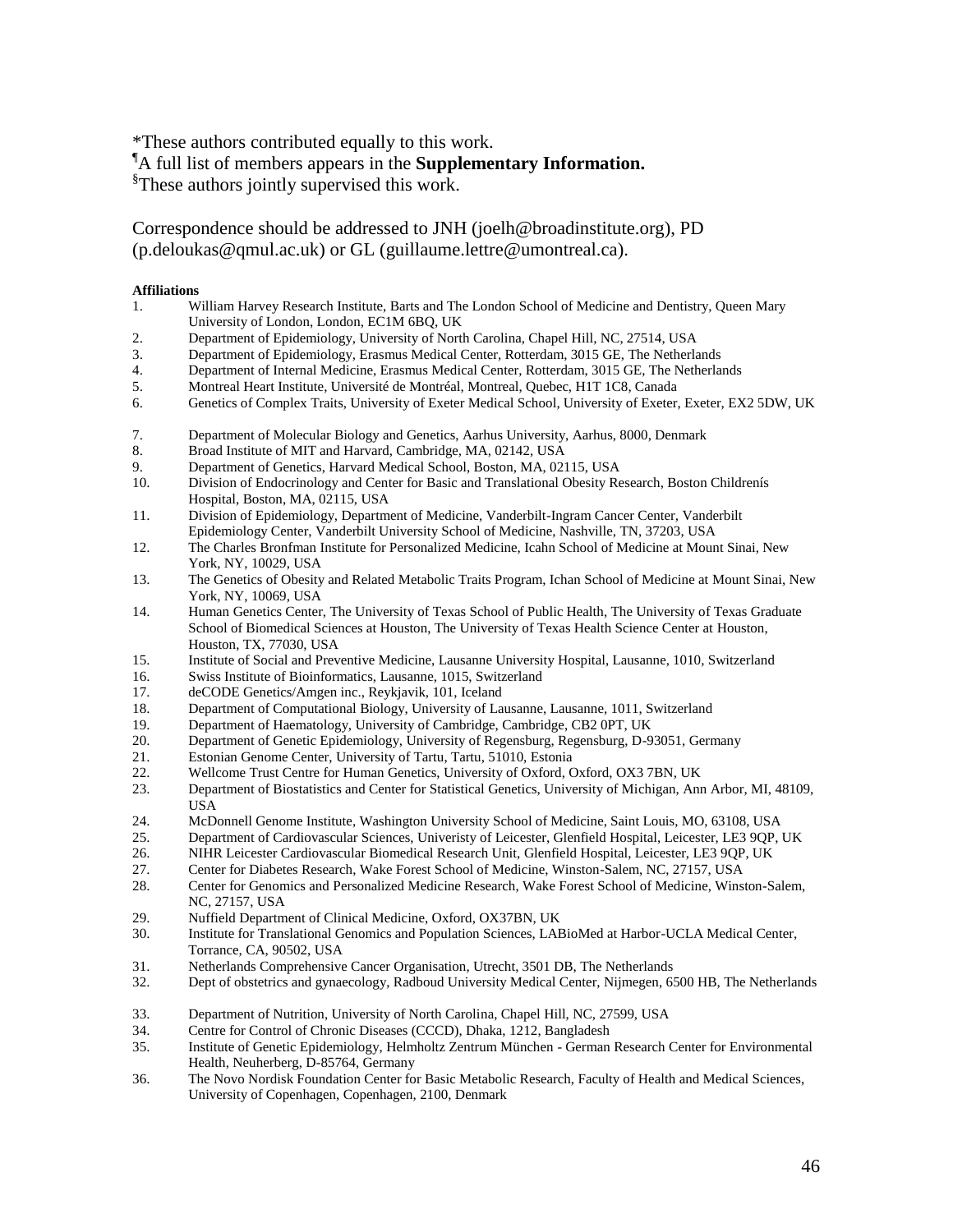- 37. Department of Family Medicine & Public Health, University of California, San Diego, La Jolla, CA, 92093, USA
- 38. INSERM U1167, Lille, F-59019, France
- 39. Institut Pasteur de Lille, U1167, Lille, F-59019, France
- 40. Universite de Lille, U1167 RID-AGE Risk factors and molecular determinants of aging-related diseases, Lille, F-59019, France
- 41. Department of Epidemiology and Public Health, University of Strasbourg, Strasbourg, F-67085, France
- 42. Department of Public Health, University Hospital of Strasbourg, Strasbourg, 67081, France
- 43. Department of Cardiology, Division Heart & Lungs, University Medical Center Utrecht, Utrecht, The Netherlands
- 44. Durrer Center for Cardiogenetic Research, ICIN-Netherlands Heart Institute, Utrecht, The Netherlands
- 45. Institute of Cardiovascular Science, Faculty of Population Health Sciences, University College London, London, UK
- 46. Zilber School of Public Health, University of Wisconsin-Milwaukee, Milwaukee, WI, 53201, USA
- 47. INSERM U1018, Centre de recherche en Épidemiologie et Sante des Populations (CESP), Villejuif, France
- 48. Department of Nephrology, University Hospital Regensburg, Regensburg, 93042, Germany<br>49. Department of Cardiology, Rigshospitalet, Copenhagen University Hospital, Copenhagen, 2
- 49. Department of Cardiology, Rigshospitalet, Copenhagen University Hospital, Copenhagen, 2100, Denmark
- 50. Department of Clinical Biochemistry, Herlev and Gentofte Hospital, Copenhagen University Hospital, Herlev, 2730, Denmark
- 51. Faculty of Health and Medical Sciences, University of Copenhagen, Copenhagen, 2200, Denmark
- 52. Department of Epidemiology, School of Public Health, University of Michigan, Ann Arbor, MI, 48109, USA
- 53. IFB Adiposity Diseases, University of Leipzig, Leipzig, 04103, Germany
- 54. University of Leipzig, Department of Medicine, Leipzig, 04103, Germany
- 55. Department of Epidemiology, German Institute of Human Nutrition Potsdam-Rehbruecke (DIfE), Nuthetal, 14558, Germany
- 56. School of Public Health, Human Genetics Center, The University of Texas Health Science Center at Houston, Houston, TX, 77030, USA
- 57. Human Genome Sequencing Center, Baylor College of Medicine, Houston, TX, 77030 USA
- 58. Medical Genomics and Metabolic Genetics Branch, National Human Genome Research Institute, National Institutes of Health, Bethesda, MD, 20892, USA
- 59. Julius Center for Health Sciences and Primary Care, University Medical Center Utrecht, Utrecht, The Netherlands
- 60. Department of Biochemistry, Wake Forest School of Medicine, Winston-Salem, NC 27157, USA
- 61. Department of Clinical Biochemistry, Lillebaelt Hospital, Vejle, 7100, Denmark
- 62. Institute of Regional Health Research, University of Southern Denmark, Odense, 5000, Denmark
- 63. MRC Social Genetic and Developmental Psychiatry Centre, Institute of Psychiatry, Psychology and Neuroscience, Kingís College London & NIHR Biomedical Research Centre for Mental Health at the Maudsley, London, SE5 8AF, UK
- 64. Marshfield Clinic Research Foundation, Marshfield, WI, 54449, USA
- 65. Department of Medicine, University of Washington, Seattle, WA, 98195, USA
- 66. MRC / BHF Cardiovascular Epidemiology Unit, Department of Public Health and Primary Care, University of Cambridge, Cambridge, CB1 8RN, UK
- 67. NIHR Blood and Transplant Research Unit in Donor Health and Genomics, University of Cambridge, Cambridge, CB1 8RN, UK
- 68. The Sigfried and Janet Weis Center for Research, Danville, PA, 17822, USA
- 69. NIHR Barts Cardiovascular Research Unit, Barts and The London School of Medicine & Dentistry, Queen Mary University, London, EC1M 6BQ, UK
- 70. Department of Cardiology, London North West Healthcare NHS Trust, Ealing Hospital, Middlesex, UB1 3HW, UK
- 71. Department of Epidemiology and Biostatistics, School of Public Health, Imperial College London, London, W2 1PG, UK
- 72. Imperial College Healthcare NHS Trust, London, W12 0HS, UK
- 73. Division of Genetics, Brigham and Women's Hospital and Harvard Medical School, Boston, MA, 02115, USA
- 74. Division of Preventive Medicine, Brigham and Women's and Harvard Medical School, Boston, MA, 02215, **USA**
- 75. Harvard Medical School, Boston, MA, 02115, USA
- 76. Medical department, Lillebaelt Hospital, Vejle, 7100, Denmark
- 77. NHLBI Framingham Heart Study, Framingham, MA, 01702, USA
- 78. Department of Medical, Surgical and Health Sciences, University of Trieste, Trieste, 34100, Italy
- 79. Department of Biostatistics, University of Liverpool, Liverpool, L69 3GL, UK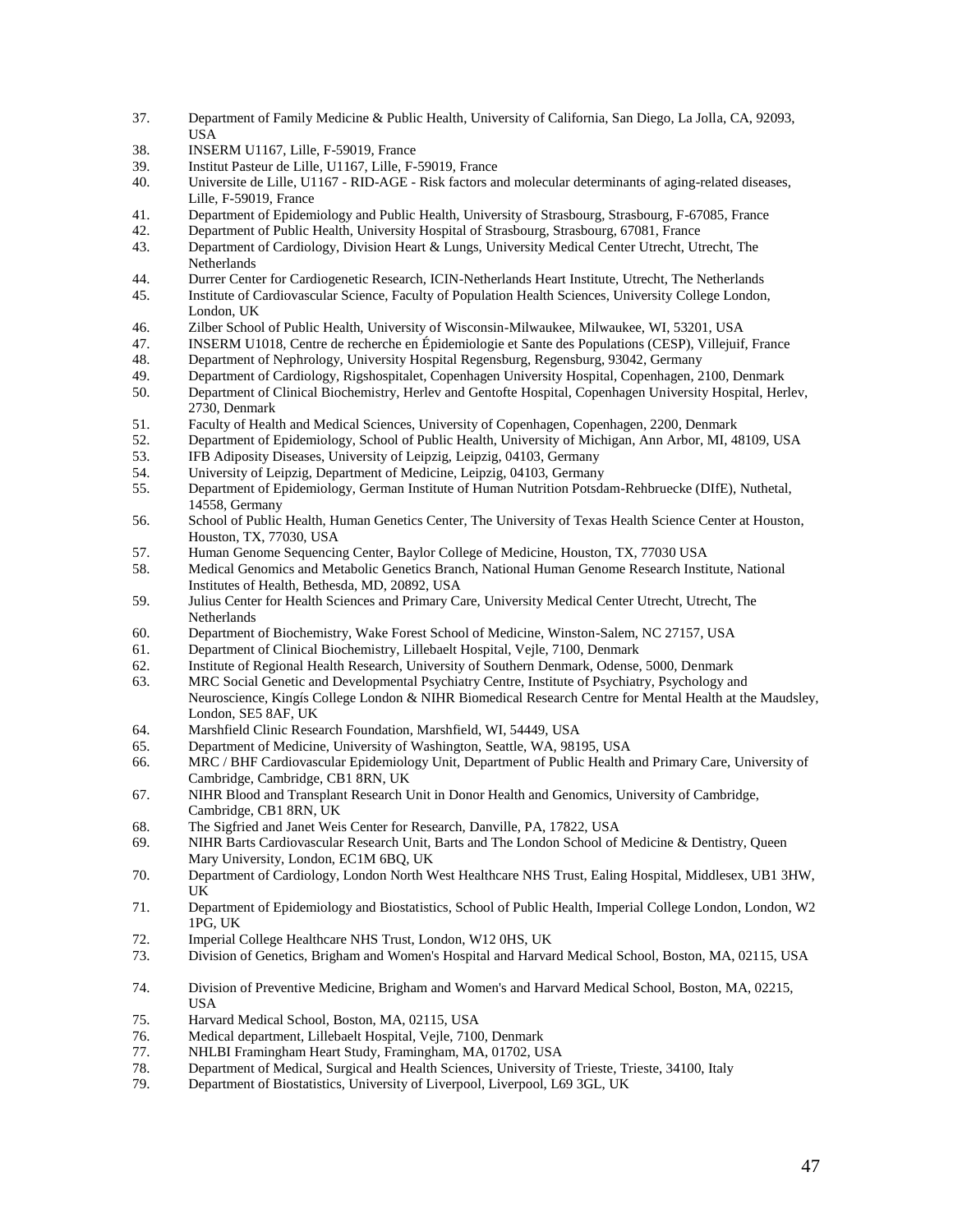- 80. Centre for Cognitive Ageing and Cognitive Epidemiology, University of Edinburgh, Edinburgh, EH8 9JZ, UK
- 81. Department of Psychology, University of Edinburgh, Edinburgh, EH8 9JZ, UK
- 82. Department of Human Genetics, Radboud University Medical Center, Nijmegen, 6500 HB, The Netherlands
- 83. Menzies Health Institute Queensland, Griffith University, Southport, QLD, Australia
- 84. Diamantina Institute, University of Qeensland, Brisbane, Queensland, 4072, Australia
- 85. QIMR Berghofer Medical Research Institute, Brisbane, Queensland, 4006, Australia
- 86. Wellcome Trust Sanger Institute, Wellcome Genome Campus, Hinxton, Cambridge, CB10 1SA, UK
- 87. British Heart Foundation, Cambridge Centre of Excellence, Department of Medicine, University of Cambridge, Cambridge, CB2 0QQ, UK
- 88. Department of Genetics, Center for Molecular Medicine, University Medical Center Utrecht, Utrecht, 3584 CX, The Netherlands
- 89. Department of Vascular Surgery, Division of Surgical Specialties, University Medical Center Utrecht, Utrecht, 3584 CX, The Netherlands
- 90. Faculty of Pharmacy, Université de Montréal, Montreal, Quebec, H3T 1J4, Canada
- 91. Department of Clinical Chemistry and Haematology, Division of Laboratory and Pharmacy, University Medical Center Utrecht, Utrecht, 3508 GA, The Netherlands
- 92. Utrecht Institute for Pharmaceutical Sciences, Dvision Pharmacoepidemiology & Clinical Pharmacology, Utrecht University, Utrecht, 3508 TB, The Netherlands
- 93. Department of Clinical Epidemiology, Leiden University Medical Center, Leiden, 2300RC, The Netherlands
- 94. Department of Nutrition and Dietetics, School of Health Science and Education, Harokopio University, Athens, 17671, Greece
- 95. Division of Epidemiology & Community Health, School of Public Health, University of Minnesota, Minneapolis, MN, 55454, USA
- 96. Department of Ophthalmology, Radboud University Medical Center, Nijmegen, 6500 HB, The Netherlands
- 97. Centre for Cancer Genetic Epidemiology, Department of Public Health and Primary Care, University of Cambridge, Cambridge, CB1 8RN, UK
- 98. Institute of Cardiovascular Science, University College London, London, WC1E 6JF, UK
- 99. MRC Integrative Epidemiology Unit, School of Social & Community Medicine, University of Bristo, Bristol, BS8 2BN, UK
- 100. Fred Hutchinson Cancer Research Center, Public Health Sciences Division, Seattle, WA, 98109, USA
- 101. Memorial Sloan Kettering Cancer Center, Department of Epidemiology and Biostatistics, New York, NY, 10017, USA
- 102. Centre for Cancer Genetic Epidemiology, Department of Oncology, University of Cambridge, Cambridge, CB1 8RN, UK
- 103. Department of Medicine, Oulu University Hospital, Oulu, 90029, Finland
- 104. Research Unit of Internal Medicine, University of Oulu, Oulu, FI-90014, Finland
- 105. Division of Epidemiology, Department of Medicine, Institute for Medicine and Public Health, Vanderbilt Genetics Institute, Vanderbilt University, Nashville, TN, 37203, USA
- 106. Massachusetts General Hospital, Boston, MA, 02114, USA
- 107. Medical and Population Genetics Program, Broad Institute, Cambridge, MA, 02141, USA<br>108. Department of Epidemiology and Biostatistics, MRC-PHE Centre for Environment and He
- 108. Department of Epidemiology and Biostatistics, MRC-PHE Centre for Environment and Health, School of Public Health, Imperial College London, London, W2 1PG, UK
- 109. Department of Hygiene and Epidemiology, University of Ioannina Medical School, Ioannina, 45110, Greece
- 110. Survey Research Center, Institute for Social Research, University of Michigan, Ann Arbor, MI, 48104, USA
- 111. Division of Statistical Genomics, Department of Genetics, Washington University School of Medicine, St. Louis, MO, 63108, USA
- 112. CNR Institute of Clinical Physiology, Pisa, Italy
- 113. Department of Clinical & Experimental Medicine, University of Pisa, Italy
- 114. Research Center on Epidemiology and Preventive Medicine, Dept. of Clinical and Experimental Medicine, University of Insubria, Varese, 21100, Italy
- 115. Toulouse University School of Medicine, Toulouse, TSA 50032 31059, France
- 116. Department of Medicine, Harvard University Medical School, Boston, MA, 02115, USA
- 117. University of Glasgow, Glasgow, G12 8QQ, UK<br>118. Institute of Molecular Medicine, The University
- 118. Institute of Molecular Medicine, The University of Texas Health Science Center at Houston, Houston, TX, 77030, USA
- 119. Department of Clinical Sciences, Genetic and Molecular Epidemiology Unit, Lund University, Malmö, SE-20502, Sweden
- 120. Department of Nutrition, Harvard School of Public Health, Boston, MA, 02115, USA
- 121. Department of Public Health and Clinical Medicine, Unit of Medicine, Umeå University, Umeå, 901 87, Sweden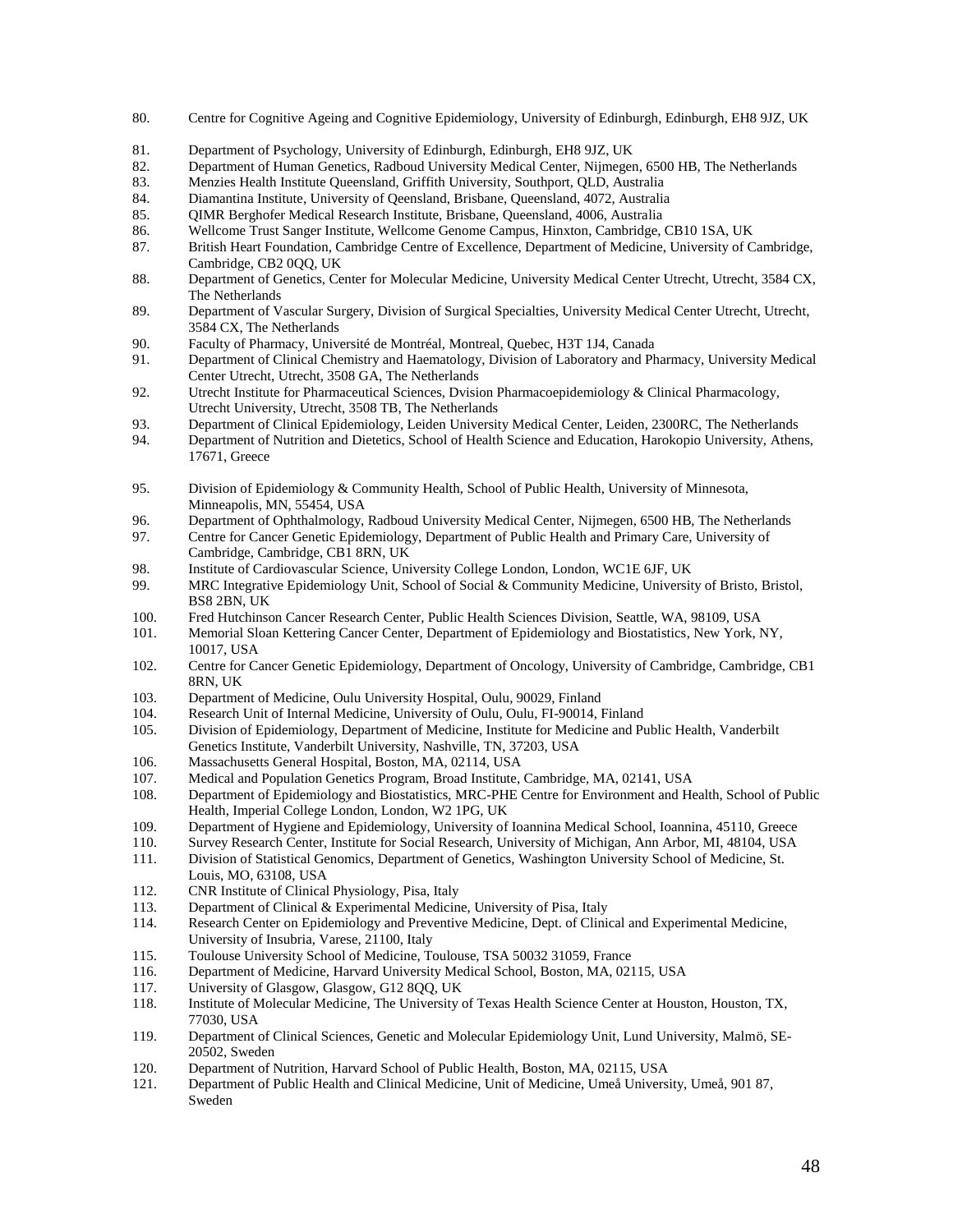- 122. Department of Clinical Biochemistry, Rigshospitalet, Copenhagen University Hospital, Copenhagen, 2100, Denmark
- 123. Department of Medical Sciences, University of Trieste, Trieste, 34137, Italy
- 124. Division of Experimental Genetics, Sidra Medical and Research Center, Doha, 26999, Qatar
- 125. Geriatrics, Department of Public Health, Uppsala University, Uppsala, 751 85, Sweden
- 126. Carolina Population Center, University of North Carolina, Chapel Hill, NC, 27514, USA
- 127. Department of Nutrition, Gillings School of Global Public Health, University of North Carolina, Chapel Hill, NC, 27514, USA
- 128. Faculty of Medicine, University of Iceland, Reykjavik, 101, Iceland
- 129. Icelandic Heart Association, Kopavogur, 201, Iceland
- 130. Department of Medical Sciences, Molecular Epidemiology and Science for Life Laboratory, Uppsala University, Uppsala, 751 41, Sweden
- 131. Department of Sociology, University of North Carolina, Chapel Hill, NC, 27514, USA
- 132. Laboratory of Epidemiology and Population Sciences, National Institute on Aging, Intramural Research Program, National Institutes of Health, Bethesda, MD, 20892, USA
- 133. University of Exeter Medical School, University of Exeter, Exeter, EX2 5DW, UK<br>134. MRCHGU, Institute of Genetics and Molecular Medicine, University of Edinburgh
- 134. MRCHGU, Institute of Genetics and Molecular Medicine, University of Edinburgh, Edinburgh, EH4 2XU, UK
- 135. Biodemography of Aging Research Unit, Social Science Research Institute, Duke University, Durham, NC, 27708, USA
- 136. Department of Public Health, University of Helsinki, Helsinki, FI-00014, Finland
- 137. Institute for Molecular Medicine Finland (FIMM), University of Helsinki, Helsinki, FI-00014, Finland
- 138. Department of Pediatrics, Haukeland University Hospital, Bergen, 5021, Norway
- 139. KG Jebsen Center for Diabetes Research, Department of Clinical Science, University of Bergen, Bergen, 5020, Norway
- 140. Department of Cardiology, Heart Center, Tampere University Hospital, Tampere, 33521, Finland
- 141. Department of Clinical Chemistry, Fimlab Laboratories, Tampere, 33520, Finland
- 142. Department of Clinical Chemistry, University of Tampere School of Medicine, Tampere, 33014, Finland
- 143. Centre for Eye Research Australia, Royal Victorian Eye and Ear Hospital, University of Melbourne, Melbourne, Victoria, 3002, Australia
- 144. Centre for Ophthalmology and Vision Science, Lions Eye Institute, University of Western Australia, Perth, Western Australia, 6009, Australia
- 145. Menzies Research Institute Tasmania, University of Tasmania, Hobart, Tasmania, 7000, Australia
- 146. Generation Scotland, Centre for Genomic and Experimental Medicine, University of Edinburgh, Edinburgh, EH4 2XU, UK
- 147. Musculoskeletal Research Programme, Division of Applied Medicine, University of Aberdeen, Aberdeen, AB25, UK
- 148. K.G. Jebsen Center for Genetic Epidemiology, Department of Public Health, NTNU, Norwegian University of Science and Technology, Trondheim, 7600, Norway
- 149. AMC, Department of Vascular Medicine, Amsterdam, 1105 AZ, The Netherlands
- 150. HUNT Research Centre, Department of Public Health and General Practice, Norwegian University of Science and Technology, Levanger, 7600, Norway
- 151. Department of Neurology, Erasmus Medical Center, Rotterdam, 3015 GE, The Netherlands
- 152. Department of Radiology, Erasmus Medical Center, Rotterdam, 3015 GE, The Netherlands
- 153. Department of Medicine, Division of Cardiovascular Medicine, Stanford University School of Medicine, Stanford, CA, 943 05, USA
- 154. Department of Public Health & Clinical Medicine, Umeå University, Umeå, SE-90185, Sweden
- 155. Research Unit Skellefteå, Skellefteå, SE-93141, Sweden
- 156. Department of Genome Sciences, University of Washington, Seattle, WA, 98195, USA
- 157. The Copenhagen City Heart Study, Frederiksberg Hospital, Frederiksberg, 2000, Denmark
- 158. Department of Preventive Medicine, Keck School of Medicine of the University of California, Los Angeles, California, USA, 90089, USA
- 159. USC Roski Eye Institute, Department of Ophthalmology, Keck School of Medicine of the University of Southern California, Los Angeles, CA, 90089, USA
- 160. Center for Medical Genetics and Molecular Medicine, Haukeland University Hospital, Bergen, 5021, Norway
- 161. National Institute of Public Health, University of Southern Denmark, Copenhagen, 1353, Denmark
- 162. Steno Diabetes Center, Gentofte, 2820, Denmark
- 163. Aalborg University, Aalborg, DK-9000, Denmark
- 164. Research Center for Prevention and Health, Capital Region of Denmark, Glostrup, DK-2600, Denmark
- 165. National Institute for Health and Welfare, Helsinki, FI-00271, Finland
- 166. Department of Cardiology, Leiden University Medical Center, Leiden, 2333, The Netherlands
- 167. The Interuniversity Cardiology Institute of the Netherlands, Utrecht, 2333, The Netherlands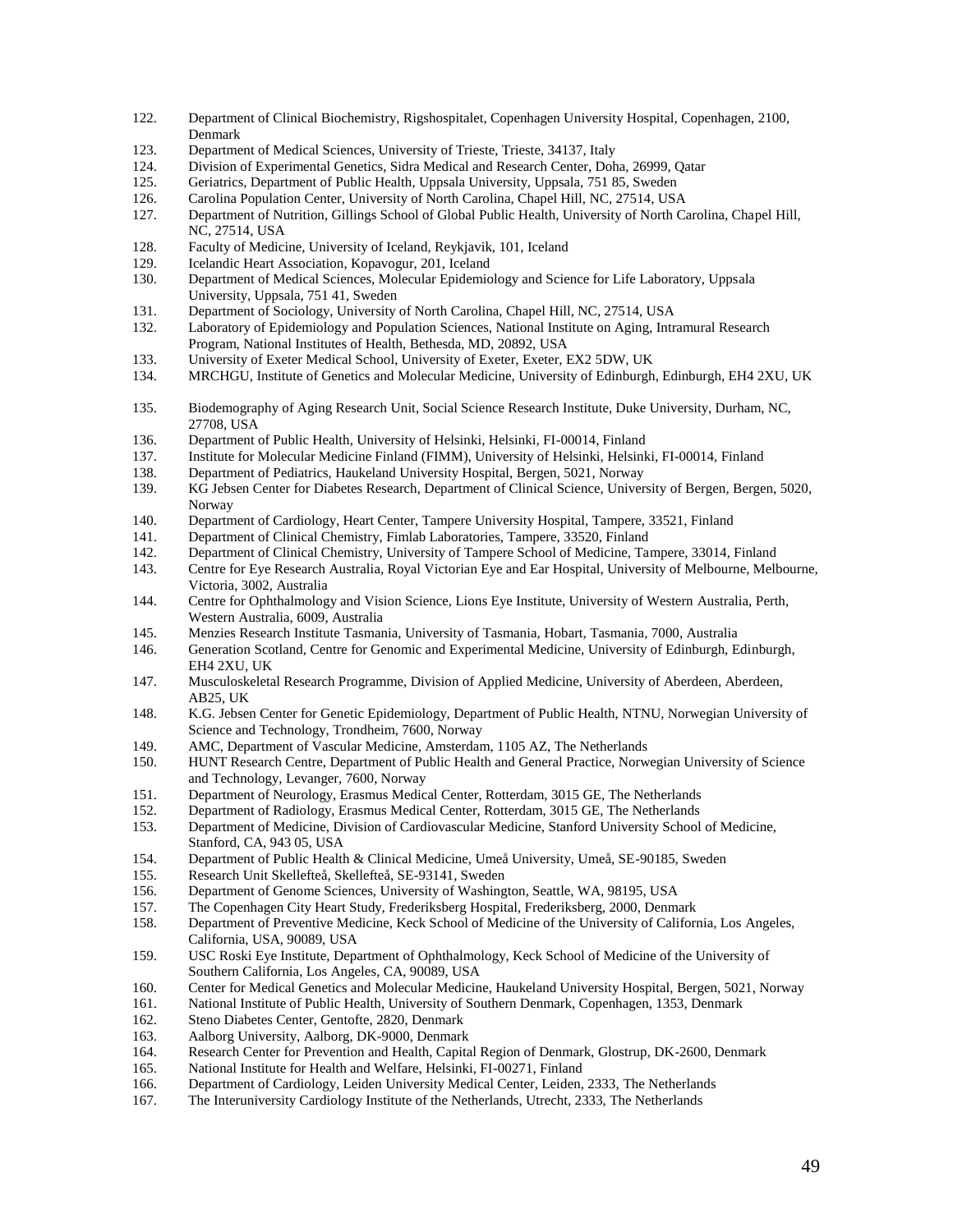- 168. Department of Computational Medicine and Bioinformatics, University of Michigan, Ann Arbor, MI, 48109, **USA**
- 169. Department of Internal Medicine, University of Michigan, Ann Arbor, MI, 48109, USA
- 170. Division of Gastroenterology, University of Michigan, Ann Arbor, MI, 48109, USA
- 171. Department of Psychiatry, Brain Center Rudolf Magnus, University Medical Center Utrecht, Utrecht, 3584 CG, The Netherlands
- 172. Department of Clinical Physiology, University of Tampere School of Medicine, Tampere, 33014, Finland
- 173. Echinos Medical Centre, Echinos, Greece
- 174. Oxford Centre for Diabetes, Endocrinology and Metabolism, Radcliffe Department of Medicine, University of Oxford, Oxford, OX3 7LE, UK
- 175. Oxford NIHR Biomedical Research Centre, Oxford University Hospitals Trust, Oxford, OX3 7LE, UK
- 176. UKCRC Centre of Excellence for Public Health Research, Queens University Belfast, Belfast, UK, BT12 6BJ, UK
- 177. Netherlands Cancer Institute Antoni van Leeuwenhoek hospital, Amsterdam, 1066 CX, The Netherlands
- 178. Department of Restorative Dentistry, Periodontology and Endodontology, University Medicine Greifswald, Greifswald, 17475, Germany
- 179. Foundation for Research in Health Exercise and Nutrition, Kuopio Research Institute of Exercise Medicine, Kuopio, 70100, Finland
- 180. National Heart and Lung Institute, Imperial College London, Hammersmith Hospital Campus, London, W12 0NN, USA
- 181. Division of Public Health Sciences, Fred Hutchinson Cancer Research Center, Seattle WA, 98109, USA
- 182. German Center for Diabetes Research, München-Neuherberg, 85764, Germany
- 183. Institute of Epidemiology II, Helmholtz Zentrum München German Research Center for Environmental Health, Neuherberg, D-85764, Germany
- 184. Research Unit of Molecular Epidemiology, Helmholtz Zentrum München German Research Center for Environmental Health, Neuherberg, D-85764, Germany
- 185. Department of Psychiatry, and Division of Molecular Biology and Human Genetics, Department of Biomedical Sciences, Faculty of Medicine and Health Sciences, Stellenbosch University, Tygerberg, Western Cape, 7505, South Africa
- 186. CHU Nantes, Service de Génétique Médicale, Nantes, 44093, France
- 187. Institute of Clinical Medicine, Internal Medicine, University of Eastern Finland and Kuopio University Hospital, Kuopio, 70210, Finland
- 188. Institute for Maternal and Child Health IRCCS "Burlo Garofolo", Trieste, 34137, Italy
- 189. Institute of Biomedicine & Physiology, University of Eastern Finland, Kuopio, 70210, Finland
- 190. Department of Genetics, University of North Carolina, Chapel Hill, NC, 27514, USA
- 191. Department of Biostatistical Sciences and Center for Public Health Genomics, Wake Forest School of Medicine, Winston-Salem, NC, 27157, USA
- 192. MRC Epidemiology Unit, University of Cambridge School of Clinical Medicine, Institute of Metabolic Science, Cambridge, CB2 0QQ, UK
- 193. Group Health Research Institute, Seattle, WA, 98101, USA<br>194. Department of Health Services, University of Washington, S
- 194. Department of Health Services, University of Washington, Seattle WA 98101, USA<br>195. Division of Endocrinology and Metabolism, Department of Internal Medicine, Taich
- 195. Division of Endocrinology and Metabolism, Department of Internal Medicine, Taichung Veterans General Hospital, Taichung 407, Taiwan
- 196. School of Medicine, National Yang-Ming University, Taipei 112, Taiwan
- 197. School of Medicine, Chung Shan Medical University, Taichung 402, Taiwan
- 198. Division of Preventive Medicine University of Alabama at Birmingham, Birmingham, AL, AL 35205, USA
- 199. Key Laboratory of Nutrition and Metabolism, Institute for Nutritional Sciences, Shanghai Institutes for Biological Sciences, Chinese Academy of Sciences, University of the Chinese Academy of Sciences, Shanghai, People's Republic of China, Shanghai, 200031, China
- 200. Department of Medicine, Division of Cardiovascular Medicine, Stanford University School of Medicine, Palo Alto, CA, 94304, USA
- 201. Department of Medicine, Boston University School of Medicine, Boston, MA, 02118, USA
- 202. Uppsala University, Uppsala, 75185, Sweden<br>203. Department of Experimental Medicine, Rigsh
- 203. Department of Experimental Medicine, Rigshospitalet, Copenhagen, DK-2200, Denmark<br>204. Division of Public Health Sciences, Wake Forest School of Medicine, Winston-Salem, N
- Division of Public Health Sciences, Wake Forest School of Medicine, Winston-Salem, NC, 27157, USA
- 205. Division of Health Sciences, Warwick Medical School, Warwick University, Coventry, CV4 7AL, UK
- 206. Department of Psychiatry, Washington University, Saint Louis, MO, 63110, USA
- 207. Department of Molecular Epidemiology, German Institute of Human Nutrition Potsdam-Rehbruecke (DIfE), Nuthetal, 14558, Germany
- 208. Westmead Millennium Institute of Medical Research, Centre for Vision Research and Department of Ophthalmology, University of Sydney, Sydney, New South Wales, 2022, Australia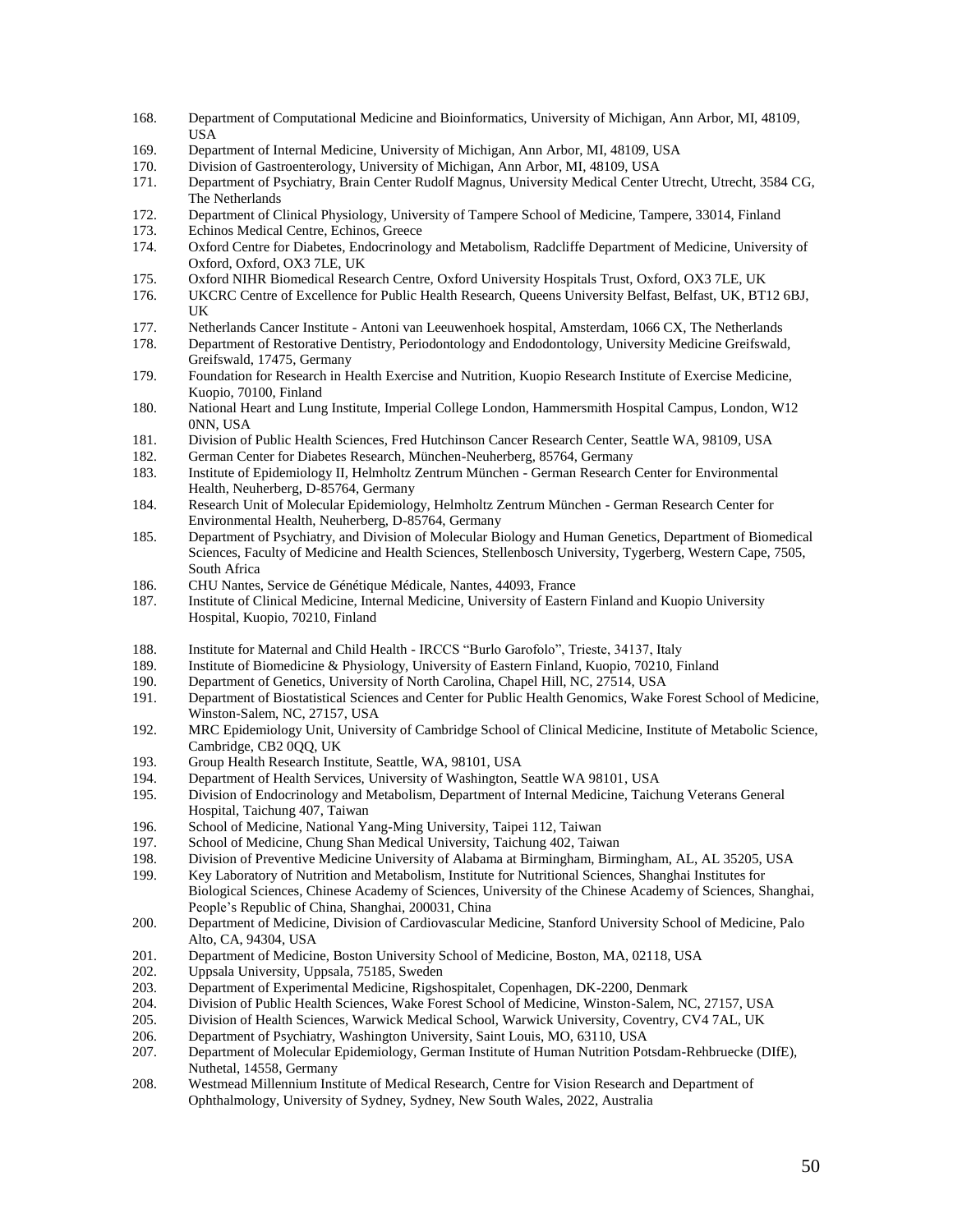- 209. Department of Public Health and Primary Care, Leiden University Medical Center, Leiden, 2300RC, The Netherland
- 210. Centre for Global Health Research, Usher Institute of Population Health Sciences and Informatics, University of Edinburgh, Edinburgh, EH8 9AG, UK
- 211. Department of Medicine I, Ludwig-Maximilians-Universität, Munich, 81377, Germany
- 212. DZHK (German Centre for Cardiovascular Research), partner site Munich Heart Alliance, Munich, 80802, Germany
- 213. Laboratory of Neurogenetics, National Institute on Aging, NIH, Bethesda, MD, 20892, USA
- 214. DZHK (German Centre for Cardiovascular Research), partner site Greifswald, Greifswald, 17475, Germany
- 215. Institute of Clinical Chemistry and Laboratory Medicine, University Medicine Greifswald, Greifswald, 17475, Germany
- 216. Department of Cardiology, Heart Center, Tampere University Hospital and School of Medicine, University of Tampere, Tampere, 33521, Finland
- 217. Program in Personalized Medicine, Department of Medicine, University of Maryland School of Medicine, Baltimore, MD, 21201, USA
- 218. Department of Medicine, Tampere University Hospital, Tampere, 33521, Finland
- 219. Center for Neurobehavioral Genetics, UCLA, Los Angeles, CA, 90095, USA
- 220. Pat Macpherson Centre for Pharmacogenetics and Pharmacogenomics, Medical Research Institute, Ninewells Hospital and Medical School, Dundee, DD1 9SY, UK
- 221. Laboratory of Clinical Chemistry and Hematology, Division Laboratories and Pharmacy, University Medical Center Utrecht, Utrecht, 3584 CX, The Netherlands
- 222. Laboratory of Experimental Cardiology, Division Heart & Lungs, University Medical Center Utrecht, Utrecht, 3584 CX, The Netherlands
- 223. School of Women's and Infants' Health, The University of Western Australia, Perth, Western Australia, 6009, Australia
- 224. University of Helsinki, Institute for Molecular Medicine (FIMM) and Diabetes and Obesity Research Program, Helsinki, FI00014, Finland
- 225. University of Tartu, Estonian Genome Center, Tartu, Estonia, Tartu, 51010, Estonia
- 226. School of Medicine, University of Split, Split, 21000, Croatia
- 227. Center for Neurogenomics and Cognitive Research, Department Complex Trait Genetics, VU University, Amsterdam, 1081 HV, The Netherlands
- 228. Neuroscience Campus Amsterdam, Department Clinical Genetics, VU Medical Center, Amsterdam, 1081 HV, The Netherlands
- 229. Department of Clinical Physiology and Nuclear Medicine, Turku University Hospital, Turku, 20521, Finland
- 230. Research Centre of Applied and Preventive Cardiovascular Medicine, University of Turku, Turku, 20520, Finland
- 231. Centre for Non-Communicable Diseases, Karachi, Pakistan
- 232. Kuopio University Hospital, Department of Clinical Physiology and Nuclear Medicine, Kuopio, 70210, Finland
- 233. Merck Research Laboratories, Genetics and Pharmacogenomics, Boston, MA, 02115, USA<br>234. Department of Epidemiology, University of Washington, Seattle, WA, 98195, USA
- 234. Department of Epidemiology, University of Washington, Seattle, WA, 98195, USA<br>235. Department of Biobank Research, Umeå University, Umeå, SE-90187, Sweden
- 235. Department of Biobank Research, Umeå University, Umeå, SE-90187, Sweden
- 236. Division of Cardiovascular Medicine, Brigham and Womenís Hospital and Harvard Medical School, Boston, MA, 02115, USA
- 237. Department of Medicine, Faculty of Medicine, Université de Montréal, Montreal, Quebec, H3T 1J4, Canada
- 238. Department of Public Health and Clinical Medicine, Unit of Family Medicine, Umeå University, Umeå, 90185, Sweden
- 239. Department of Biostatistics and Epidemiology, Perelman School of Medicine, University of Pennsylvania, Philadelphia, PA, 19104, USA
- 240. Division of Epidemiology & Community Health University of Minnesota, Minneapolis, MN, 55454, USA
- 241. Duke University, Durham, NC, 27703, USA
- 242. Saw Swee Hock School of Public Health, National University of Singapore, National University Health System, Singapore, Singapore
- 243. Departement of Haematology, University of Cambridge, Cambridge, CB2 OPT, UK<br>244. Department of Vascular Medicine, AMC, Amsterdam, 1105 AZ, The Netherlands
- Department of Vascular Medicine, AMC, Amsterdam, 1105 AZ, The Netherlands
- 245. Department of Twin Research and Genetic Epidemiology, Kingís College London, London, SE1 7EH, UK
- 246. Alzheimer Scotland Dementia Research Centre, University of Edinburgh, Edinburgh, EH8 9JZ, UK
- 247. Department of Epidemiology and Biostatistics, VU University Medical Center, Amsterdam, 1007MB, The Netherlands
- 248. Department of Molecular Cell Biology, Leiden University Medical Center, Leiden, 1007MB, The Netherlands